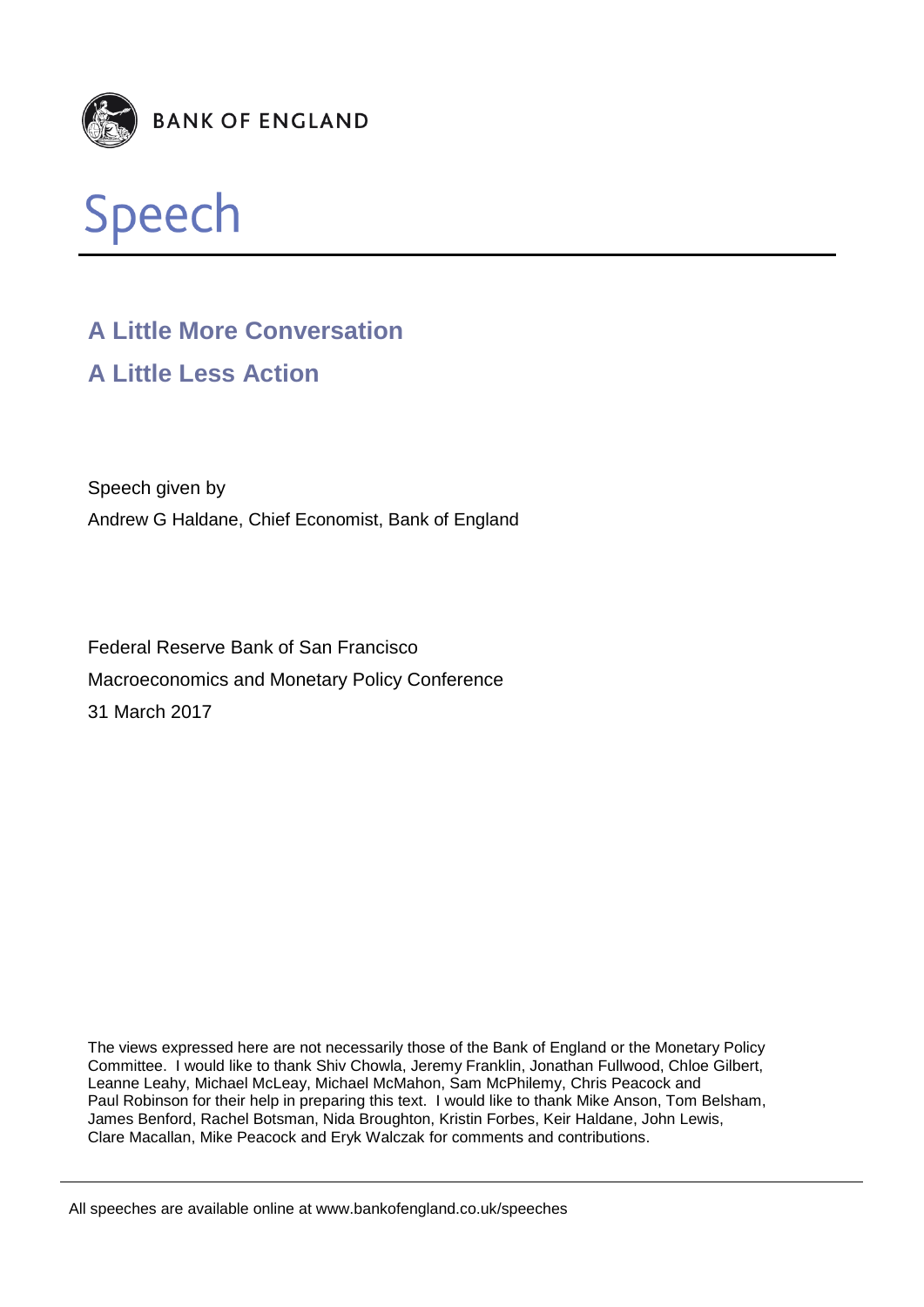It is a great pleasure to be here at the Federal Reserve Bank of San Francisco conference on "Macroeconomics and Monetary Policy". I am grateful to my old friend John Williams, President of the San Francisco Fed, for the invitation. And for one night only, John, where better to channel my inner-Elvis.<sup>1</sup>

Back in 2004, Benoit Mandelbrot observed: "So limited is our knowledge that we resort, not to science, but to shamans. We place control of the world's largest economy in the hands of a few elderly men, the central bankers".<sup>2</sup> You could quibble with the detail here – a few central bankers these days are women and a few are not old. But the general sentiment is not one which would be entirely out of place today.

It is not difficult to see why. The profile of central banks may never have been higher than today. The responsibilities of central banks may never have been greater than today. And the actions taken by central banks may never have been larger or as far-reaching as today. It is no coincidence that they have recently been described, variously and colourfully, as "masters of the universe" and "the only game in town".<sup>3</sup>

At the same time, central banks have faced mounting criticism, and some mistrust, of their actions, responsibilities and influence, at least in some quarters. Some have suggested tweaking, perhaps even reversing, central banks' degree of operational independence over monetary policy.<sup>4</sup> Others have suggested constraining, perhaps even removing, central banks' degree of discretion over monetary policy.<sup>5</sup>

This story has all the hallmarks of a Charles Dickens novel. Depending on who you follow on Twitter, for central banks it is the best of times and the worst of times; it is an age of wisdom and an age of foolishness; it is an epoch of belief and an epoch of incredulity. A happy ending to this story is by no means assured.

These views may be polarised, perhaps even caricatured. But they matter. Trust is the lifeblood of all things monetary and financial, including central banks. And incredulity is Kryptonite for central banking Supermen (and the odd Superwoman), rendering ineffective their policies and unaccountable their actions. Building trust and legitimacy is among the most pressing issues facing central banks today.

Tonight, I want to explore one avenue for doing so – rethinking how and with whom central banks engage. There has been a revolution in central bank communications over recent years, with much wider and deeper engagement with society.<sup>6</sup> That has been essential in building central bank trust and credibility during good times and protecting central bank legitimacy and independence during bad.

But two recent developments mean that central banks' engagement strategies may need to be widened and deepened. First, the global financial crisis has dealt a trust-busting blow to many institutions, including

-1 The title of the Elvis song is, of course, A Little *Less* Conversation, A Little *More* Action (Please). Elvis was not a central banker. 2 Mandelbrot and Hudson (2004).

<sup>3</sup> For example, Sentance (2015) and El-Erian (2015). See also Carney (2016).

<sup>4</sup> In a recent CFM-CEPR survey of Europe-based macroeconomists, only 45% disagreed with the statement that "central bank independence in the Eurozone and the UK will decline over the next 48 months" (den Haan *et al*, 2017).<br><sup>5</sup> See House Pill 3180 (2015)

See House Bill 3189 (2015).

<sup>6</sup> See Warsh (2014) and Blinder *et al* (2017).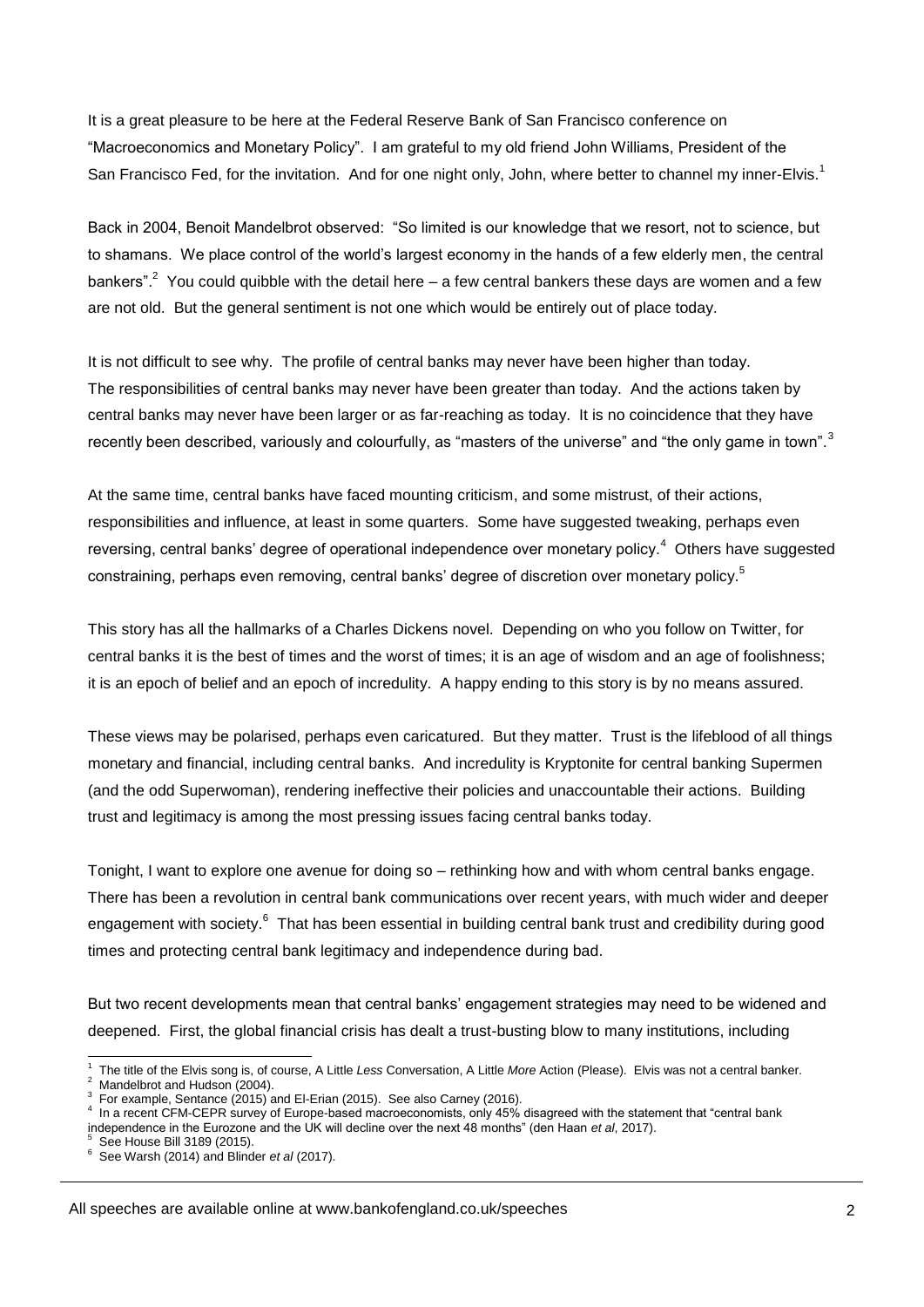central banks. Second, the way trust is built has been fundamentally reconfigured. Where once trust was anonymised, institutionalised and centralised, today it is increasingly personalised, socialised and distributed.

Facing these new constraints, the challenge for central banks is to rebuild trust among a wider set of societal stakeholders, more distrustful and diffuse than ever previously, using a set of trust-building technologies, less well-understood than those used previously. As they have through their history, central banks will need to adapt their customs and practices to these new social norms and technological possibilities.<sup>7</sup>

This is a big agenda. It is not one remotely unique to central banks. And it is not one I could remotely do justice to tonight. Nonetheless, given the policy weight these days being placed on central banks' shoulders, and the changing social and technological landscape facing them, it is probably as good a time as any to begin exploring these new frontiers of central bank engagement.

Those new frontiers include communicating in simpler, narrative language that engages a wider audience using localised, personalised messaging; finding new ways to engage with cohorts of society currently out of reach, listening as often as talking; and using new technologies – nudging and polling, naming and gaming – to better understand the views and behaviours of wider society. For central banks, this is a brave new world.

#### **The Rising Tide of Central Banking**

Let me start by looking backwards. The  $20<sup>th</sup>$  century may yet be seen by monetary historians as the one when central banking came of age. At its start, there were fewer than 20 recognisably "central banks" operating globally (Chart 1). Their responsibilities were typically heavily circumscribed by custom and practice, by law or by the state. In the Bank of England's case, it was all three.

In these early days, the role of central banks was often to act as an operational arm of government: buying and selling foreign exchange to preserve a currency peg; distributing central bank liquidity to financial institutions, in normal and crisis times; serving as banker to the government and to commercial banks; and issuing banknotes to the public to serve as the ultimate medium of exchange.<sup>8</sup>

As the 20<sup>th</sup> century unfolded, central bank numbers swelled. By its mid-point, they had risen more than twofold, to around 60. By its end, they had risen a further threefold to not far off 200. Today, there are roughly as many central banks as there are countries in the world.

Some of this ascent was simply the arithmetic consequence of a rising number of independent nation states. But that is not the whole story. The fraction of nation states with a central bank rose from around

<sup>-</sup><sup>7</sup> My friend and former colleague Minouche Shafik recently made many of these points in her final speech as Deputy Governor (Shafik, 2017). 8 Capie *et al* (1994).

All speeches are available online at www.bankofengland.co.uk/speeches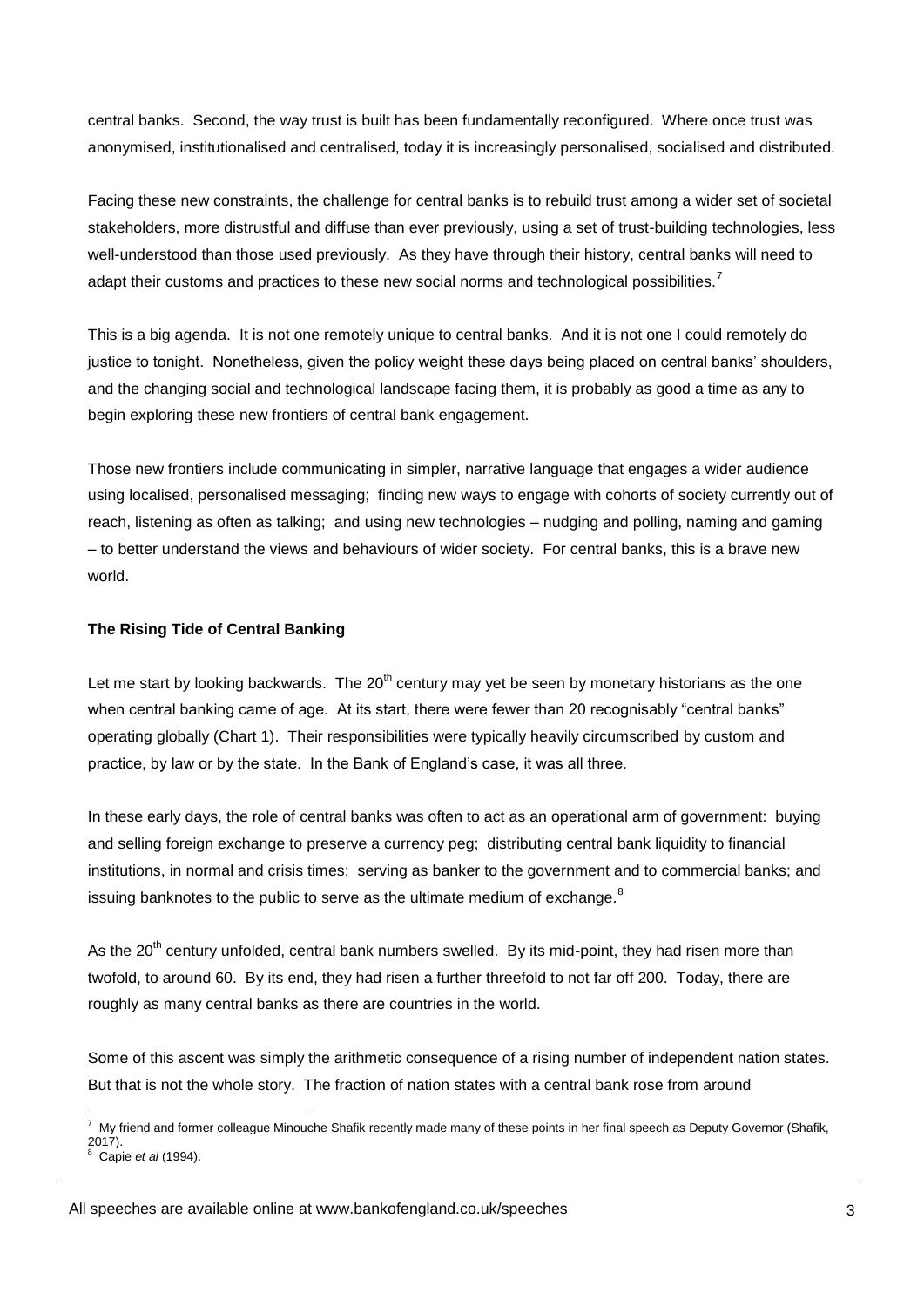one-quarter at the start of the 20<sup>th</sup> century to close to one by its end. In other words, during the course of the  $20<sup>th</sup>$  century central banks came to be seen as an essential building block of the nation state.<sup>9</sup>

Accompanying this rise in the number of central banks through the  $20<sup>th</sup>$  century was a rise, albeit not a straight line rise, in their stock of responsibilities. Prominent among these was responsibility for setting monetary policy. Latterly, this has gone by the name central bank operational "independence".

Even the word "independence" needs careful interpretation. As international practice has shown, there are various shades of independence, depending on who sets the objectives and instruments of monetary policy and how policy decision-makers are appointed and held to account. Indeed, there is now a small cottage industry measuring these various dimensions of central bank independence.<sup>10</sup>

Nevertheless, on most metrics central bank independence in the setting of monetary policy has risen secularly and sharply over the past few decades. Until the 1980s, the number of recognisably "independent" central banks was relatively modest. On one often-used measure, as recently as 1981 there were still fewer than 50 independent central banks globally.<sup>11</sup>

In the period since, the fraction of central banks with operational independence in the setting of monetary policy has sky-rocketed, rising from around a half in the 1980s to around 85% today (Chart 2). In a generation, operational independence has gone from nice-to-have to have-to-have. It has become an international norm, a statement of best institutional practice.

This rising tide of responsibilities is not confined to monetary policy. Around 80% of central banks have some role in setting new *macro-prudential* tools.<sup>12</sup> The Bank of England is among the over 50% of central banks fully in charge of doing so. In the US, responsibility is shared across agencies, including the Fed. In the European Union, responsibility is also spread across agencies, including a number of central banks.

In the run-up to the financial crisis, *micro-prudential* policy was increasingly located outside central banks. Since the crisis, however, that trend has reversed (Chart 3). The ECB has assumed responsibility for supervising the euro area's largest banks. The Federal Reserve's supervisory responsibilities have been expanded and enhanced. And in the UK, micro-prudential supervision has returned to the Bank.<sup>13</sup>

The most recent chapter in central banks' evolutionary history has been increased openness and transparency about their actions, monetary, macro- and micro-prudential. This shift was a natural

 9 Consistent with that, the historical evidence suggests that institutions, such as central banks, are essential elements of statecraft (Acemoglu and Robinson, 2012). 10

See for example, Cukierman *et al* (1992), Grilli *et al* (1991), Crowe and Meade (2007), Arnone *et al* (2006), Dincer and Eichengreen (2014), Bodea and Hicks (2015) and Garriga (2016).

<sup>11</sup> The Cukierman *et al* (1992) index, updated and expanded by Garriga (2016).

<sup>12</sup> Claessens *et al* (2016), discussed in Blinder *et al* (2017).

<sup>&</sup>lt;sup>13</sup> While monetary and financial stability *policies* are often seen as the fulcrum of central banks, they do not fully define their *responsibilities*. A survey by the Bank of International Settlements identified a further 16 responsibilities undertaken by at least some central banks (BIS, 2009).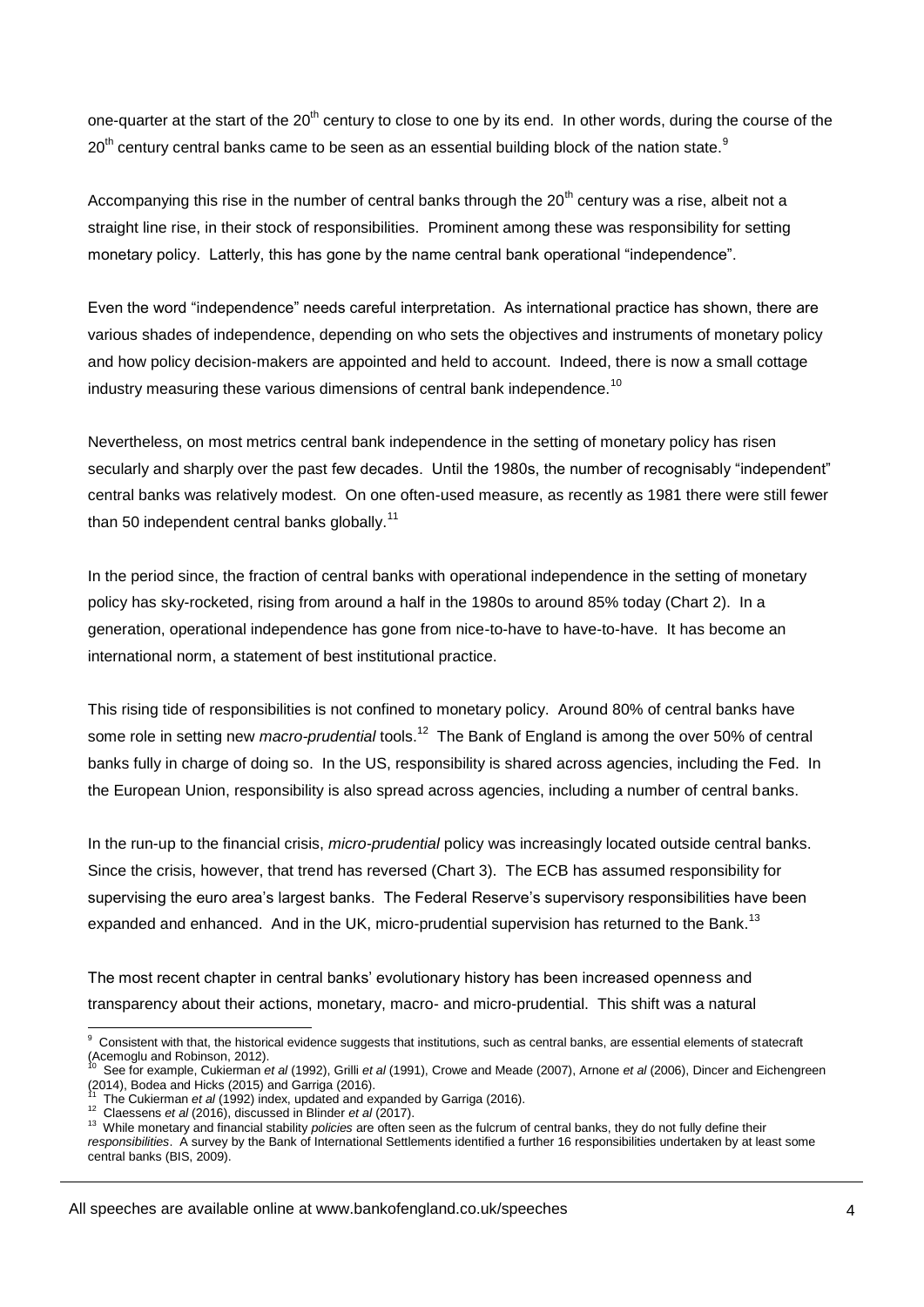accompaniment to increased central bank responsibilities and autonomy. With increased delegated powers came increased societal responsibilities to explain how those powers were being discharged.

This shift in transparency practices took time. In 1981, Karl Brunner was still speaking about the "mystique" of central banking.<sup>14</sup> In the early 1990s, "mystique" was still the one-word advice offered by one prominent central bank governor (Paul Volcker) to another (Mervyn King).<sup>15</sup> For most of their history, opacity has been deeply ingrained in central banks' psyche. And for much the greater part of its history, the Bank of England was at the forefront of that opacity agenda.

For its first three centuries, the Bank appears to have kept its public utterances to a minimum. It was effectively mute. The prevailing ethos was well-captured by the job description provided to the official who became, in effect, the Bank's first press officer: "keep the Bank out of the press and the press out of the Bank".<sup>16</sup> The Bank was good to its word.

During the period 1920 to 1945, the Bank's communications strategy was far from expansive. The Governor gave precisely one speech a year - the annual Mansion House lecture (Chart 4). This tended not to be rich in content. Nor was it not ideally suited to enhancing wider public understanding, being delivered to an audience of around 300 City bankers and merchants, several glasses of wine into the evening.

Body language can sometimes substitute for the spoken word. So it was at the Bank of England. In the 1920s, the Governor's "eyebrows" famously became one of the Bank's means of communicating. The eyebrows were, in a way, a primitive form of emoji: sterling crisis – sad face. Nonetheless, for even the most malleable-faced Governor, the "eyebrows" were an imperfect communications medium.

Beginning in the 1960s, there was a sea-change in central bank communication practices. Speeches by the Governor and his deputies increased, by the 1960s averaging around five per year. They were matched by other communication innovations. December 1960 saw the first edition of the Bank of England *Quarterly Bulletin*. There was roughly a doubling in the number of speeches in each subsequent decade.

In 1992, a formal target for inflation was announced in the UK, together with a regular schedule of monthly monetary policy meetings. In 1993, the Bank began publishing a quarterly *Inflation Report*, setting out its views on the economic outlook. In 1996, the *Inflation Report* gained a sister publication, the six-monthly *Financial Stability Review*. With the arrival of the nine-person Monetary Policy Committee (MPC) in 1997, the number of published speeches increased further from around 13 per year in the nineties to around 34 in the noughties. Accompanying these speeches were published minutes of MPC meetings.

<sup>-</sup><sup>14</sup> See Brunner (1981) and Goodfriend (1986).

<sup>&</sup>lt;sup>15</sup> As described by King (2000).

 $16$  Capie (2010).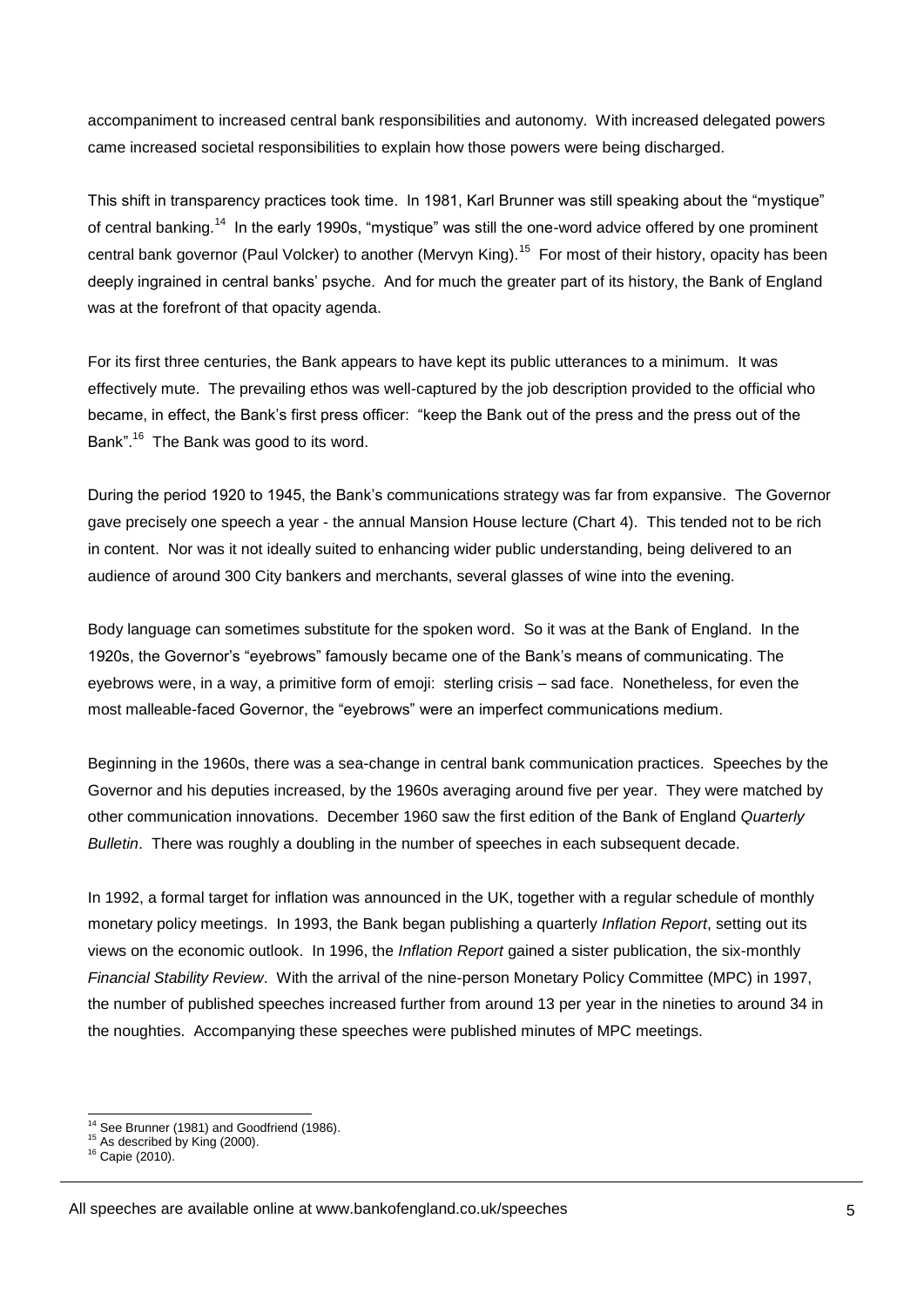In 2013, the Bank began issuing so-called "forward guidance" on its policy actions.<sup>17</sup> In 2014, following a review by David Stockton, the Bank began publishing forecasts for a wider set of variables.<sup>18</sup> And from 2015, following a review by Kevin Warsh, the Bank agreed to publish full transcripts of MPC policy meetings (Table 1). $19$ 

These publications do not capture the entirety of the Bank's engagement strategy. In 2016 alone, the Bank appeared before Parliament on 22 separate occasions. Senior Bank officials made around 60 visits to the Bank's regional agencies across the UK. Bank officials visited nearly 5,000 companies and charities. The Bank ran a schools competition, involving over 250 schools. And it hosted a Future Forum, at which it engaged openly with a broad cross-section of the public on a wide range of issues.

These step changes in transparency have been broadly mirrored across a range of other central banks. Notable milestones among the world's major central banks have included: in 1994, the Fed's decision to announce immediately its target interest rate after each meeting; the announcement of different forms of forward guidance, starting in Japan in 1999; publishing minutes of policy meetings, most recently introduced by the ECB in 2015; and forecasts for interest rates, which the Fed has done since 2012 (Table 1).

The major central banks' engagement strategies have been equally as impressive. For example, the Federal Reserve has a long-standing and extensive commitment to promote community development at the national, regional and local levels. That includes working with communities whose residents are low- and moderate-income. The various initiatives of the Community Development team at the San Francisco Fed are excellent examples of this work.<sup>20</sup>

The Federal Reserve has also sought to learn from listening to the views of those same communities. In 2015, the Federal Reserve Board formed a new Community Advisory Council, which contains a diverse group of 15 citizen representatives. It meets with the Fed Board twice a year to provide information and recommendations on policy matters, with a focus on issues relevant to low- and moderate-income residents.

Bringing this together, it is possible to construct weighted-average aggregate transparency indices. These show a steady ratchet-up in openness across a range of central banks over time (Chart 5). And if we look at mentions of the world's major central banks in the main newspapers, these have also been on a steadily-rising trend over time (Charts 6A and 6B).

What a difference a century makes. A century ago, the Bank issued one speech a year. In 2016 alone, it issued 80 speeches, 62 working papers, close to 200 consultation documents, just under 100 blogs and over 100 statistical releases - in total, over 600 publications. That is around 9,000 pages or around four and a

 $17$ <sup>17</sup> Monetary Policy Committee (2013).

Stockton (2012), McKeown and Paterson (2014).

 $19$  Warsh (2014), Bank of England (2014).

 $20$  See Williams (2016a) for a discussion of one of these initiatives.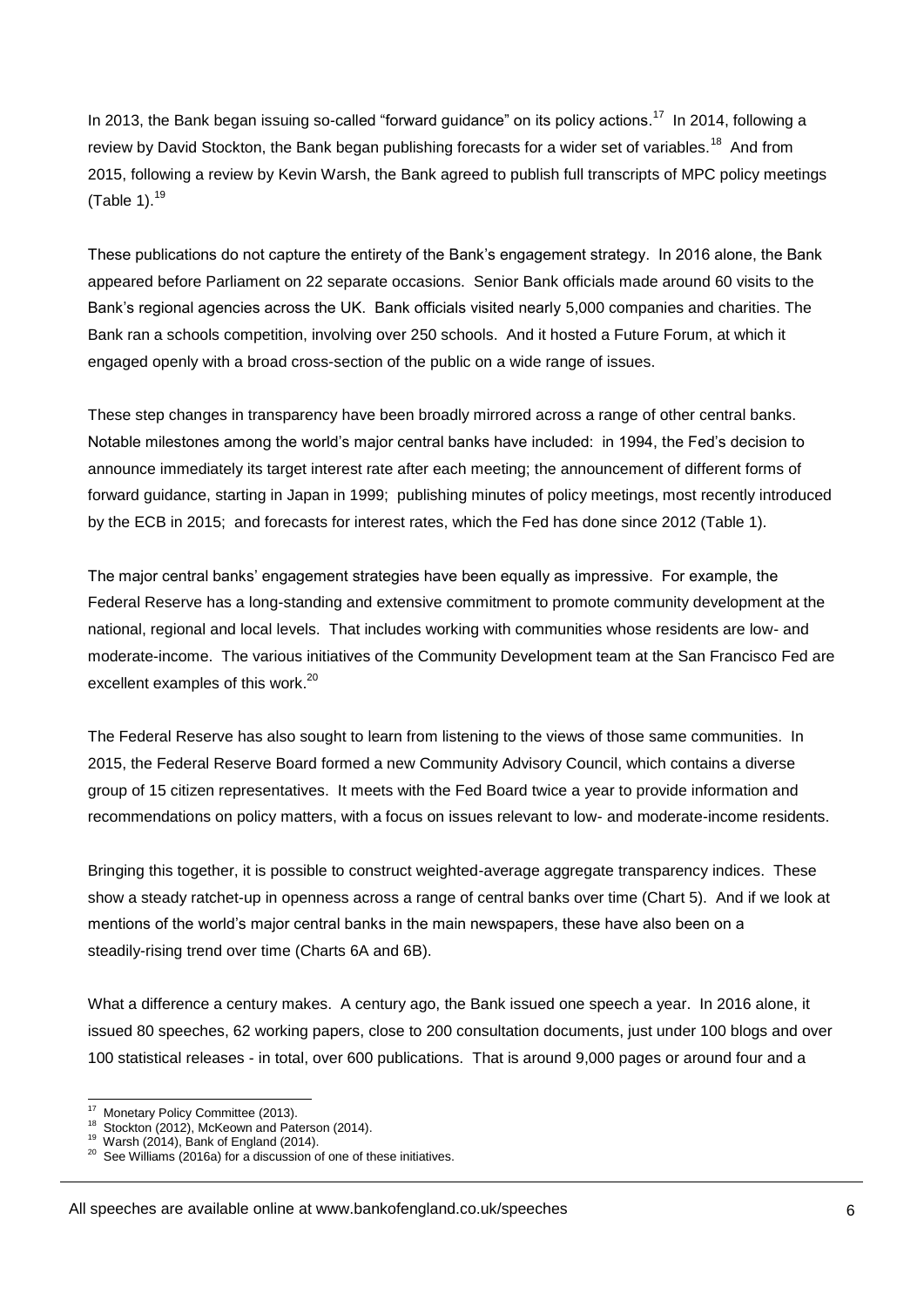half million words. It would not be over-egging this pudding to call this a genuine revolution in central bank transparency. And this revolution has taken place, in central bank terms, at warp speed.

#### **The Benefits of Central Bank Communication**

In lockstep with this evolution-cum-revolution in central bank transparency practices has emerged an academic literature seeking to understand, explain and assess the implications of this shift. This literature has been growing fast. Chart 7 plots the percentage of mentions of the words "central bank" followed by "communication" in English-language publications over the past 70 years.<sup>21</sup> It shows an exponential increase.

This literature provides a useful starting point for assessing the progress made so far by central banks in boosting their openness, the advantages this may have conferred and where future transparency efforts might best be directed. In theory, transparent communications confer two high-level benefits. $^{22}$ 

First, improved central bank communications can help stabilise the economy. They do so by improving outside agents' information on the likely course of the economy (now and in the future) and/or on the likely course of policy (now and in the future). This reduces the degree of uncertainty felt by households and firms, better enabling them to make decisions about spending, saving, working and the like.

Improved information about the economy or economic policy may also have an effect on expectations. For example, information on the target or instrument paths for monetary policy might help shape inflation expectations. In this way, transparency initiatives can also help improve the effectiveness of economic policy.<sup>23</sup> These are the *ex-ante* benefits of communications arising from improved *understanding*.

Second, transparent communications improve the ability of outside agents to assess the performance of the central bank and hold them to account. They fulfil a democratic demand for accountability.<sup>24</sup> They also increase incentives for the delegated party to make wise decisions in the first place, knowing they will be held to account.<sup>25</sup> These are the ex-post benefits of central bank communications arising from improved *trust*.

These conceptual benefits, improved understanding and trust, are fairly well-understood, if not uncontentious.<sup>26</sup> Over the course of the past couple of decades, a body of empirical evidence has built up to

 $\frac{1}{21}$ Drawing on the methodology from Hansen and McMahon (2016).

 $22$ For example, Blinder *et al* (2008), Reis (2013).

 $^{23}$  For example, Crowe (2010), Eusepi and Preston (2010) and Hubert (2015).

<sup>24</sup> Briault *et al* (1997), among others, make this point.

 $25$  See the survey by Geraats (2002).

<sup>26</sup> Morris and Shin (2002) argue that noisy central bank communication can worsen the understanding of monetary policy, if they cause expectations to coordinate away from fundamentals. Kool *et al* (2011) show how even precise communication could worsen outcomes, if it leads the private sector to reduce investment in information.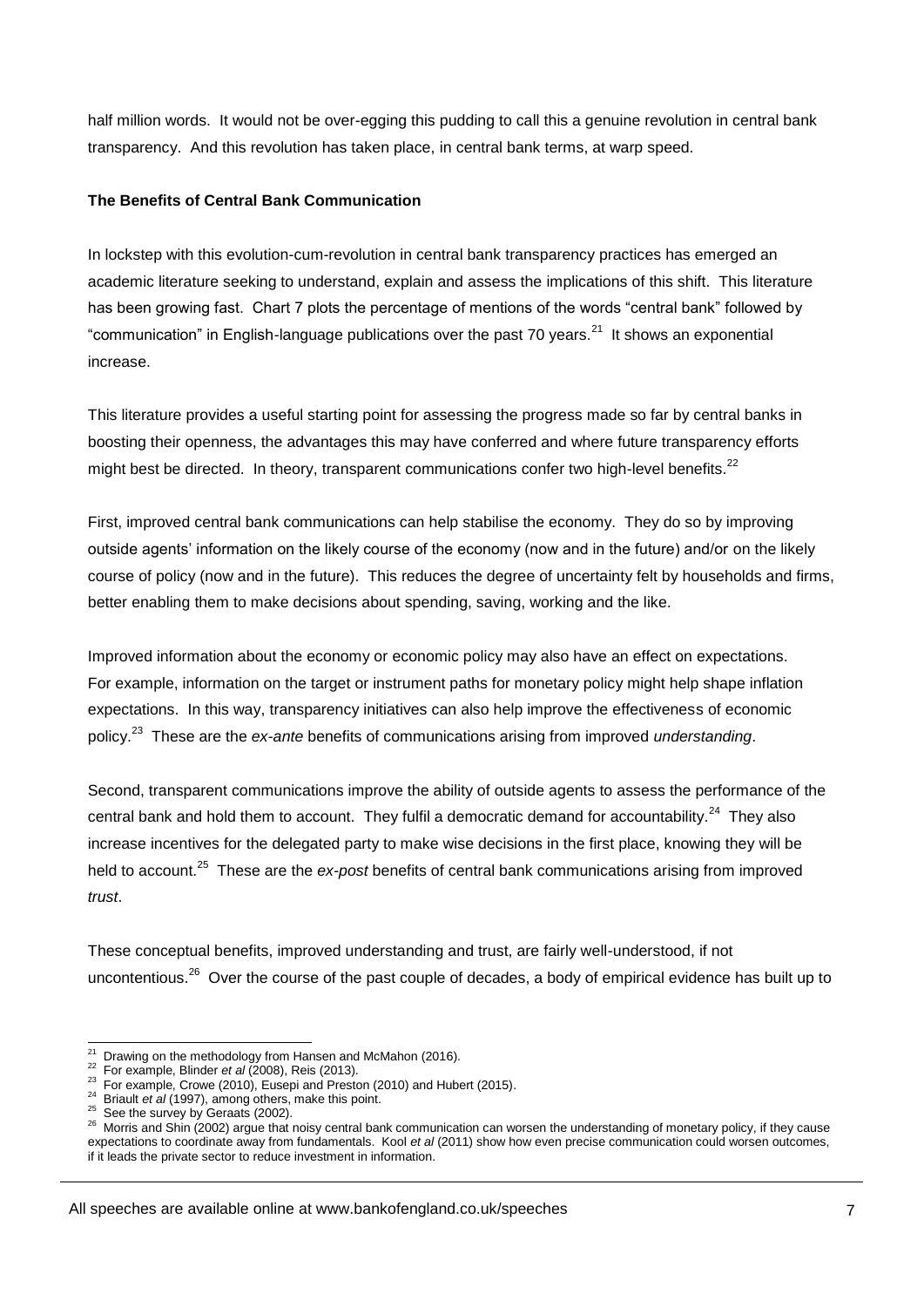assess some – but only some – of these benefits. Let me set out some of the key lessons from that literature, before identifying places where the existing evidence base is sparse.

The richest seam of research has focussed on whether and how central bank communications have affected financial markets, often using event-studies around the time of key announcements. This has concluded, perhaps unsurprisingly, that central bank announcements cause significant movements in asset prices.<sup>27</sup> For example, they cause adjustments along the yield curve, in equity and corporate bond prices, in the exchange rate and in the volatility of these asset prices.

This suggests central bank announcements are a significant source of information to financial markets, either about the course of the economy or the course of policy or both. That is despite often sharp differences in communication strategies across central banks. $^{28}$  It is difficult to say, definitively, whether these strategies have improved the efficiency with which asset markets function, given that fundamentals are unobservable. But that is not an unreasonable conjecture.

A second strand has assessed how central bank communications affect professional forecasters. The evidence suggests they have a good understanding of how monetary policy behaves.<sup>29</sup> Central bank communications have been crucial to that understanding. For example, this improved after the Fed began giving press conferences in 2011.<sup>30</sup> And central bank communications have been found to contain information that can help predict future policy decisions.<sup>31</sup>

A related literature has looked at the impact of monetary frameworks and communications strategies in shaping inflation expectations and in influencing inflation dynamics. Generally speaking, this points towards the announcement of formal inflation targets having helped anchor the inflation expectations of financial market participants, companies and consumers around these targets. $32$ 

A third strand has looked at the role of the media in intermediating central bank messages. Studies have examined the factors that influence how the media intermediate central bank messages.<sup>33</sup> There is mixed evidence on how well the media performs this task. There is evidence the media leads to a better understanding of the ECB's monetary policy.<sup>34</sup> But in the US and Germany, there is evidence the media may sometimes impair communication and bias opinion.<sup>35</sup>

<sup>-</sup>27 For example, Gürkaynak *et al* (2005), Hendry and Madeley (2010), Ranaldo and Rossi (2010) and Hayo *et al* (2010).

<sup>&</sup>lt;sup>28</sup> Ehrmann and Fratzscher (2007).

 $29$  Carvalho and Nechio (2014).

<sup>30</sup> Dräger *et al* (2016).

<sup>&</sup>lt;sup>31</sup> Sturm and de Haan (2009).

<sup>32</sup> For example, Joyce *et al* (2010) and Gürkaynak *et al* (2010).

<sup>&</sup>lt;sup>33</sup> Berger *et al* (2011) find that press reports of ECB decisions are more critical when the decision is a surprise, or when made under a backdrop of high inflation. The reception is more positive when press conferences are informative or if the ECB president has recently been active in giving statements.<br><sup>34</sup> Eer example, van der Cruijsen

For example, van der Cruijsen *et al* (2015).

<sup>35</sup> See Dräger *et al* (2016) for the US and Lamla and Lein (2014) for Germany.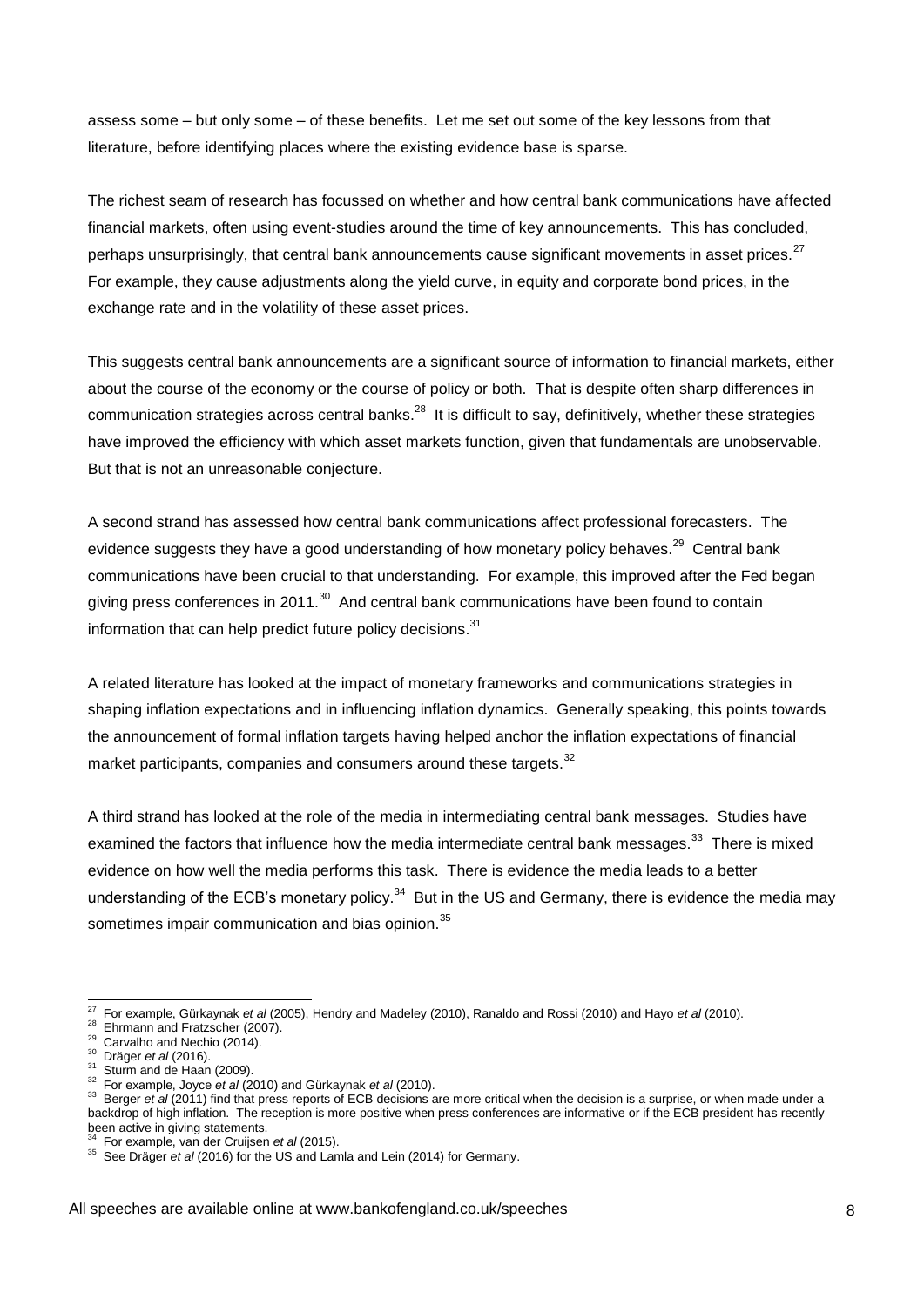As the number of central bank publications has expanded, a new strand of research has begun analysing the words and phrases used by central banks, using semantic-modelling and other text-mining techniques.<sup>36</sup> For example, these methods can be used to extract from written central bank material the key themes and issues that have been the focus of central bank deliberations and communications.

Academics Stephen Hansen and Michael McMahon have used semantic techniques to identify particular monetary policy topics. These can be used to quantify how much emphasis an issue has had in committee deliberations. For example, Charts 8A and 8B focus on the topic of the "labour market" in the MPC's minutes. They suggest the fraction of time spent discussing this topic picked up in 2013, the year that the MPC issued forward guidance linked to the unemployment rate. $37$ 

Charts 9A and 9B do the same for the FOMC's deliberations, focussing on groups of words from FOMC transcripts related to "recession". With individual FOMC transcripts, we can also track how much time each individual FOMC member devoted to this topic, shown in the range. The median FOMC member started talking more about recessions at the point the US downturn took hold, although there was a significant variation in the time different FOMC members devoted to this topic.

Taking this literature together, it suggests the great strides forward in central bank transparency over recent years have delivered some significant stabilisation benefits, most notably for financial markets, inflation expectations, macro-economic forecasts and, to some degree, media reporting. So what the missing links when assessing the potential benefits of central bank communications? Three stand out.

First, the vast majority of studies have focussed on the *ex-ante* informational benefits of central bank transparency. There is far less evidence assessing whether openness initiatives have affected central bank legitimacy – the *ex-post* accountability benefits. In other words, empirical evidence has focussed on the role of central bank transparency in fostering *understanding* rather than *trust*.

Second, studies have focussed on the impact of central bank communications on the key information intermediaries – Markets (M), Economists (E) and News (N) – rather than the general public. Empirical studies of central banks have been dominated by MEN. This is a notable gap. It is the general public who, ultimately, make decisions about spending and saving in the economy. And it is the public who decide, ultimately, whether central banks are serving society well or poorly.<sup>38</sup>

Third, when it comes to assessing the impact of central bank actions on the trust and understanding of the public, little if any attention has been paid to some of the richer informational channels through which news

All speeches are available online at www.bankofengland.co.uk/speeches

 36 See Bholat *et al* (2015) for a summary of these methods.

<sup>37</sup> Ongoing work by Hansen, McMahon and Tong uses these techniques to analyse the Bank's *Inflation Report* and finds that its text moves financial markets, even after controlling for the *Report*'s quantitative aspects. This suggests that the narrative explaining what drove the forecasts and how the committee interprets the data matters, not just the numerical forecasts.<br><sup>38</sup> Eet example, Blinder at el (2008) suggest that "Virtually all the recepts to data has focused an earth

For example, Blinder *et al* (2008) suggest that "Virtually all the research to date has focused on central bank communication with the financial markets. It may be time to pay some attention to communication with the general public...In the end, it is the general public that gives central banks their democratic legitimacy, and hence their independence."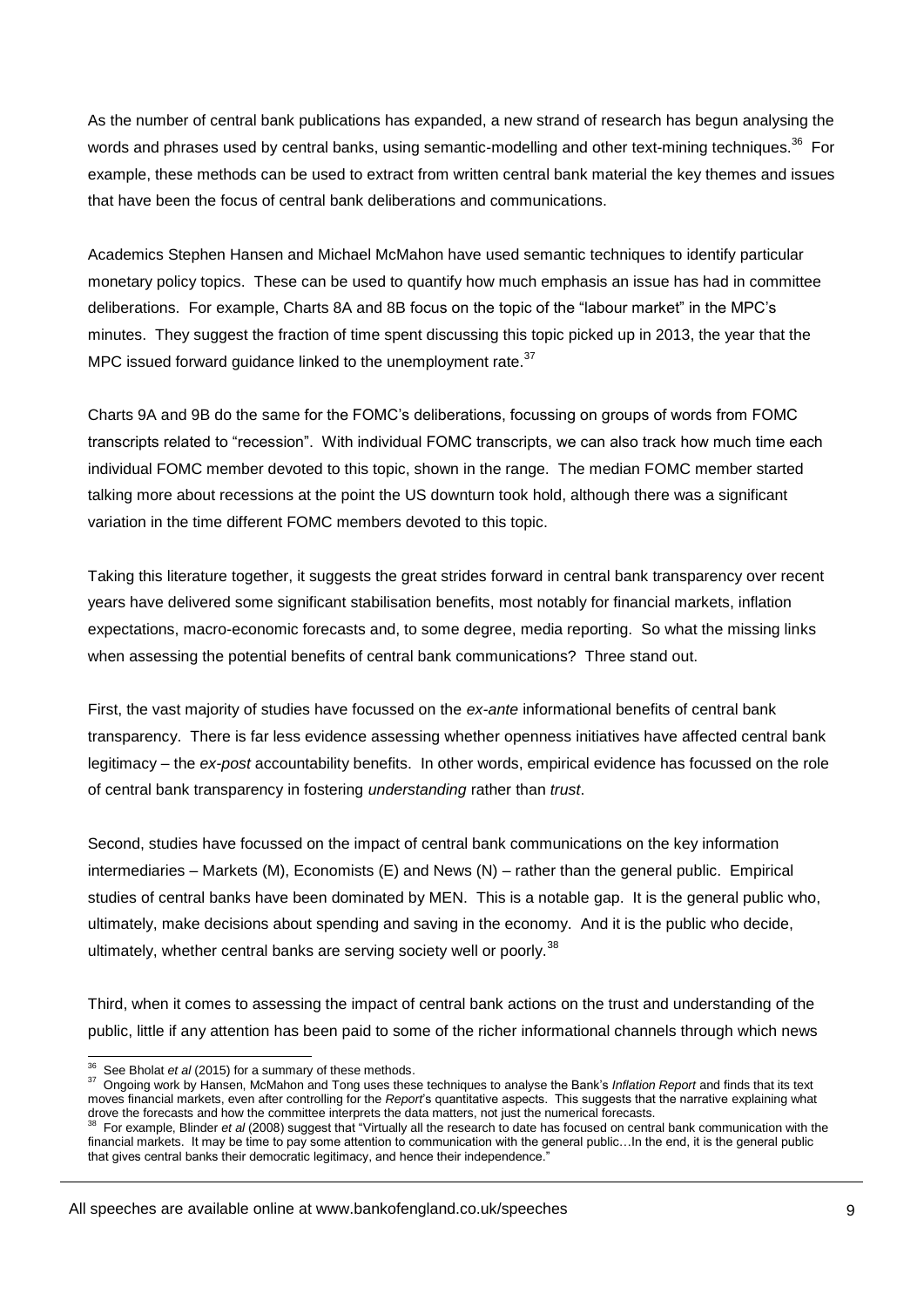might spread between people. For example, the recent work of George Akerlof and Robert Shiller has emphasised the role of "popular narratives" in shaping the public's expectations and decisions.  $39$ 

Story-telling is the ultimate communications device. History is no more than a sequence of stories. These stories spread word by word, mail by mail, Tweet by Tweet. They obey the same laws of motion as epidemics, with viral spread beyond a tipping point. And in a world of modern media, these popular narrative epidemics are probably spreading further and faster than ever previously. This matters for individuals' feelings and decisions and, potentially, for macro-economic behaviour.

Pessimistic popular narratives have been used to explain the sharp contraction of spending at the time of the Great Depression and the Great Recession.<sup>40</sup> With popular narratives more virulent than in the past, tracking their source and spread may be increasingly important for understanding the economy. This poses risks to policymakers. But it also presents opportunities if they are able to shape and shepherd these narratives through adroit communications.

#### **Understanding and Trusting Central Banks**

Even if the empirical literature is sparse, the great leaps forward in central bank openness over recent years would be expected to have earned them a transparency dividend among the harder-to-reach general public. That dividend might take the form of improved *trust* in central banks by the public and an improved *understanding* of their functioning. There is disappointingly little evidence of either.

Trust in institutions generally has taken a body-blow over the past few years. The Edelman global survey suggests that public trust in businesses, government, NGOs and the media has fallen sharply. In 2016, only around half of the general public trusted these bodies. In the UK, fewer than 30% of the population trusted these institutions in the latest survey, down from over 40% a few years ago (Chart 10).

The source of dwindling trust is itself revealing. It reflects a widening gap between trust in institutions among the elites (which has held firm) and among the general public (where it has fallen). This trust gap between elites and the general public averages 15 percentage points globally, having been around 9 percentage points as recently as 2012. In the UK and US, this gap is around 20 percentage points.<sup>41</sup>

What is true of institutions appears to be true too of the economics profession. A recent poll by YouGov in the UK asked the general public how much they trusted various professions.<sup>42</sup> Economists were towards the bottom of this list, well below scientists, historians, weather forecasters and even sports commentators

 $\frac{1}{39}$  Akerlof and Shiller (2009), Shiller (2017). 40

Shiller (2017).

<sup>41</sup> Elsewhere, I have called this widening trust gap the Great Divide (Haldane, 2016).

<sup>&</sup>lt;sup>42</sup> YouGov (2016).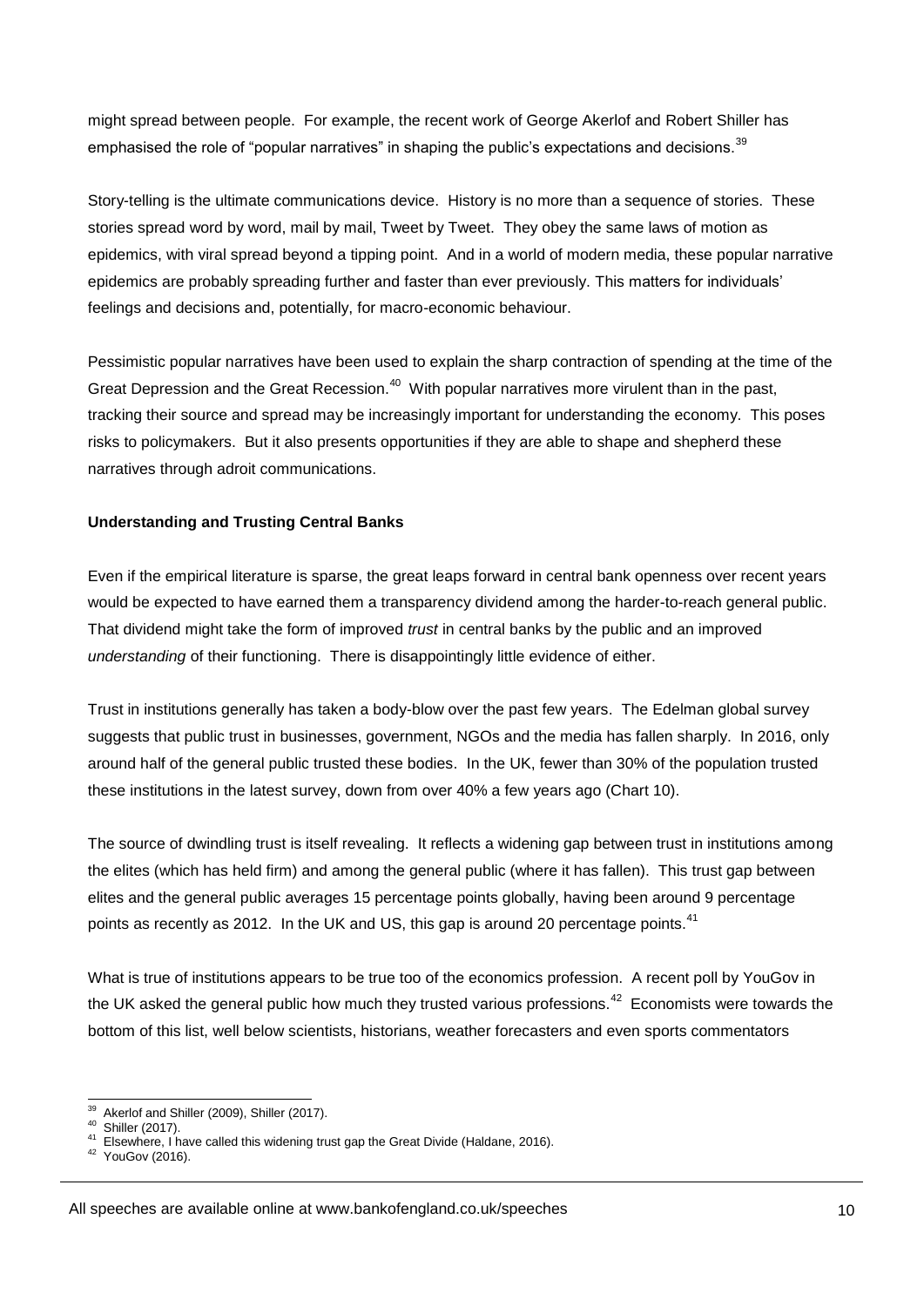(Chart 11). There is always someone worse off than you – in this case it was politicians – but the overall picture is discouraging.

If trust in institutions is low, and if trust in economists is low, the backdrop is not propitious for institutions containing (lots of) economists. So it is with central banks. Chart 12 shows some measures of trust or confidence in the four major central banks over the past decade. In the UK, the US and the euro area, trust has fallen over that period, often coincident with the global financial crisis. The Bank of Japan has been an exception, although its financial crisis came rather earlier.

If we turn from trust to understanding, the picture is similar. In 1997, Robert Shiller conducted a survey of public attitudes towards inflation. He concluded then: "there will probably always be a communications gap between economists and the public. But there appears to be rather more of a gap than most of us would have expected".<sup>43</sup> In the period since, there is little evidence this gap has closed.

A survey by the BBC in 2011 asked the public about the meaning of the words "inflation" and "GDP", the two central concepts in modern-day macroeconomics. Only 16% of the general public could clearly define what was meant by inflation, while only 10% could do so for GDP.<sup>44</sup> For central banks, whose stock-in-trade is inflation and GDP control, these fractions are disappointingly low.

In 2013, Paola Sapienza and Luigi Zingales conducted a survey of economic experts and the general public on a set of economic policy questions.<sup>45</sup> Not only were there large differences between experts and the public in their answers. Tellingly, these differences were largest in those areas where experts were most in agreement. Expert economic opinion increased the general public's sense of scepticism. That gap between elites and the general public is, if anything, even larger when it comes to economic issues.

Turning to central banks, it is a good news/bad news story. In surveys, around 60% of the general public believe the Bank of England has a good understanding of the economy. This is the good news. The bad news is that only around a quarter believe it explains its actions and decisions in terms they can understand.<sup>46</sup> On monetary policy, around half of the general public do not know who sets interest rates. Almost a half have either never heard of the MPC or think it is part of government.

Let me give a specific policy example to illustrate this (lack of) understanding. In the summer of 2013, the MPC provided guidance about the future path of monetary policy. This guidance was aimed explicitly at reducing uncertainty among households and companies, with simple and clear language about the future path of policy. It was accompanied by a communications plan focussed on the general public, including TV interviews and a published document.

 $\frac{1}{43}$ Shiller (1997).

<sup>44</sup> Quoted in Thompson (2016).

<sup>&</sup>lt;sup>45</sup> Sapienza and Zingales (2013).

See Haldane (2016).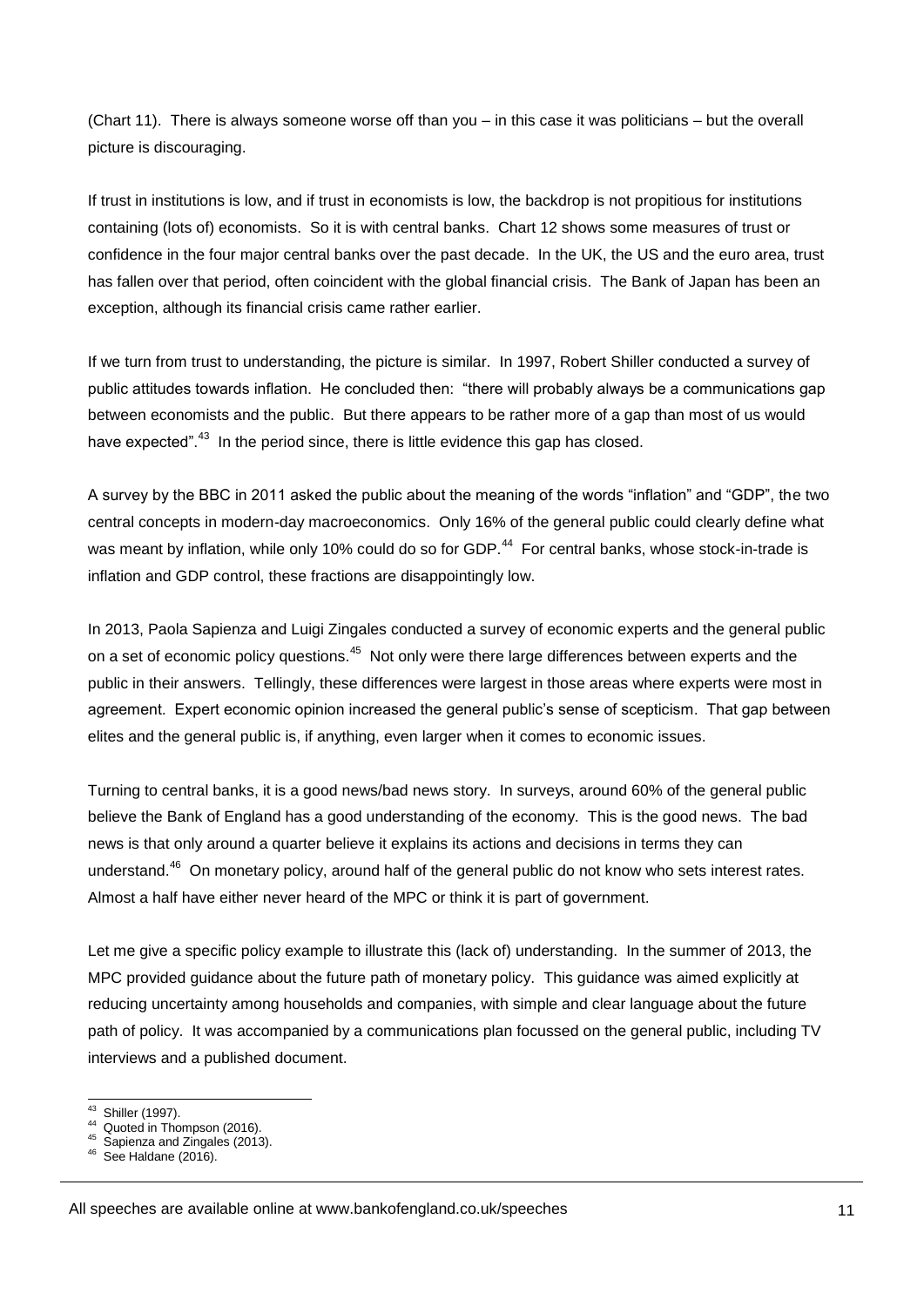The Bank conducted a survey after the guidance had been issued, with the aim of assessing its impact on the general public. This painted a mixed picture. The Bank's message got through to around 75% of companies, but only around one-fifth of households. Moreover, even among those households who heard the guidance, as many felt less confident as more confident about the economy (Table 2).

In the US and the euro area, surveys have found a similar lack of understanding of central bank actions. They have also identified where these understanding problems are most acute. In the US, survey respondents with lower incomes or without a college degree are less likely to understand monetary policy.<sup>47</sup> In the euro area, a Dutch survey found respondents with higher education or income were more likely to answer questions about the ECB's monetary policy correctly.<sup>48</sup>

This is a puzzle. Despite a huge increase in the volume of central bank reporting, neither understanding of, nor trust in, central banks has improved. These trust and understanding problems are not unique to central banks – they are common across banks, business, government, the media. Nonetheless, what explains these trends? The financial crisis and the slow recovery from it are likely to have been one factor, but not the whole story. Let me highlight three other factors to have played a role, for central banks and more broadly.

#### (a) *The changing nature of trust*

Trust has been studied extensively by philosophers, sociologists and anthropologists over many years.<sup>49</sup> These studies have shown that trust can take a variety of forms and can change shape quite fundamentally over time. Such a mini-metamorphosis appears to have taken place over recent years, in particular among trust in institutions.<sup>50</sup>

The traditional model of trust was a fairly simple one. To a significant degree, it was anonymous, centralised and institutional. The actions of institutions, like the Fed and the Bank, were trusted by the general public, even when few of them understood what it is these institutions did and why. And having a trusted third-party, able to exercise a degree of control over monetary and financial affairs, was a source of comfort.

This institutional structure, in the main, served society well. Not least, it lasted for several hundreds of years. Some have argued that a good chunk of society's success over this period can be attributed to these institutional foundations.<sup>51</sup> Latterly, however, there are signs these foundations have started to subside. And institutions are being challenged, at least in part, because a different model is emerging in which trust is distributed rather than centralised, social rather than institutional, personal rather than anonymous.

<sup>-</sup><sup>47</sup> Carvalho and Nechio (2014), using the University of Michigan Survey of Consumers.

<sup>48</sup> van der Cruijsen *et al* (2015).<br><sup>49</sup> For example, Govier (1997), Barber (1983) and Liisberg *et al* (2015).

<sup>&</sup>lt;sup>50</sup> For example, the work of Rachel Botsman.

<sup>51</sup> Acemoglu and Robinson (2012).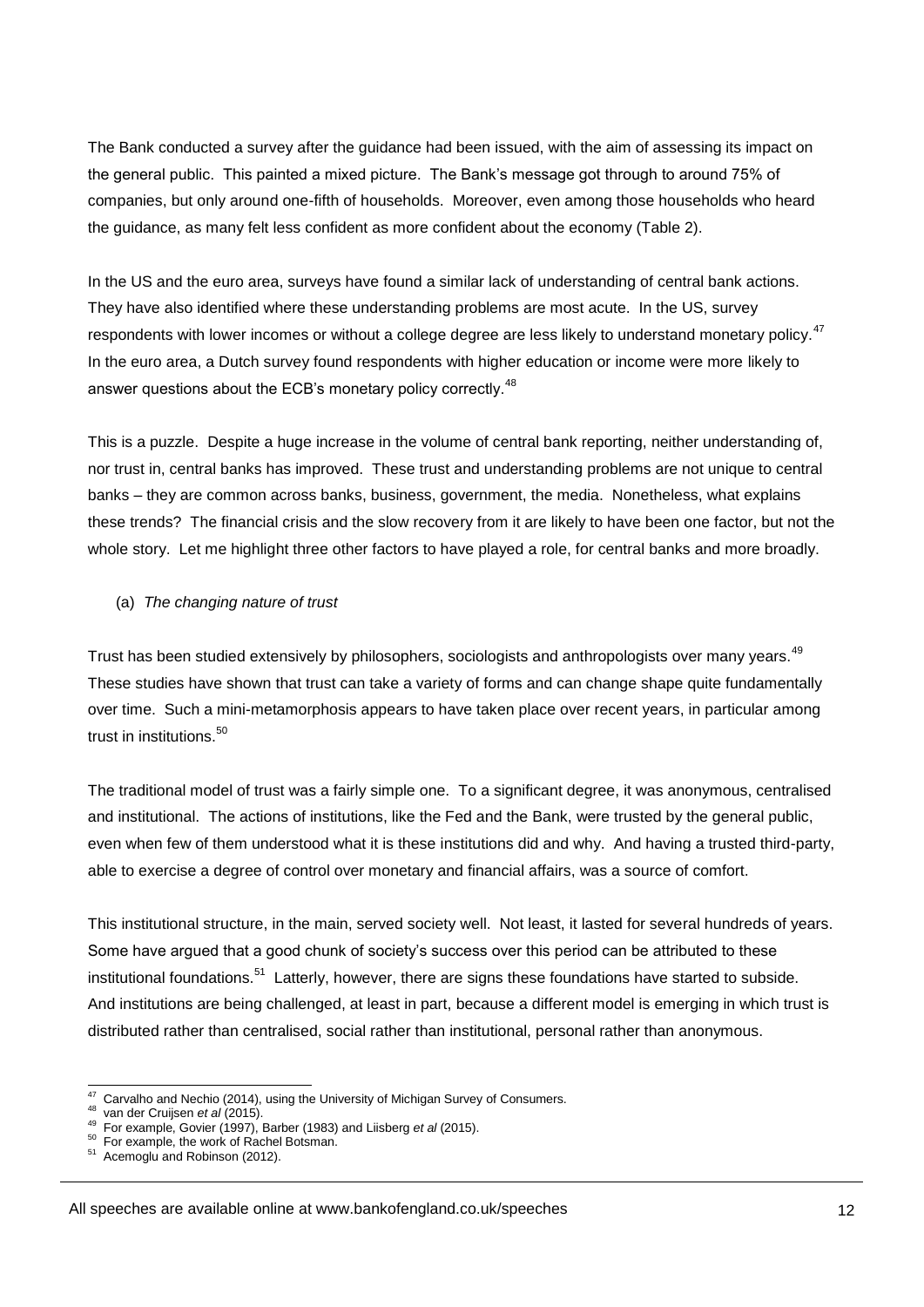One example of that trend concerns a commodity many thousands of years old and one close to central banks' hearts – money. Money, certainly fiat money, relies for its existence on trust. In many countries over many centuries, this trust was delivered in a centralised, institutionalised and, to a large degree, anonymised way, namely through central banks.

Latterly, there are just the faintest signs that could be changing. The Blockchain or Distributed Ledger Technology (DLT) first came to prominence through Bitcoin, the crypto-currency. Since then, the range of applications of DLT has expanded massively, well beyond crypto-currencies. What differentiates DLT from earlier technologies is the ability to confer trust on a commodity or transaction without the need for a central institution for verification. Trust is distributed, personalised, socialised.

It is too soon to tell whether DLT will revolutionise financial services in general and money in particular. But its potential has not escaped the notice of central banks or the financial services industry. Both are exploring DLT as a means of reconfiguring financial infrastructures. And some believe this new technology of distributed trust could bring about a genuine transformation of money and finance.

One reason to think this possible is because a similar model of distributed trust has already fundamentally reshaped a number of other products, services and businesses. We have seen the rapid emergence of businesses built on peer-to-peer interactions and transactions. These business models are underpinned by trust between buyer and seller, producer and consumer, trust which is distributed and personalised.

Take the market for accommodation. This has been transformed by the emergence of AirBnB. This peer-to-peer or distributed model of accommodation among strangers is underpinned by feedback ratings which endow participants with personalised trust. AirBnB is only 9 years old but already has over three million listings. Its estimated valuation is well above the market capitalisation of established, centralised, hotel chains such as the Hilton and Hyatt.

Or consider travel. Everyone has heard of Uber – itself a distributed trust model. Fewer people have heard of BlaBlaCar. This is a distributed model of riding-sharing among strangers, also underpinned by feedback ratings and personalised trust. BlaBlaCar is only 11 years old but already transports more than four million people per month, well above Eurostar or JetBlue airlines.<sup>52</sup>

#### (b) *The changing nature of media*

Accompanying, and contributing, to these shifts in the structure of trust have been important changes in the methods by which information is intermediated. The traditional model of information intermediation gave the mainstream media – TV, newspapers, radio – a central role in filtering, assimilating and propagating

<sup>-</sup> $52$  Botsman (2016).

All speeches are available online at www.bankofengland.co.uk/speeches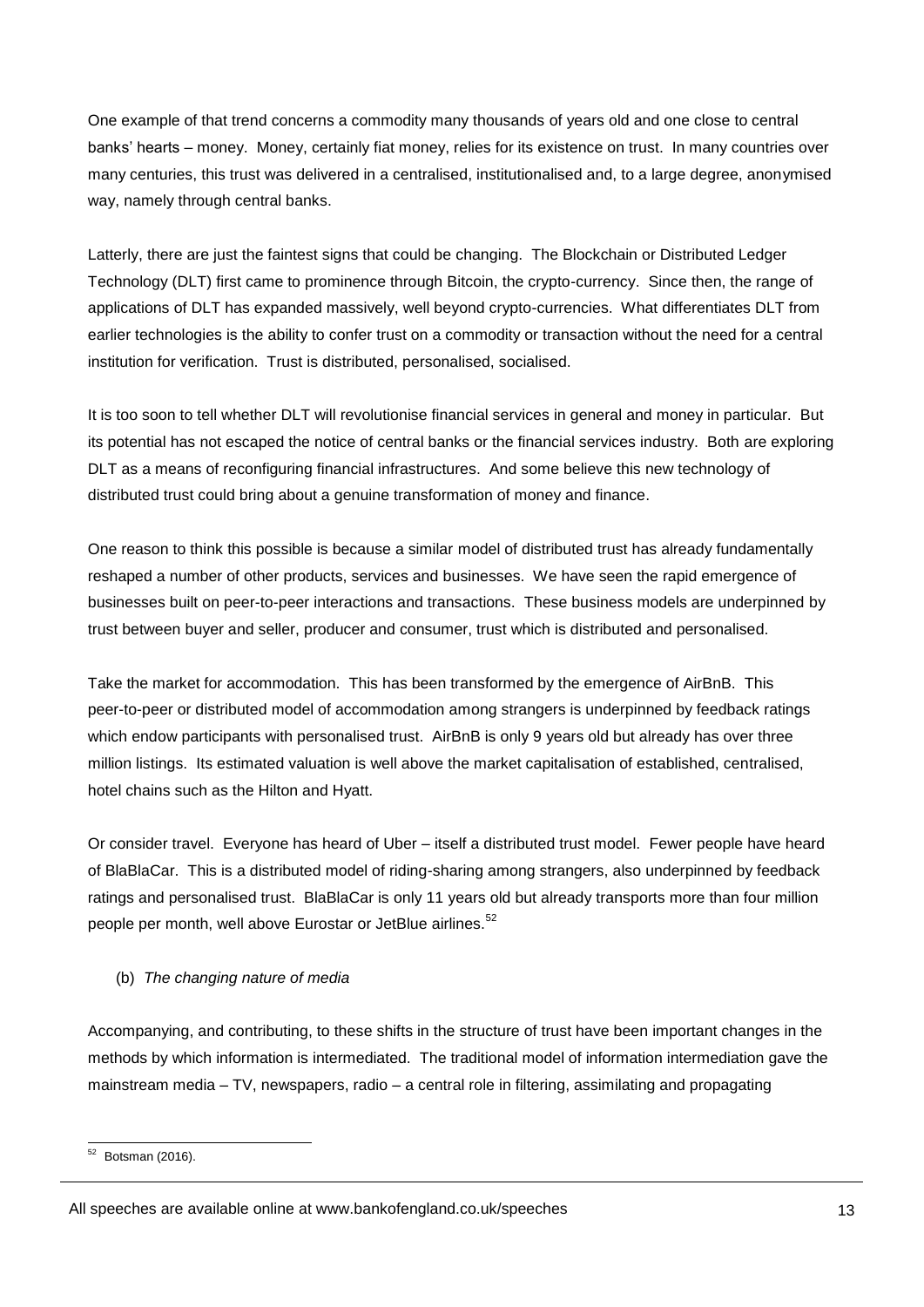information to the public. As recently as 2000, circulation of paid-for daily and Sunday newspapers was equivalent to around 60% of US and UK households.<sup>53</sup>

The past few years have seen dramatic shifts in the way news is reaching the public. Some of this may reflect a decline in trust in mainstream media. A recent Gallup poll reported trust in the mass media had fallen to less than a third of the US population.<sup>54</sup> This compares with more than half at the start of the century. This decline in trust has been particularly pronounced among younger age groups.

This loss of trust in mainstream media can also be seen in surveys of how people receive their news. Only 20% of Americans get news regularly from a print newspaper.<sup>55</sup> For those aged over 50, the traditional media continue to dominate as a news source (Chart 13). But for those under-50, around half get their news online and fewer than 10% from newspapers.

Within online, social media has been rising rapidly as a news source. A recent Reuters Institute study in the UK found that more than half of all 18-24 year olds used social media as a news source and more than a quarter used this as their main news source, for the first time more than TV.<sup>56</sup> These fractions are similar in the US. Among young adults, social has usurped mainstream media.

In some respects, this shift in media methods is the mirror-image of changes in the nature of trust-building. As trust-building has become distributed, personalised and socialised, so too have media methods for conveying information and news. This is likely to have been a two-way process, with technology shaping trust and trust technology. Meanwhile, centralised sources of news have seen trust wane and with it usage.

Online and social media often, of course, get their information from mainstream media. This, it could be argued, makes these shifts in media channels less important than might first appear. But looks can be deceiving. As Canadian philosopher and writer Marshall McLuhan first told us over 50 years ago, the medium often is the message.

For online and social media, information from mainstream sources is often being filtered and purified, sometimes using search algorithms. These tailor the content to an individual's tastes and preferences. Quite literally, this is news and information personified. It makes for news and narratives which tend to be self-reinforcing and self-referential. The echoes in this chamber are louder, reach further, last longer.

These new media channels make, then, for a different process of news transmission. Social networks mean it is likely to propagate faster and further. They mean popular narratives are likely to emerge and spread

 $\frac{1}{53}$ Communic@tions Management Inc (2013).

<sup>54</sup> Gallup (2016).

 $55$  Pew Research Center (2016).

Reuters Institute for Journalism (2016). See also Shafik (2017).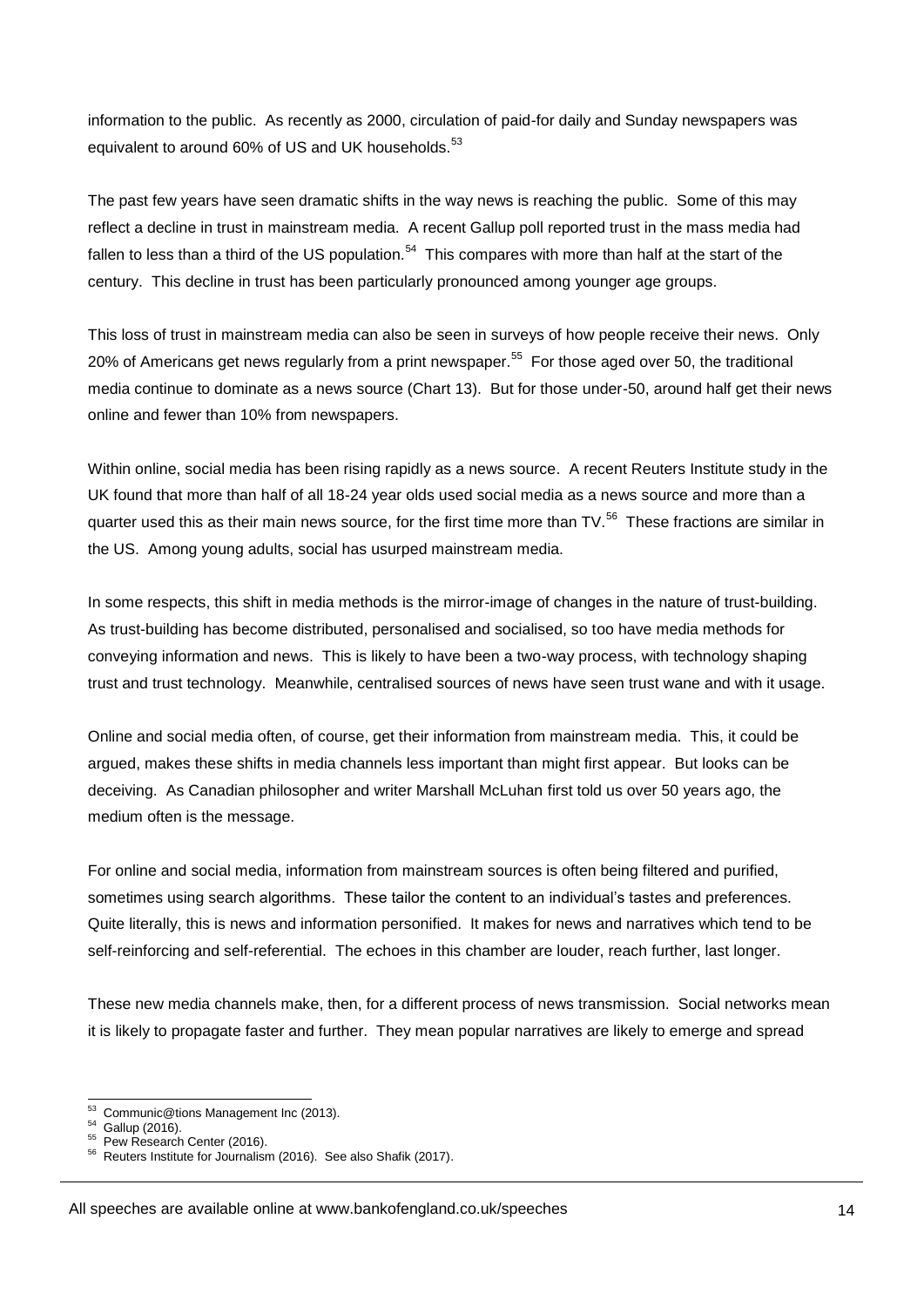faster and further in a self-reinforcing fashion. They make for larger, louder, hermetically-sealed echo chambers. And that is true whether this is old news, new news or fake news.

#### (c) *The changing nature of language*

Operating alongside these seismic shifts in the nature of media and trust have been equally-large shifts in the public language. As Mark Thompson discusses in his recent book, public language has become shorter, sharper and shriller, with higher impact and wider reach, aided and abetted by new media.<sup>57</sup> Twitter, as a media medium, ticks every one of these boxes: personalised, socialised, distributed, short, sharp and shrill.

'Twas not ever thus. Once upon a time, when trust in institutions was high, complex language posed no trust problem. Little was published, even less read. Public discourse was infrequent and attentive audiences were narrow. Complex language added to the "mystique" of institutions, including central banks, and as a sign of technical competence. As Stella Artois was reassuringly expensive, central banks were reassuringly inexpansive.

Today, the situation is different. Trust in institutions has been eroded despite a great deal more being published, including by central banks. Complex language is these days more likely to breed mistrust than mystique. Expert opinion has become a source of scepticism rather than reassurance. The well-directed Tweet has displaced the well-argued speech, the Facebook "like" the approving newspaper review, the smiley-faced emoji the hand-written thank-you note.<sup>58</sup>

That change in the nature of public language – shorter, simpler, shriller - puts an even greater premium on institutions making themselves understood, despite (indeed, because) of the technocratic task with which they are charged. That means speaking in words and sentences that land rather than levitate with the public, that connect rather than divide public opinion, that illuminate rather than darken public debate.

So how well do central banks fare on that front? Earlier this year, the Campaign for Plain English, a militant band of grammarians, turned its attention to the Bank of England MPC's Monetary Policy Statement. This statement is intended to be a simplified and sanitised account of the MPC's judgements. The Campaign for Plain English described it as "worthless, impenetrable waffle" and "gobbledygook". Reading between the lines, I am not sure they liked it.

These views are instructive, but subjective. More objective measures have been developed, however, that enable us to measure the linguistic complexity of written and spoken material. For example, some of the more widely-used of these metrics are based on word and sentence length, the use of different word types etc.<sup>59</sup> These metrics can be applied to central bank publications. The picture they paint is a sobering one.

 $\frac{1}{57}$ Thompson (2016).

<sup>&</sup>lt;sup>58</sup> The irony of making these points in a long speech is not lost on me. 59

DuBay (2004).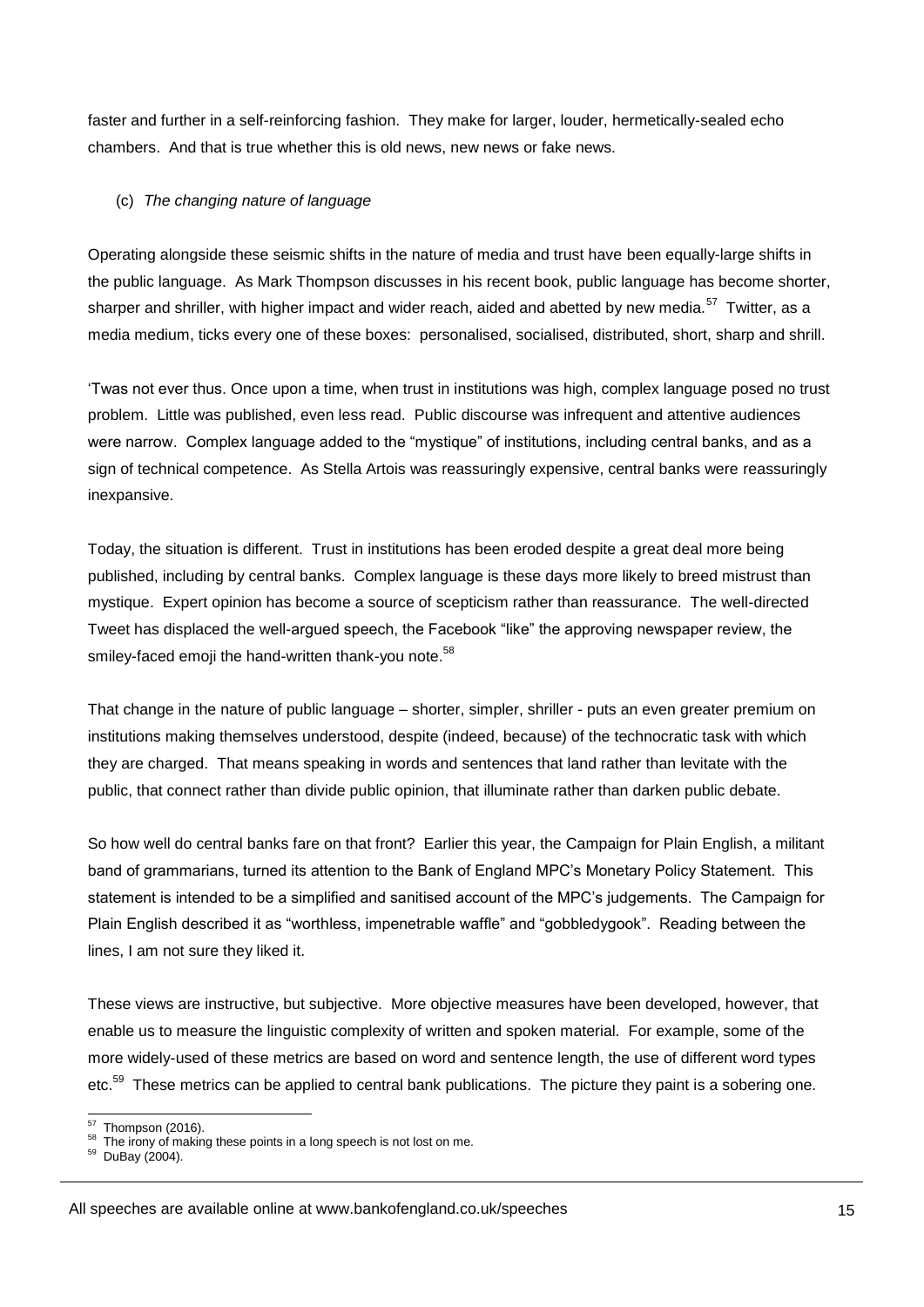For example, Chart 14 takes a set of regular Bank of England publications (MPC minutes, MPC statements, excerpts from the quarterly *Inflation Report*, Governors' speeches) and assesses their linguistic complexity over time. It uses one well-known measure of linguistic complexity, the Flesch-Kincaid reading grade score.<sup>60</sup> These central bank publications are compared with a set of external publications (broadsheet and tabloid newspapers, the Economist magazine and political speeches).

Bank of England publications have an average reading grade score of around 14 – that is to say, they would be expected to be understood, on average, by someone aged around 20. They have been steady around this level for a number of years. In linguistic complexity terms, that puts them around 2 years ahead of broadsheet newspapers, 4 years ahead of tabloid newspapers and around 6 years ahead of the average political speech. They are around 5 years ahead of the average Dickens novel.

We can do the same exercise for a selection of Federal Reserve publications (FOMC minutes, speeches by the Chair, Beige Book summaries) and compare those with some external publications (the New York Times, Washington Post and Financial Times and US political speeches). Chart 15 suggests Fed publications tend to have a higher reading grade score than Bank of England ones. For example, FOMC minutes have a reading grade score of around 17, compared to around 14-15 for MPC minutes.

Nonetheless, in common with the Bank, there is a material reading grade gap between central bank and external publications, of around 5 years with mainstream newspapers, 8 years for political speeches generally and 13 years for election campaign speeches by President Trump. They are 11 years ahead of the average Elvis song. If we look at a selection of other central banks' English language publications, we see the same pattern. Reading scores are around 14, well above the levels of external publications (Chart 16).

Taken at face value these scores are interesting, if perhaps not altogether surprising. After all, central banks occupy a technocratic space with its own technical language. Nonetheless, it is worth reflecting on the costs at which this complexity comes. For example, what fraction of the general public are central bank publications excluding because of their language? Given data on the distribution of literacy rates across the population, linguistic complexity metrics allow an estimate of that fraction.

Using data from the US national adult literacy survey, we can estimate the penetration rate of various publications, central bank and external (Chart 17).<sup>61</sup> This suggests that a campaign speech by President Trump is accessible to around 70% of the US adult population, an Elvis song around 60%, political speeches a little less than half and the mainstream US press when discussing monetary policy around 20%. Beige Book summaries reach fewer than 10% of the US adult population. FOMC minutes are accessible to only around 2%.

-

<sup>60</sup> Kincaid *et al* (1975). The precise algorithm used will have some bearing on the final Flesch-Kincaid score that is computed for a given text. Other metrics of linguistic complexity yield broadly similar results.<br><sup>61</sup> Kisseb at al (1993)

Kirsch *et al* (1993).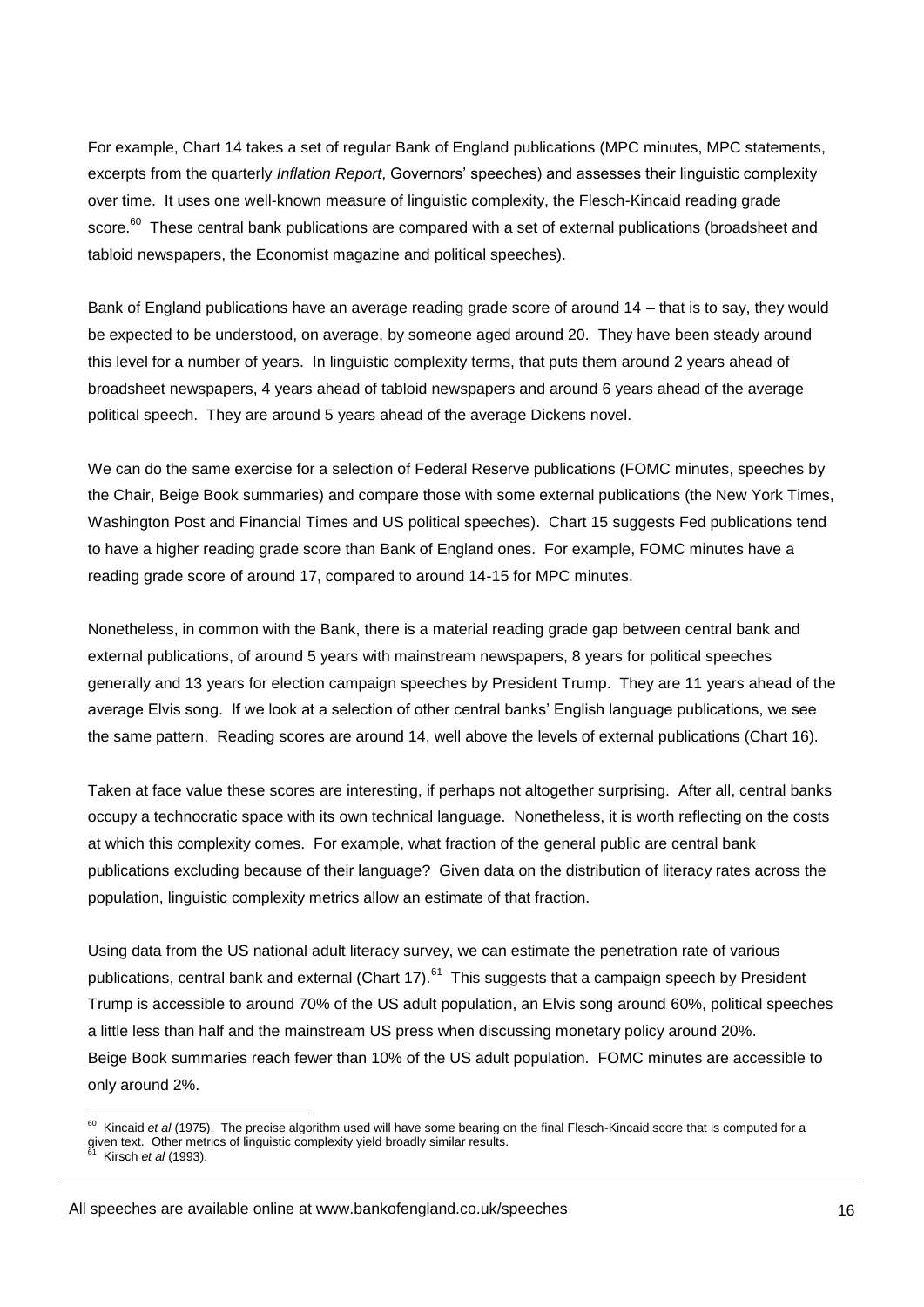According to OECD studies, levels of literacy in the UK and US are not greatly dissimilar.<sup>62</sup> Assuming the same literacy rate in the UK and US implies that political speeches are accessible to slightly less than half the population, Dickens novels to around 40% and newspapers to around 30%. Bank of England publications are accessible to less than 10% of the adult population.

These fractions are low. Around 95% of the general public are likely to find central bank publications inaccessible. Perhaps unsurprisingly, these tend to be the same segments of society with least trust and understanding of central banks – for example, the young and less well-off. Mainstream media can help mediate, but they have an increasingly constrained reach among those same cohorts.

Herein lies central banks' challenge: a rising tide of central bank communications on the one hand, a retreating tide of public trust and understanding on the other. Conventional means of communicating are unlikely to be able to reach those parts of society for whom mistrust and misunderstanding are most acute. To reach that wider audience, to close those trust and understanding deficits, central banks will need new tools and techniques.

#### **A New Frontier for Central Bank Engagement**

Which tools and techniques? Were this simply a case of producing more, trust and understanding problems would have been long since solved. It is not. As philosopher Onora O'Neill has argued, simply adding to reporting does little for accountability and trust-building.<sup>63</sup> If reports are mostly unread or unreadable, smothering people in more words and numbers could even detract from trust and accountability.

In one sense, this is not a new point. Claude Shannon, the grandfather of information theory, did not define information by words or digits. Instead he defined it by whether *uncertainty* was reduced on the part of the receiver.<sup>64</sup> If receivers are overwhelmed by the depth, discouraged by the density and bamboozled by the complexity, reporting can be *dis*information on Shannon's criterion. For a chunk of society, the very volume of reporting may be increasing uncertainty and impairing information, understanding and trust.

Even the term "central bank communication" – a mainstay of central banking and a centrepiece of academic studies of central banks – may fail as a description of what is these days required to build trust and improve understanding. The quest to improve communications makes sense. But it has more than a hint of better sermons to the assembled congregation, enhanced education of an inattentive audience, a smoothlyswinging one-way door. Communication means mouths.

 $rac{1}{62}$ See Binkley (1997).

 $^{63}$  O'Neill (2002, 2014).

Shannon (1948).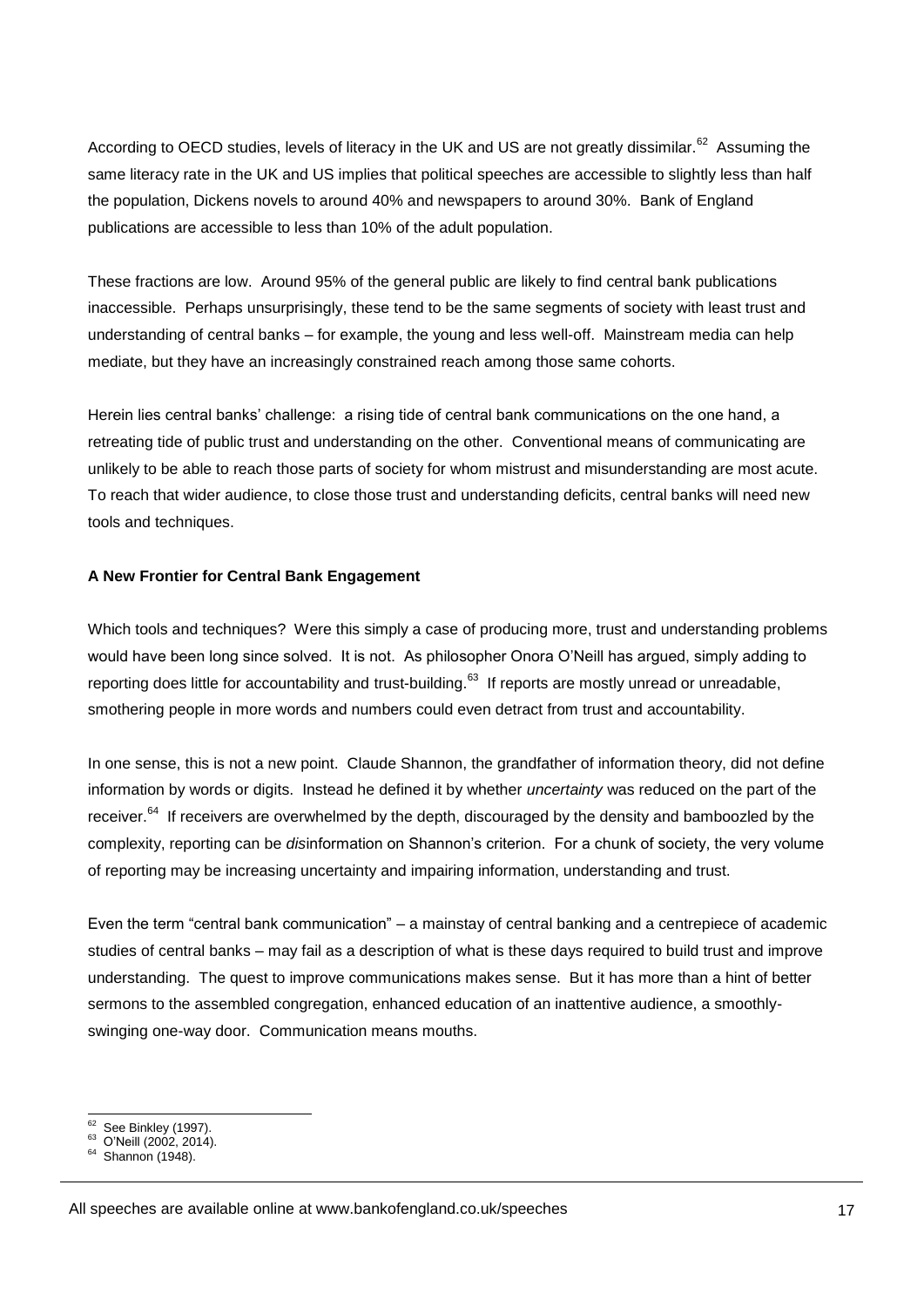These days, building trust and improving understanding may require a different approach. It may be less about communication than conversation, less about edicts than engagement, ideally on as personalised and localised a basis as possible. It may involve listening as much as speaking, understanding of the public as much as public understanding, a two-way door. Conversation means ears as much as mouths.

What new tools and techniques might help achieve this wider engagement? Let me offer a few ideas, ranging from the workaday to the speculative. Even more than usual, the speculative ideas are not the views of the Bank of England or its policy committees.

#### **(a) Different Strokes for Different Folks**

Many macro-economists are brought up learning the representative agent model, as a simplified way of making sense of aggregate behaviour. When it comes to central bank engagement, thinking in these terms is unhelpful. The public are anything but monolithic in their abilities and appetites. They are different folks.

This suggests that, as a first step in any programme of improved central bank engagement, an improved understanding of these different folks is needed: their concerns, their constraints, their degrees of understanding and distrust, their appetite for information and their preferred means of receiving it. Knowing your audience is public relations 101. Yet it is one lesson central bank publications may, historically, have failed fully to heed. If so, it is relatively easily rectified.

Having identified the different folks, it is then a question of applying different strokes to communicating and engaging with them. One size will not fit all. That probably means the need for engagement policies that are targeted and layered to meet the different needs of different cohorts.

This does not mean we should stop communicating with our current audience. Their needs may be well-served by some of the analysis we already produce. But it may call for a particular focus on those cohorts currently out of reach of central banks, such as the young and the less well-off.

Both the message and the medium matter here. For the wider public, especially the younger and the less well-off cohorts, Mark Thompson's synopsis of the changing form of public language – shorter and simpler – may be a good starting point. Over the past year or so, the Bank of England has diversified its stable of publications, with a view to reaching that some of that wider audience.

In 2015 the Bank began a staff blog, "Bank Underground". This was intended to be shorter, simpler and somewhat more opinionated than anything the Bank had previously published. So far, the blogs have received over 700,000 hits. The most popular are amongst the best-read of any Bank publication. That is probably helped by their shorter length (under 1500 words) and greater reach (reading grade scores of 9 mean that they are accessible to up to 30% of the population).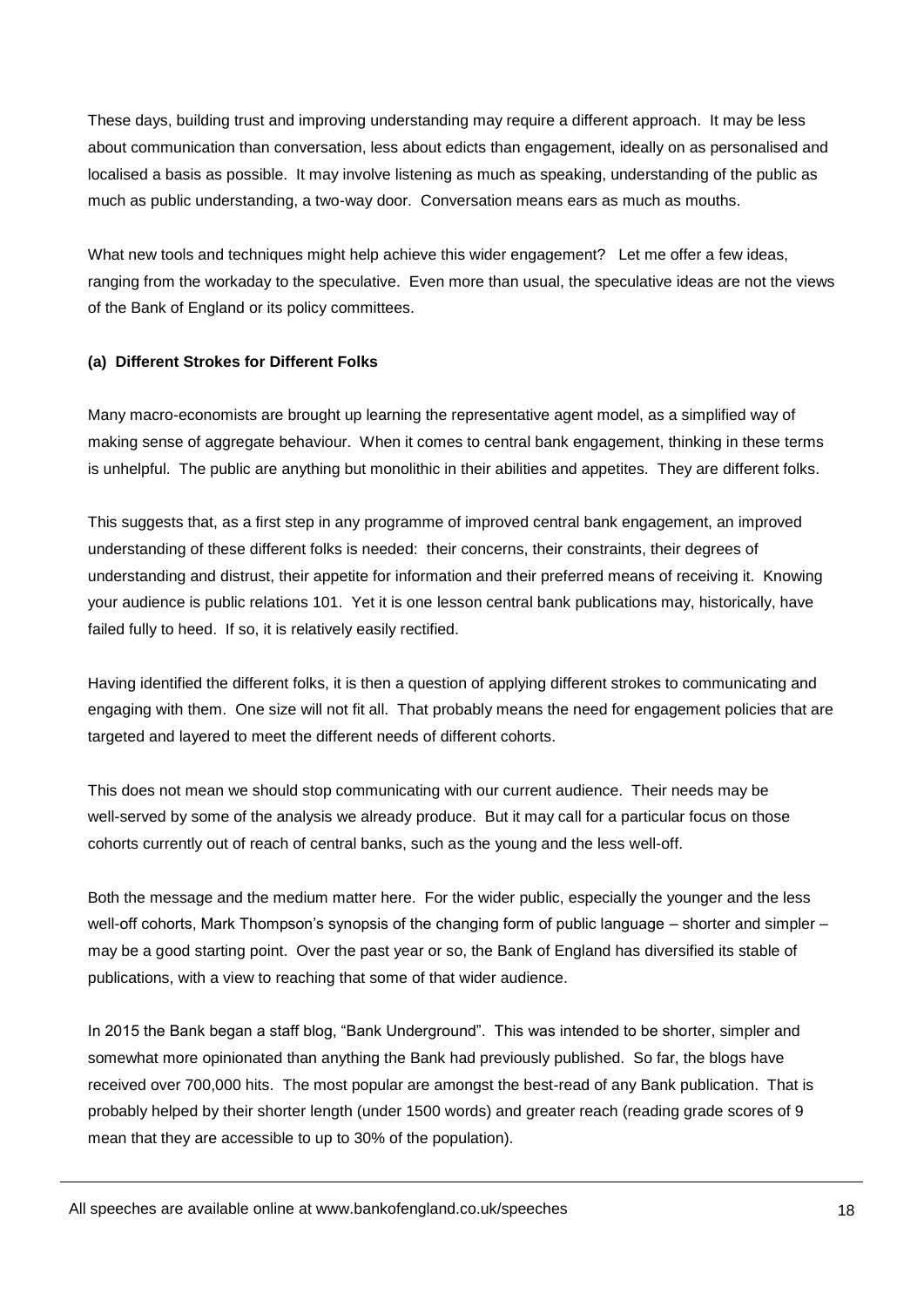The Bank introduced last year "Knowledge Bank". This is largely intended as an educational device, covering how the economy works and how central bank policies may be affecting it. It contains cartoons and videos as well as prose. It is targeted, explicitly, at younger age cohorts. Its reading score of 8 means it is capable of reaching almost half of the UK adult population.

The Bank, in common with many other central banks, is making greater use of social media. As a two-way personalised, socialised, distributed communications medium, with high penetration among the young, it has real attractions. The Bank has a Twitter account with over 200,000 followers. Individuals do not have Twitter accounts and nor does the Bank have a cohort of Bloggers and Vloggers providing daily diaries of time spent at the central bank coalface. But it is early days.

These are examples of layered and targeted content, the like of which a number of other central banks, including the Federal Reserve System, are investing. The Bank's existing publications are now more flexible and layered in their length and content, potentially making them accessible to a wider audience (Chart 18). But this is clearly just the start. I shall resist the temptation to say it is going to be great.

#### **(b) Minding your Language**

The changing nature of public language means central banks will need to adapt their own language to increase its penetration and reach with the general public. There are two elements to this – the technical and the behavioural. The first is easier to fix.

By technical I mean the complexity of the language used – the length and complexity of words, sentences and paragraphs. Currently, central banks score poorly technically, in part because they are themselves technicians. This comes at a cost in terms of accessibility. Fortunately, there is a large literature, and a sizable cohort of grammarians, who have considered how to shape language to improve its reach.

For example, like many others I suffer from an acute case of hippopotomonstrosesquipeadaliophobia – that is to say, the fear of long words. And if you choked on that last sentence, so now might you. Simple words can make a dramatic difference to readability. "Inflation and employment" leaves the majority of the public cold. "Prices and jobs" warms them up. "Annuity" deep freezes the public, whereas "investment" thaws. 65

In general, the readability of text is improved the larger the number of nouns and verbs and the fewer the adverbs and adjectives.<sup>66</sup> This old mantra remains true in the Facebook age: Facebook posts are more likely to be shared the more frequent nouns and verbs and the less frequent adverbs and adjectives. The ratio of nouns and verbs to adverbs and adjectives in an Elvis song is 3.3. In my speeches it is 2.7.

<sup>-</sup>65 Smart (2016).

<sup>&</sup>lt;sup>66</sup> In their classic *Elements of Style* (1979), William Strunk and E B White write: "Write with nouns and verbs, not with adjectives and adverbs. The adjective hasn't been built that can pull a weak or inaccurate noun out of a tight place."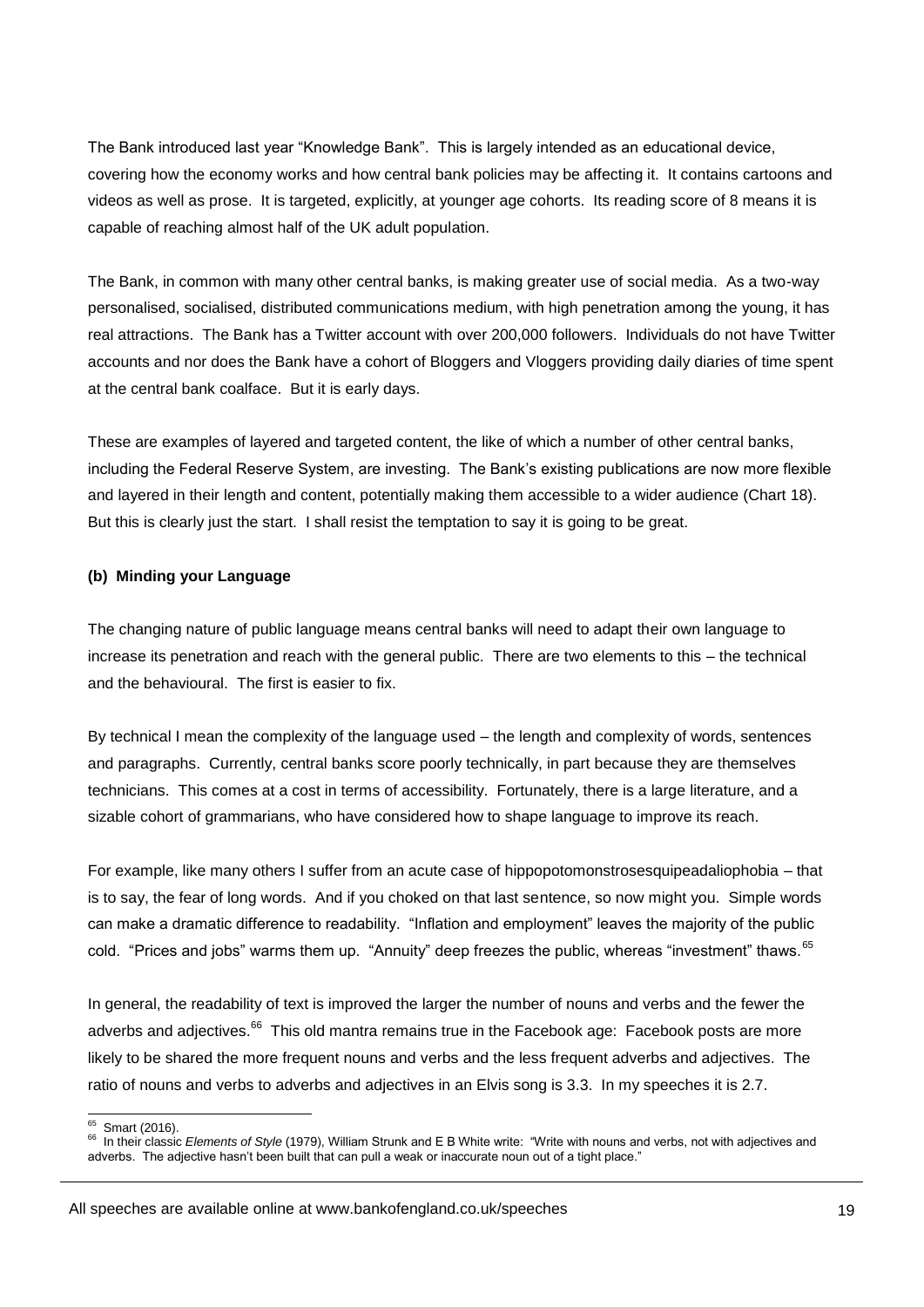The behavioural dimension to public language involves speaking in ways which best connect the receiver with the sender. Behavioural science has given us plenty of insights into how to do that.<sup>67</sup> Messages wrapped in real-world *narratives* are more likely to stick than those wrapped in numbers. Messages which are *personalised* are more likely to stick than those that are anonymous. And messages that are *local* are more likely to stick than those that are national.

These maxims have been borne out in real-world experiments. Personalising and localising messages has been found to increase their reach, and their chances of being acted on, in a wide variety of public policy settings: in everything from encouraging tax payments to discouraging carbon emissions; from encouraging school attendance to discouraging crime; from encouraging charitable giving to discouraging sugar consumption. Linguistic "nudges" appear to work.<sup>68</sup>

Yet localised and personalised messages often flow less easily from the mouths of central banks. For understandable reasons, they have tended to have a national rather than local focus, to weigh the objective over the emotional, to be fact rather than anecdote-based. That is all well and good. But it does carry a cost. It is hard to engage with a building. The view from 30,000 feet can feel a little distant. Excel spreadsheets do not emote. This can inhibit building trust and improving understanding.

Localising the message can certainly help. Here, the work of the regional Feds in the US and the Bank's regional agents in the UK is crucial. More generally, analysis of the regional and distributional split is important for understanding the economy and localising messages about how it is performing.<sup>69</sup> Even though monetary policy acts nationally, and central bank tools may be ill-equipped to redress regional or distributional differences, that is no excuse for central banks not monitoring and understanding, continuously and in depth, the fortunes of different regions, sectors and cohorts of society.

Localising also makes it easier to convey information as connected stories rather than as disconnected data. During 2016, I wrote a number of speeches on the economy, probably totalling over 50,000 words. From that mass of words, the best-remembered single sentence, by far, did not concern my views on GDP or Brexit or QE. It was not a number, a theory or even a chart. It was anecdote drawn from a visit I made to a set of charities in Nottingham at which they told me there had, for them, been no recovery. That stuck. Personal stories stick. No amount of data is ever as adhesive.

Personalising events also helps stickiness. In 2015, the UK's Meteorological Office began naming its storms. Just before Christmas, "Storm Barbara" hit the UK, causing widespread devastation to as many as a dozen umbrellas and blowing off several people's hats. Yet advance warnings of Storm Barbara inspired

 $rac{1}{67}$ See Kahneman (2011) and Shiller (2017) for examples.

<sup>&</sup>lt;sup>68</sup> See Thaler and Sunstein (2008), Adams and Hunt (2013) and Halpern (2015).

<sup>69</sup> For example, Haldane (2016).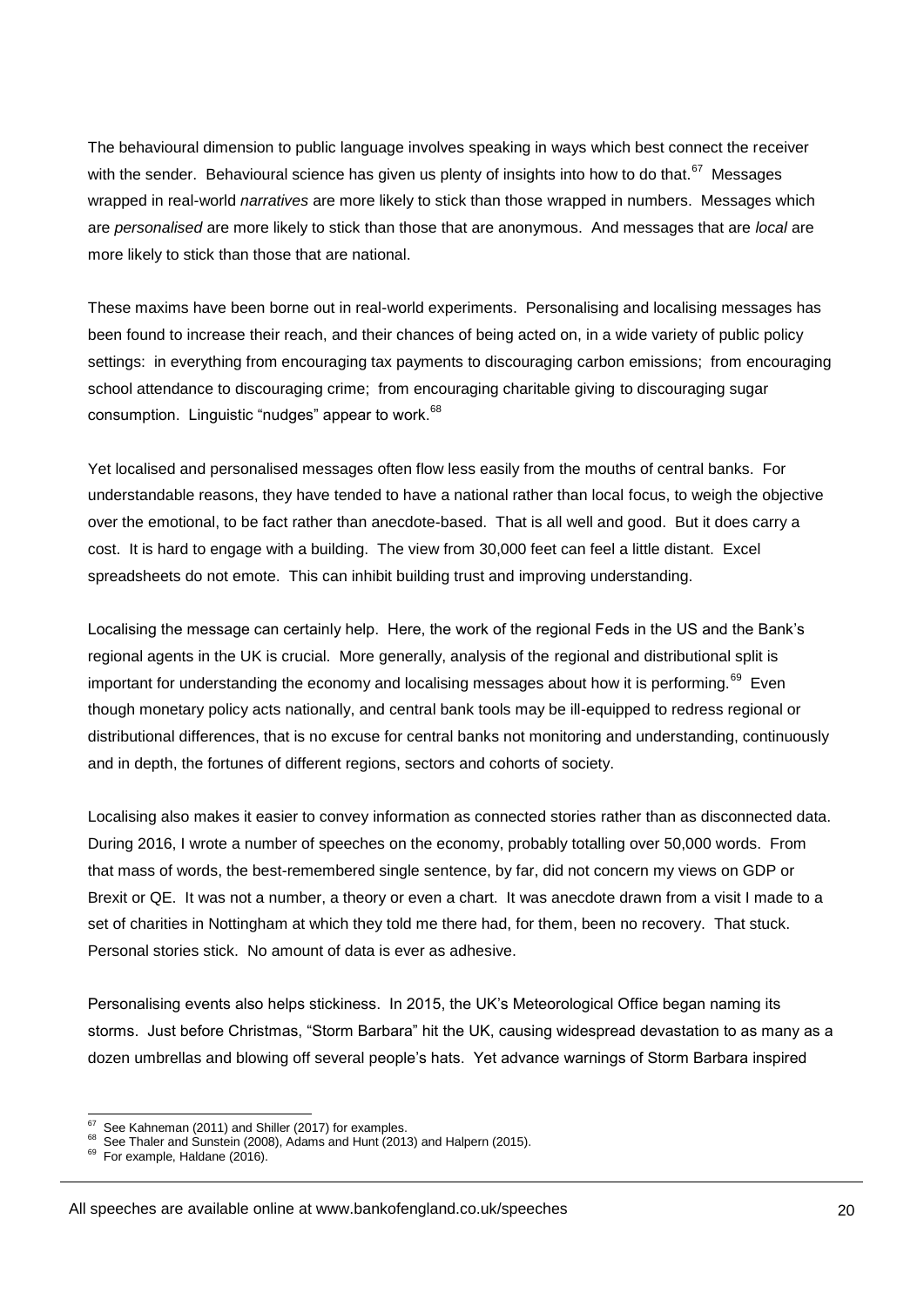81,000 tweets and 4,000 retweets. Polling by YouGov suggests that, since storms began being named, more than half of people have begun taking steps to prepare themselves.

Storm-naming in the UK follows long-standing US practice of naming (very much more) extreme weather events. This began back in 1953. The evidence is that naming these events has increased significantly public awareness. Even the names matter. The death toll from female-named hurricanes in the US is higher than for male-named ones, even once storm-severity is taken into account.<sup>70</sup> Had "Storm Barbara" been "Storm Brian", several items of apparel may have been alive today.

I am not suggesting central banks should start following this meteorological precedent to the letter. I am not sure naming the next sharp downturn in activity "Recession Andy" (much less "Depression Andrea" given the meteorologists experience with female names) would necessarily raise public awareness greatly. Nonetheless, making the impact of economic events on people's lives as specific and personal as possible can help raise public awareness, understanding and preparation.

Earlier this year, one of the major UK supermarkets withdrew from its shelves Marmite, a popular yeast-based spread that has the appearance, viscosity (and, for some, taste) of the bitumen spread on British roads. The situation arose because the supplier had increased significantly the product's price in the light of sterling's depreciation last year. Remarkably, "Marmitegate" led the news for much of the day it broke.

In the event, tragedy was averted when the supermarket and supplier reached agreement and the great British public were allowed to continue tarring their toast. This high-profile event did, however, quite helpfully put on the general public's radar the likelihood of prices in the shops beginning to rise in the period ahead. It was information with narrative content and personal touch. Arguably, "Marmitegate" raised public awareness of rising inflation much more effectively than any amount of central bank jawboning. Stories, like Marmite itself, stick.

#### **(c) Public Understanding, Understanding the Public**

Many central banks have made big strides towards improving public understanding of the economy and their policies over recent years. Many have an active schools programme, websites with educational resources, issue leaflets, posters, podcasts and videos. Some have a Museum. These are all great.

But central banks, like many institutions, have sometimes been better at talking than listening. Or, put differently, they have done better at public understanding than understanding the public. As a personal trust-building device, it may be a good time to rebalance these scales, to start abiding by a "one mouth, two ears" policy - a time, if you like, for a little more conversation and a little less action.

 70 Jung *et al* (2014).

All speeches are available online at www.bankofengland.co.uk/speeches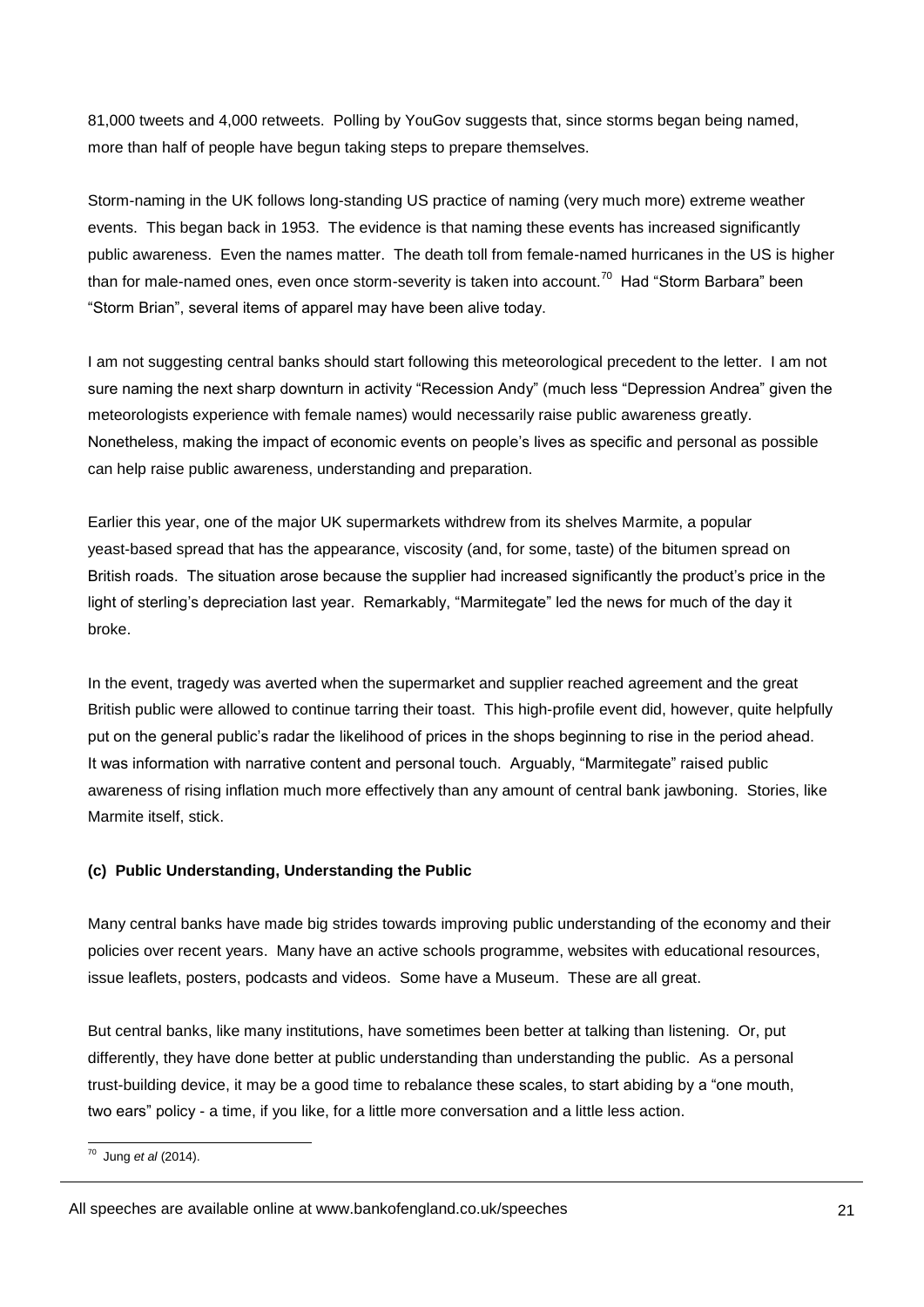Some of this is likely to involve central banks engaging on an on-going basis with a different, and more eclectic, set of partners than in the past. For example, this year the Bank is looking to increase its engagement with state schools outside of London and the South East, who might otherwise not have had any contact with the Bank or anyone else in the public policy domain. I personally have been increasing my engagement with these schools for the past four years.

Recently, the Bank's regional Agents have begun increasing their engagement with charities, social enterprises, faith groups and trades unions, among others, listening to their often very different perspectives on how the economy is faring. This is something the Governor and I have prioritised over a number of years. These events are similar in spirit to the Community Advisory Council run by the Federal Reserve. Personally, I find they provide an incredibly useful window on the world, one which has shaped my view on policy.

In a world of popular narratives, where emotions shape decisions and where stories can snowball, aggregates measures of activity may do a less good job of capturing the forces shaping people's decisions. The qualitative, the conversational, the narrative, the emotional are the new data in this new world – optimism and anxieties about tomorrow, as much as income and jobs today. Harvesting these new data calls for a different set of approaches and reaching new communities in new ways.<sup>71</sup>

One example of that is making greater use of surveys of sentiment. The Bank of England recently set up a new survey of companies to assess their degree of uncertainty around Brexit and what impact this was having on their decision-making. It is as much a survey of sentiment and perceptions as investment intentions. This follows previous analysis undertaken by Nick Bloom and Steven Davis in collaboration with the Atlanta Fed.<sup>72</sup>

Working with psychologists, the Bank has undertaken research to capture sentiment in financial markets, applying semantic-analytic techniques to the words used by market participants.<sup>73</sup> More generally, the same semantic techniques used to study central bankers' words could be applied to the words used by the general public to capture their topics of conversation, their sentiment and their popular narratives on the economy.

Clearly, there is further to go. As a baby step, later this year I am starting a series of "Townhall" meetings around the UK, partnering with organisations such as the Muslim Council of Britain, Age UK, Citizens UK and the Royal National Institute of Blind People (RNIB). Their purpose is to listen and learn, as much as talk and teach, to local communities about the issues that matter for them. These public events, like public language itself, need to be localised and personalised if they are to land.

1

<sup>71</sup> An excellent recent example of this is contained in Carol Graham's new book on the well-being of different cohorts of American society (Graham, 2017).<br><sup>72</sup> Eederel Besenre Ban

Federal Reserve Bank of Atlanta Decision Maker Survey (2017).

<sup>73</sup> Nyman *et al* (2016).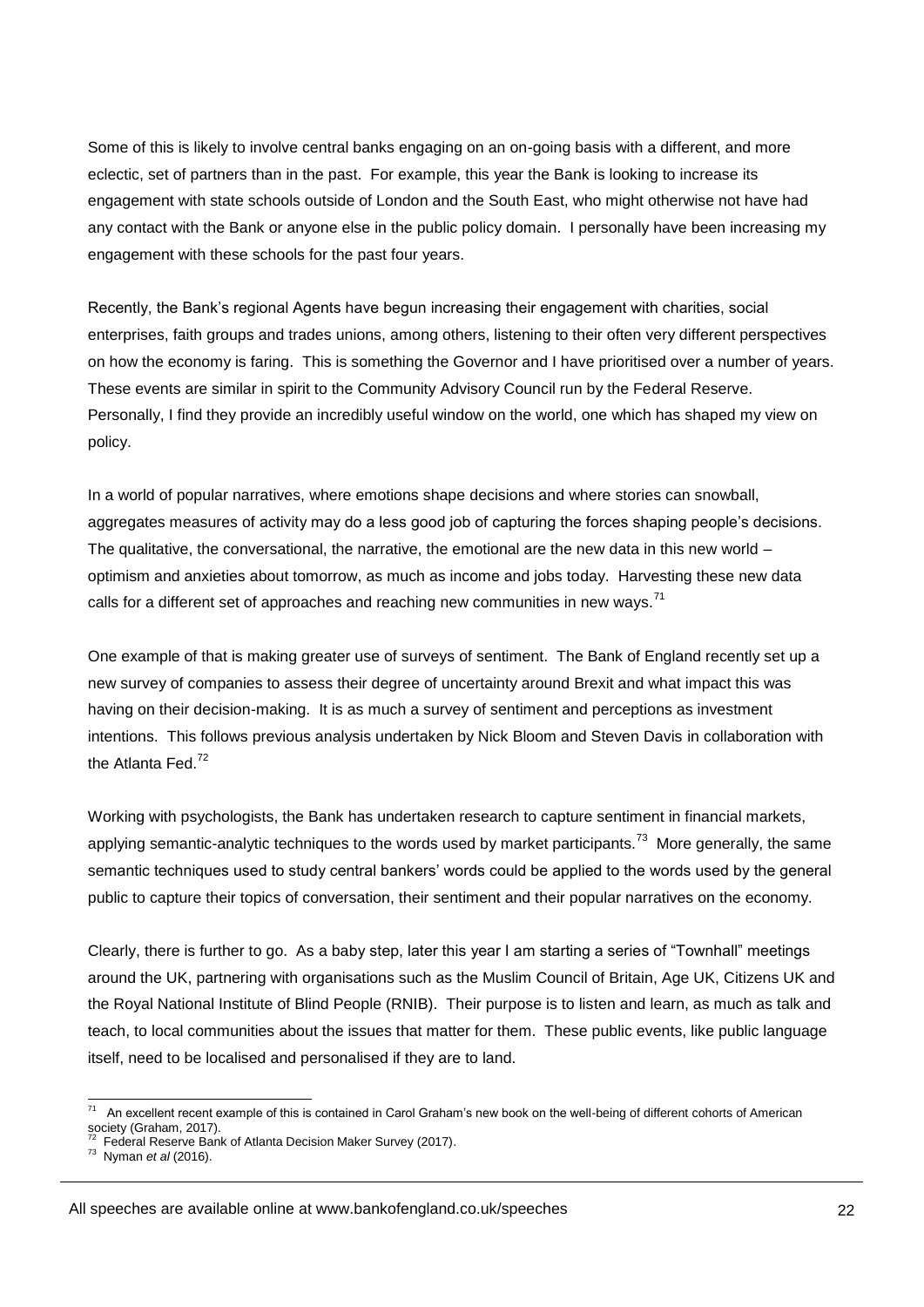#### **(d) Nudging and Gaming**

There are new techniques and technologies becoming available that may help central banks to improve the potency and reach of their messages and the quality and quantity of the feedback they receive on them. These techniques allow a much wider reach at a much lower cost. They also enable a dynamic process of two-way learning between central banks and the general public to take place.

Semantic analysis has been a blossoming area of research over recent years, including on central bank text. But, at least insofar as research on central banks is concerned, this analysis has largely been positive and descriptive – what *have* central banks been communicating? An alternative would be to apply these same techniques on a normative and prescriptive basis – how *should* central banks be communicating to best engage with a wider audience?

For some time, this has been as area of active study and policy design by behavioural economists. For example, in the UK the Behavioural Insights Unit (BIU), initially set up by the UK government, has worked on a range of public policy questions, including taxation, regulation and consumer choice. In particular, their work has focussed on how sometimes subtle changes in language can be used to improve understanding by the public and to "nudge" them towards a particular course of action.<sup>74</sup>

Understanding the response of the public is often not easy and often calls for the use of randomised control trials familiar from development economics. For example, the Financial Conduct Authority in the UK has recently used these techniques to explore how changes in the language used to describe financial products affects the likelihood of them being understood and purchased by retail investors. In choosing retirement income products, use of the word "annuity" shrunk take-up by 25%.<sup>75</sup>

This approach of trialling, eliciting feedback and then adapting is not common in macro-economic public policy. That is, at least in part, for the understandable reason that doing experiments with the general public on a macro scale is a rather daunting task. For reasons of credibility, central banks often feel they need to convey a strong sense of certainty about the impact of their words and actions.

My own sense is that this needs to change. Experimentation and trialling, adaptation and learning are likely to be crucial when dealing with central banks' new, wider audience: more diffuse than ever in their actions and reactions, increasingly silo-ed and self-reinforcing in their behaviours, shaped by social norms and popular narratives that propagate faster than ever. The response of this complex, adaptive social system to central bank interventions is likely, often, to be unknown.

<sup>1</sup> 74 For example, Halpern (2016).

 $75$  Consumers in the trial were presented with hypothetical choices. See Smart (2016) for details.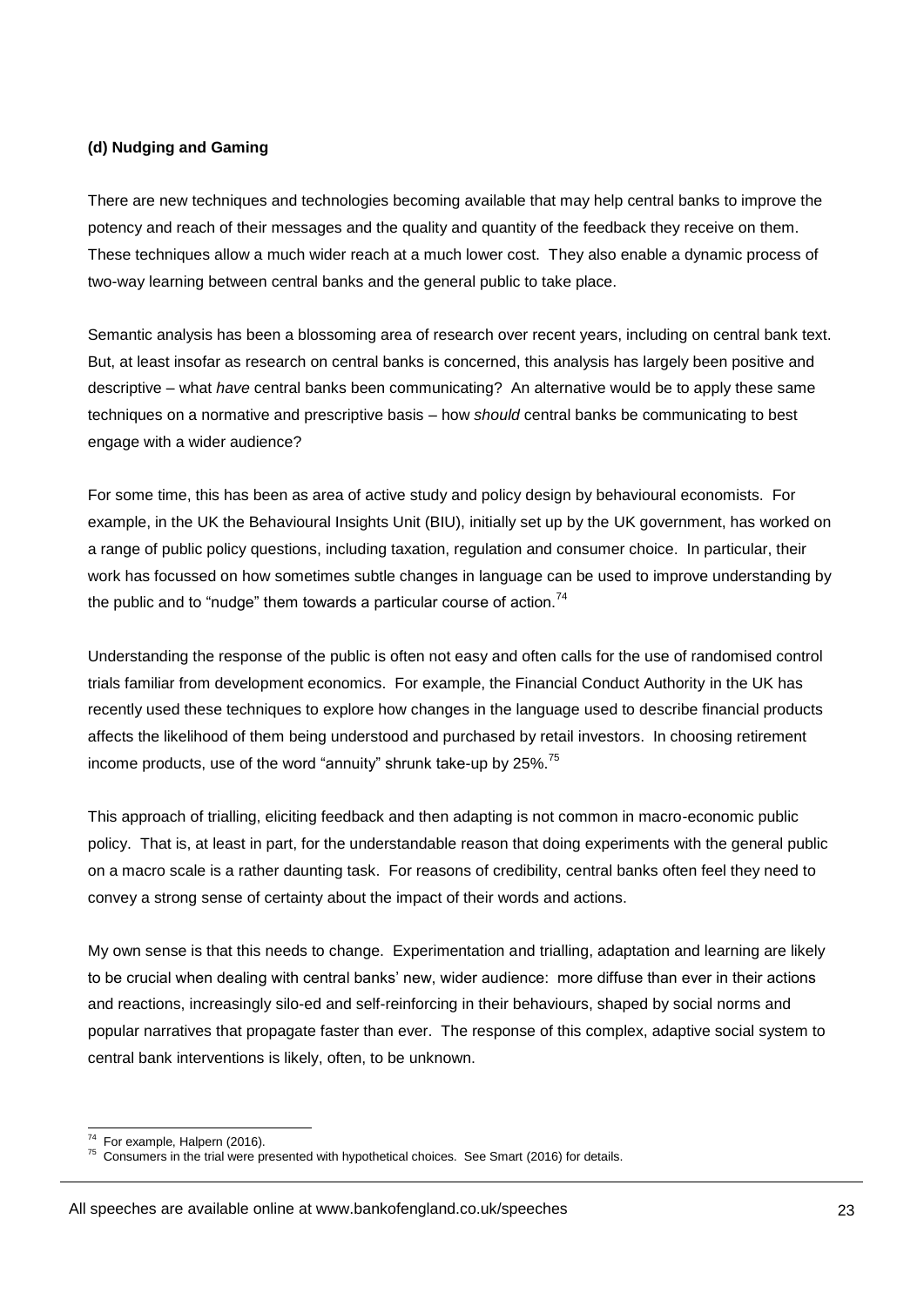Experimental trials, which solicit and respond to feedback, are one way of reducing somewhat that uncertainty through learning and adaptation. These are used extensively by companies when trialling new games, new films and new apps, among other things. Although the bar is higher, and the trial would need careful stage-management, there is no reason these experimental methods could not be used to trial new communications and policies by central banks.

A more sophisticated, and dynamic, approach to eliciting feedback is by "gamifying" the policy problem. A number of central banks and government departments have already made steps in this direction. The San Francisco Fed has a game called "Chair the Fed". This is not a campaign rally by John. It is a game that gives people the chance to set monetary policy to steer the US economy. In the UK, "MyUK" allows people to put themselves in the Prime Minister's hot-seat and invoke Article 50 on any day of the week.

These are effectively single-person games, designed largely for educational purposes. But there is no reason a similar game could not be designed which was multi-person. This would allow interactions among the public, in their communications and choices, to take place. This is crucial for understanding the propagation of stories, and the contagion in choices, across the economy. Once those are captured, the game could offer important insights into public actions and reactions to central bank interventions, in an experimental setting.

There are many existing games that are multi-player and interactive, many of them hugely successful. A small sample would include Second Life, Minecraft, EVE Online and World of Warcraft. A number of these games contain elements of the economy or financial system, albeit in a simplified form. Creating a game with a realistic economy, realistic psychology and realistic policy would not be a venture into the unknown.

Robert Shiller has spoken of the role played by "narrative entrepreneurs" in catalysing and shaping the popular narratives that propagate across society. Central banks are narrative entrepreneurs, shaping views on the economy and on policy through their words, providing a hopefully benevolent "nudge" to expectations. In a world of new media, that narrative entrepreneurial role has probably never been more important.

But judging, ex-ante, the likely success of these central bank narratives is very difficult. And the premium on getting this right is much greater when the fortunes of the whole economy are at stake. Will a message be understood? By whom? How will it propagate through new media? How will it shape emotions - optimism, anxiety, exuberance, depression? And how, ultimately, will it affect choices – savings, spending, working?

Answering these questions in an increasingly complex, adaptive, connected system like the economy is one of the greatest challenges in public policy. Our existing modelling infrastructure – simplified, objective, static – is probably ill-equipped for the task. An interactive, multi-person game may sometimes be a better testbed for new communications and policies, without first inflicting them on the real-world.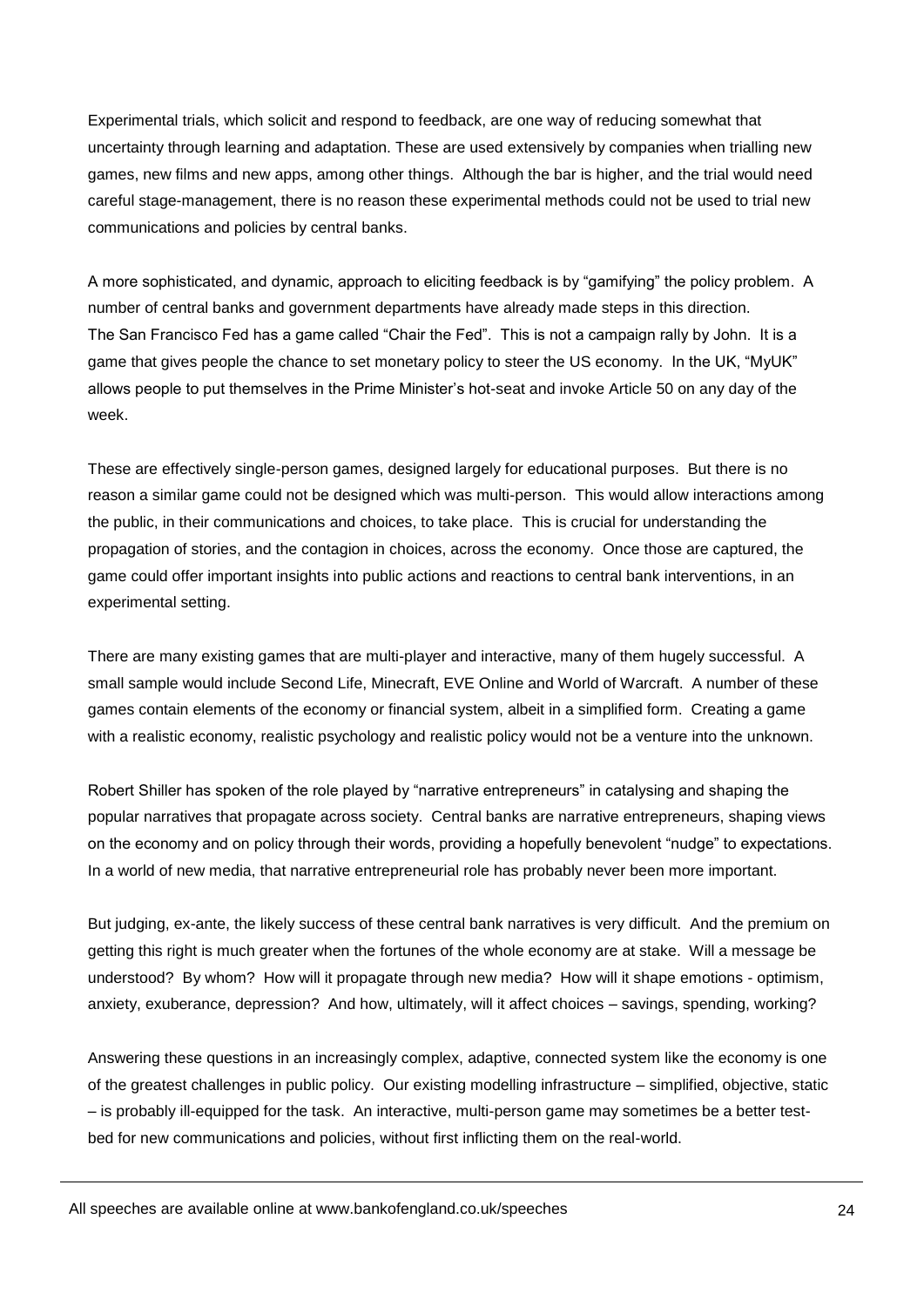The use of gaming technology may also help central banks reach cohorts of society which they have traditionally found difficult – the Facebook generation. Globally, around half of young adults aged 18-24 play games online. It might be time for central banks to start playing them at their own game.

Is this fanciful? 114 years ago, almost to the day, Elizabeth Magie entered a Patent Office in Washington DC to file a patent for a game called "The Landlord's Game". On the same day, the Wright Brothers filed a patent for the first aircraft. "The Landlord's Game" was a brilliant property-based board game which, like other games at the time, had a higher public policy purpose: to educate adults and children on the perils of rising income inequality and wealth concentration. The game was a modest success.

In 1935, Charles Darrow sold an adapted version of the game to Parker Brothers under the name "Monopoly". This was a huge success. It has gone on to sell hundreds of millions of copies worldwide, earning Darrow and Parker Brothers millions of dollars in royalties. Magie earned \$500 for selling her patent. While the Wright Brothers' patent will forever be etched in the history books, Magie's has largely been lost.

If nothing else, this episode shows that games can play an important role in public understanding and perhaps even in public policy. Monopoly remains as popular today as it was in the latter half of the 20<sup>th</sup> century. Were it virtual rather than physical, its multi-players measured in millions rather than fingers, its money from an interactive central banker rather than an inanimate piggy-banker, if people swapped stories as well as properties, perhaps this game could help address the 21<sup>st</sup> century's problems too.

#### **(e) Rules and Referenda**

It has been suggested by some that rules should play a more central role in the setting of monetary policy.<sup>76</sup> There are a number of possible motivations for doing so. One is that it makes the policy process simpler and more transparent. Machine would, in effect, replace man (and the odd woman). Other things equal, this greater transparency would tend to increase the degree of accountability of, and trust in, the central bank among the general public.

But other things are rarely equal. The downsides of slavish adherence to a fixed rule are also wellunderstood.<sup>77</sup> They include the fact that rules can sometimes be fragile and fallible, particularly at times of structural change. If blind adherence to an algorithm sent policy and the economy into a tailspin, that is unlikely to enhance trust in central banks among the wider public. That does not mean, of course, that rules cannot play a useful informational role in setting policy, as is the case in a number of central banks.<sup>78</sup>

 $\frac{1}{76}$ Meltzer (2009), Taylor (2011, 2012).

 $\frac{77}{78}$  Williams (2015, 2016b), Haldane and Radia (2016), Yellen (2017).

Williams (2014), Yellen (2017).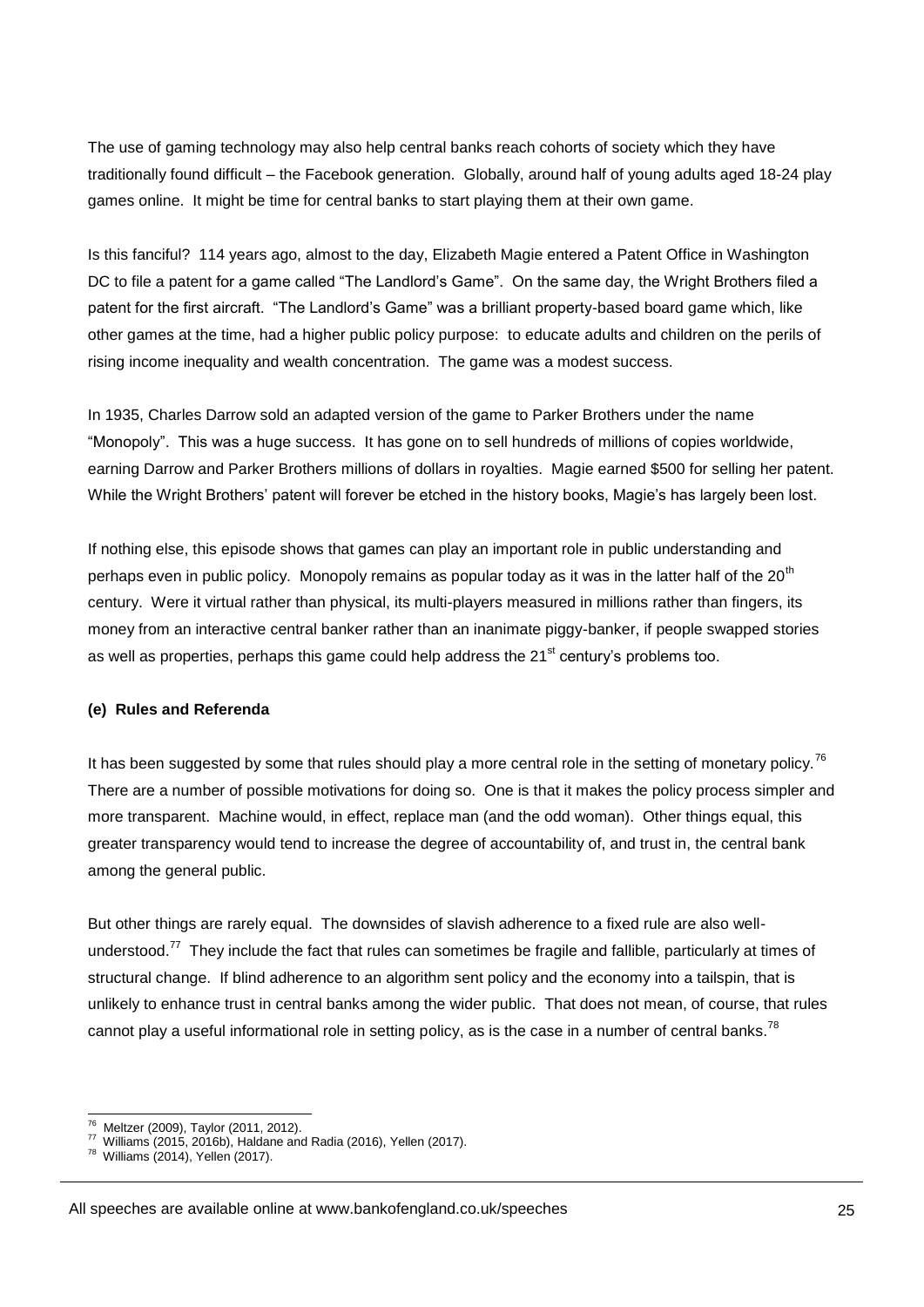An alternative way of making monetary policy more accountable would be to canvass the views of the general public directly.<sup>79</sup> Digital technology means this option is feasible. But would it be desirable? Public referenda are hardly infallible. You may have heard there was an important referendum in the UK last year. The result came as a surprise to many. For some, it was a shameful example of the perils of populism. Contrary to some claims, the outcome was a travesty for democracy and at odds with the will of the people.

The referendum in question was initiated by the Natural Environmental Research Council (NERC) and involved a public ballot to choose a name for the new polar Royal Research Ship. Various options were mooted as suitable candidates, including "Sir David Attenborough" (the famous British naturalist), "Henry Worsley" (the famous British explorer) and "Pingu" (the famous cartoon penguin).

The winner of the public ballot was none of these. With almost 80% of the popular vote, "Boaty McBoatface" romped home courtesy of a social media campaign. At that point, NERC jettisoned the will of the people. The ship was named instead "Sir David Attenborough" - though, in a small concession to democracy, its remotely operated sub-sea vehicle was named Boaty McBoatface. This is an object lesson in the perils of public polling for policy purposes. Sometimes, there is madness in crowds.<sup>80</sup>

That is not to say, however, that public opinion is always and everywhere mad. In his book *Superforecasting*, Philip Tetlock uses evidence drawn from a variety of experimental studies to determine the ingredients of a good forecast.<sup>81</sup> He finds that the key lies in diverse perspectives, drawn from amateurs as well as experts. Often, he finds, there is wisdom in crowds. If harnessed, the wisdom of crowds and of amateurs can improve the forecasting performance of experts.

Regularly canvassing the views of the public, on the economy and on the setting of monetary policy, would be one way of harnessing that wisdom. This would allow central banks to listen to a potentially much wider and richer array of views on the setting of policy, in particular from those who might otherwise be distant, disenfranchised or distrustful of central banks and their actions. It would open central banks' ears (and eyebrows) to a wider range of societal stakeholders when setting policy.

The information provided from the public could serve as another input to the policy-setting process, much as monetary policy rules (and other data) do today. What are the public telling us about the right setting of policy and why? Clearly, neither rules nor polls should be followed slavishly - the scope for misinformation and mishap is simply too great. And the whole purpose of delegating policy to an independent third-party is to avoid the short-termism that may sometimes affect the general public.

Nonetheless, if crowds, like rules, sometimes contain wisdom – different perspectives, different views, different narratives – then harvesting this information could be an important additional input into the policy

All speeches are available online at www.bankofengland.co.uk/speeches

 $\frac{1}{79}$ Earle *et al* (2016).

 $^{80}$  Mackay (1841).

Tetlock and Gardner (2016).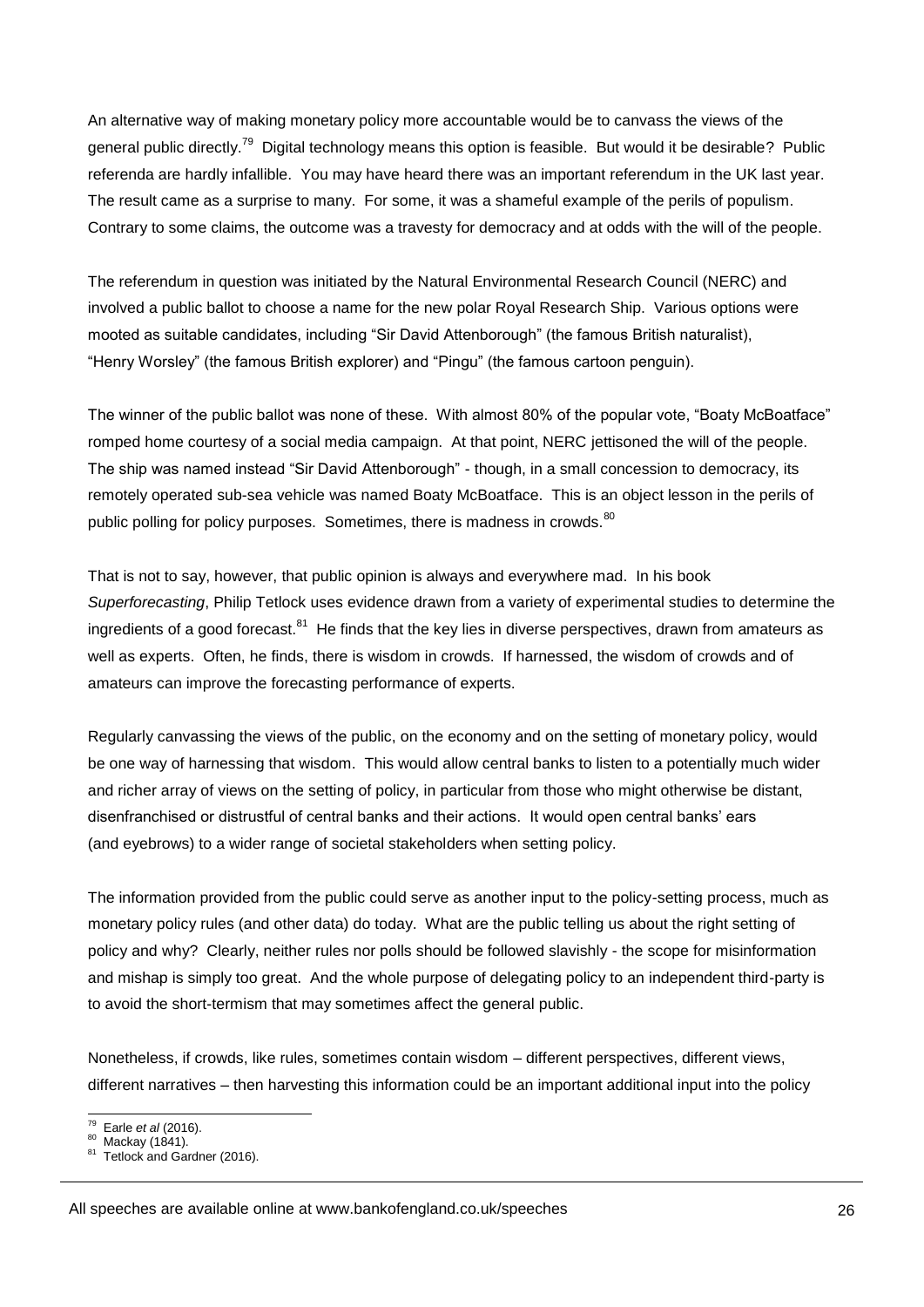process. It would help reach, and solicit direct feedback from, those parts of society otherwise out of central banks' reach. And it may, as a by-product, also improve public understanding of policy and the economy.

Embracing the views and expertise of citizens is increasingly common in other disciplines. "Citizen Science" draws on the time and expertise of the general public to solve problems as diverse as spotting star and galaxy formations and forecasting the weather.<sup>82</sup> As well as helping solve these problems, Citizen Science increases public interest and understanding of science. What better time for central banks to begin enlisting the help of some Citizen Economists.

#### **Conclusion**

Central bank communications have come a long way. When pressed by a Parliamentary Committee in 1930 to explain the Bank's actions, Montagu Norman replied: "Reasons, Mr Chairman? I don't have reasons, I have instincts". The Bank's Chief Economist of the day was given similarly short shrift by Norman: "You are not here to tell us what to do" he scolded "but to explain why we have done it." How things change.

Central banks are public institutions, put on earth to serve the public. As the public's norms, preferences and demands shift, so too must central bank practices. That is exactly what has happened over many years. The evolution-cum-revolution in central bank communications practices over recent years came in response to new circumstances and new responsibilities. It has delivered significant benefits. But the past few years have seen further societal and technological shifts, at a time when central banks having been bearing a heavier policy load than ever previously. As trust and technology has changed, so too must central banks. Their latest metamorphosis needs to ensure they reach the parts of society they previously have not reached, using media they have not previously used, conversing as much as convincing, listening as often as talking.

It is an irony, and not one lost on me, that this speech is a classic example of one-way central bank communications. Worse still, it comes in at around 11,500 words, contains 2,000 adverbs and adjectives and has a reading grade score of around 11. Perhaps central bankers, like this one, have always been better at preaching than practicing. If so, that needs to change. And when better to change than now.

This would be a brave new world for central banks. They do not need to be as magical as Mandelbrot's shaman, as good a storyteller as Charles Dickens, as great a showman as Elvis. But to make a success of this new world, central banks will need to be brave.

 82 Roy *et al* (2012).

All speeches are available online at www.bankofengland.co.uk/speeches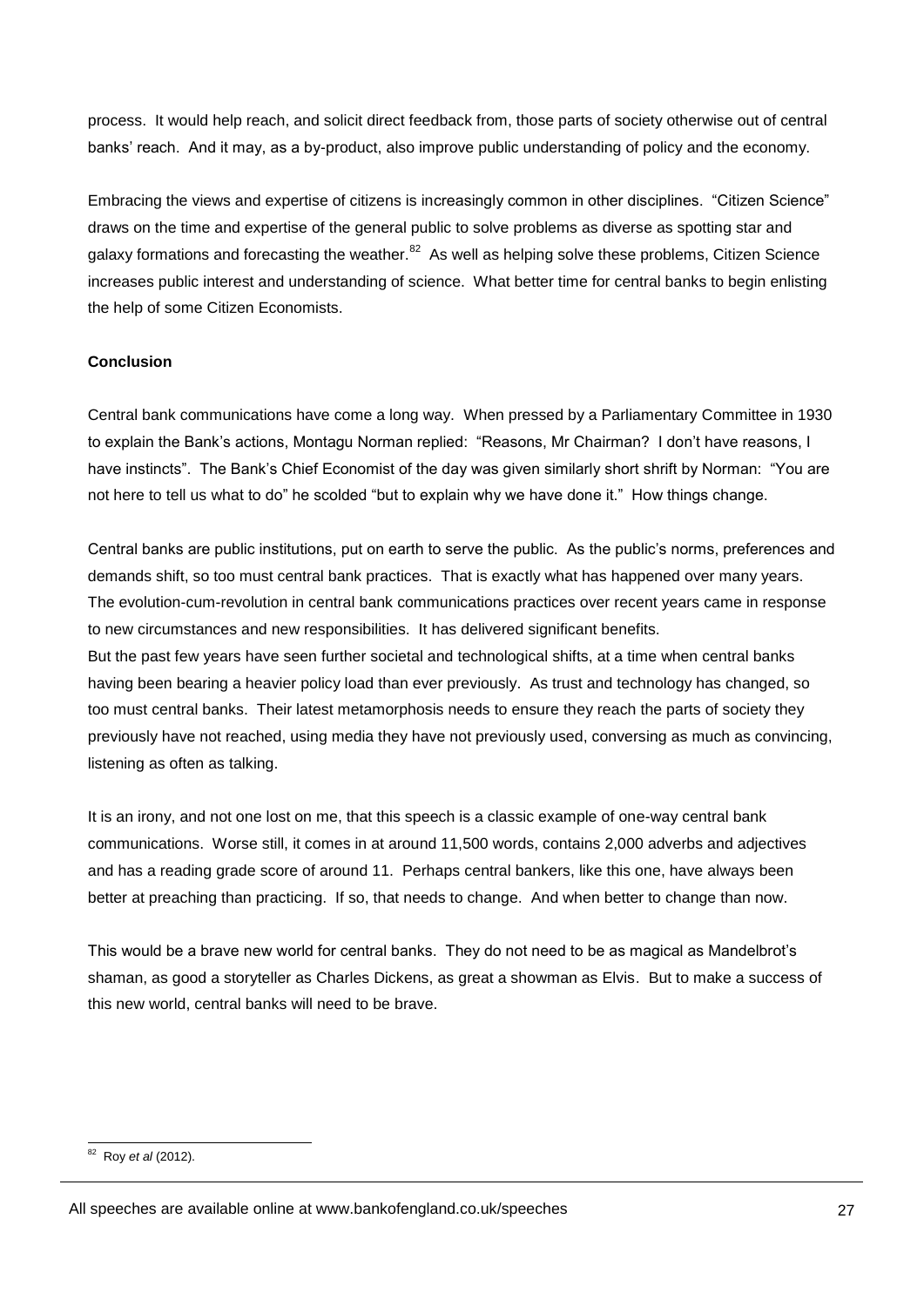#### **Annex**

#### **Chart 1: Number of central banks**



Source: Central Banking Directory

#### **Chart 2: Percentage of independent central banks**



Source: Garriga (2016) using index of Cukierman *et al* (1992).

Notes: Central banks with values greater or equal to 0.4 on the index are defined as independent. 'Monetary policy objectives' measures whether the central bank's objective is focused on price stability. 'All aspects' also includes variables related to the appointment of the CEO/Governor; policy formulation; and limitations on lending to the government.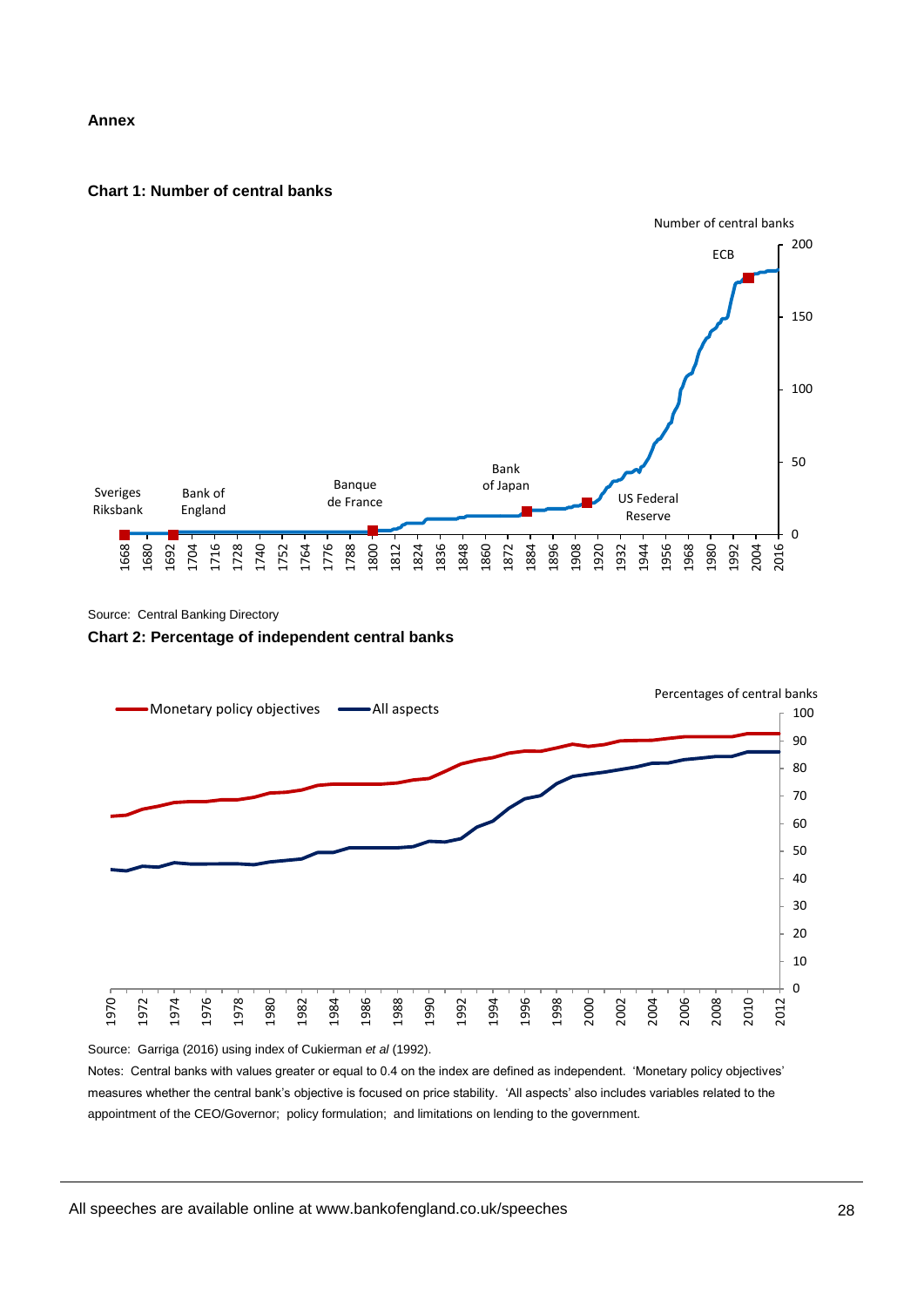### **Chart 3: Percentage of central banks with**

#### **responsibility for bank supervision**

 $\blacksquare$  Banking supervision inside the central bank **Banking supervision outside the central bank** 



Sources: Bank Regulation and Supervision Surveys: World Bank (2003, 2007, 2011).

#### **Chart 5: Central bank transparency indices**

**Chart 4: Governors' and other policymakers'** 





Source: Bank of England.



Sources: Dincer and Eichengreen (2015) for data up to 2014, Bank of England calculations based on the index of Eijffinger and Geraats (2006) for latest datapoint.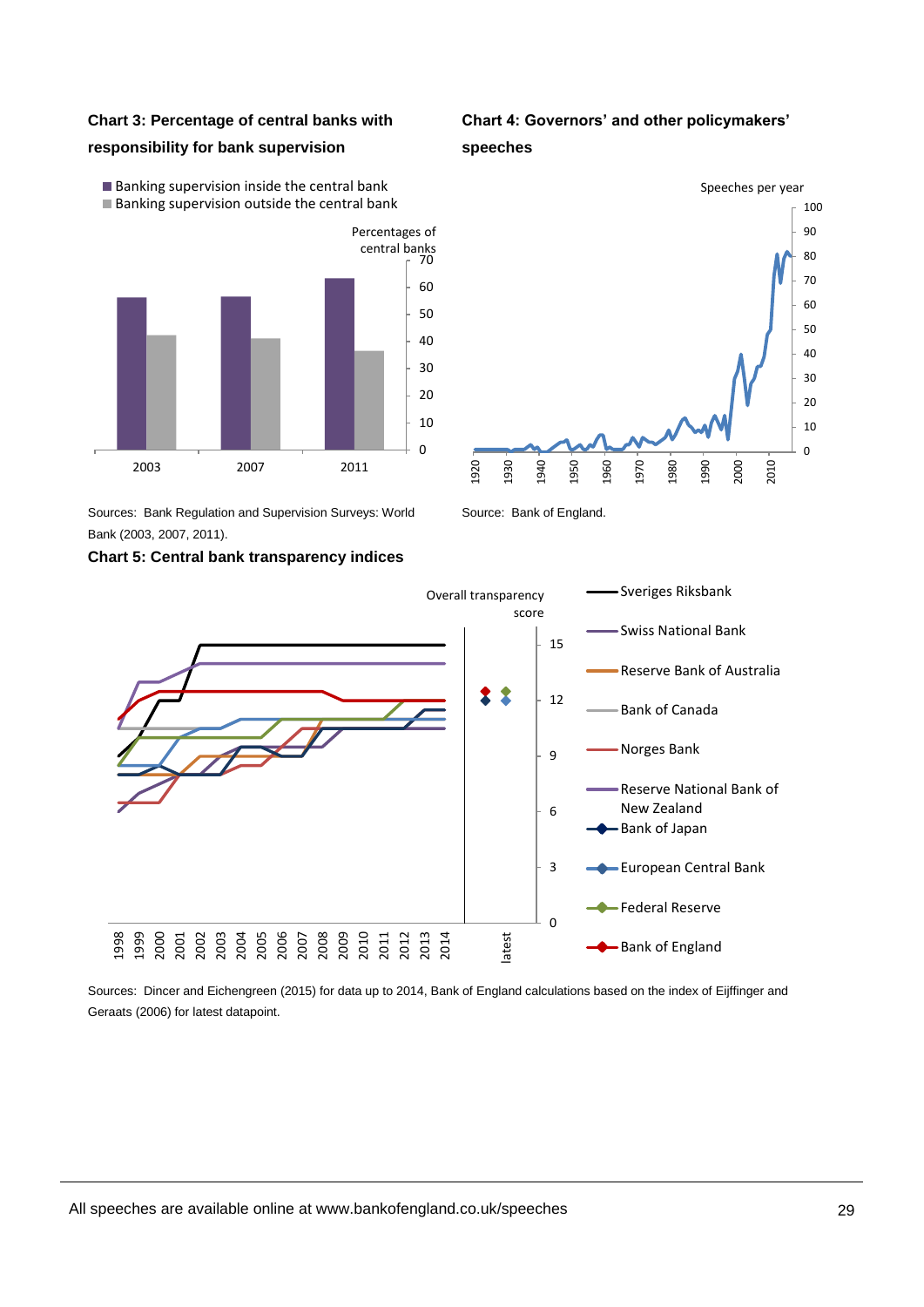

### **Chart 6A: Mentions of central banks in** *The Times* **newspaper**





Source: Factiva.

Notes: Charts show number of mentions per decade.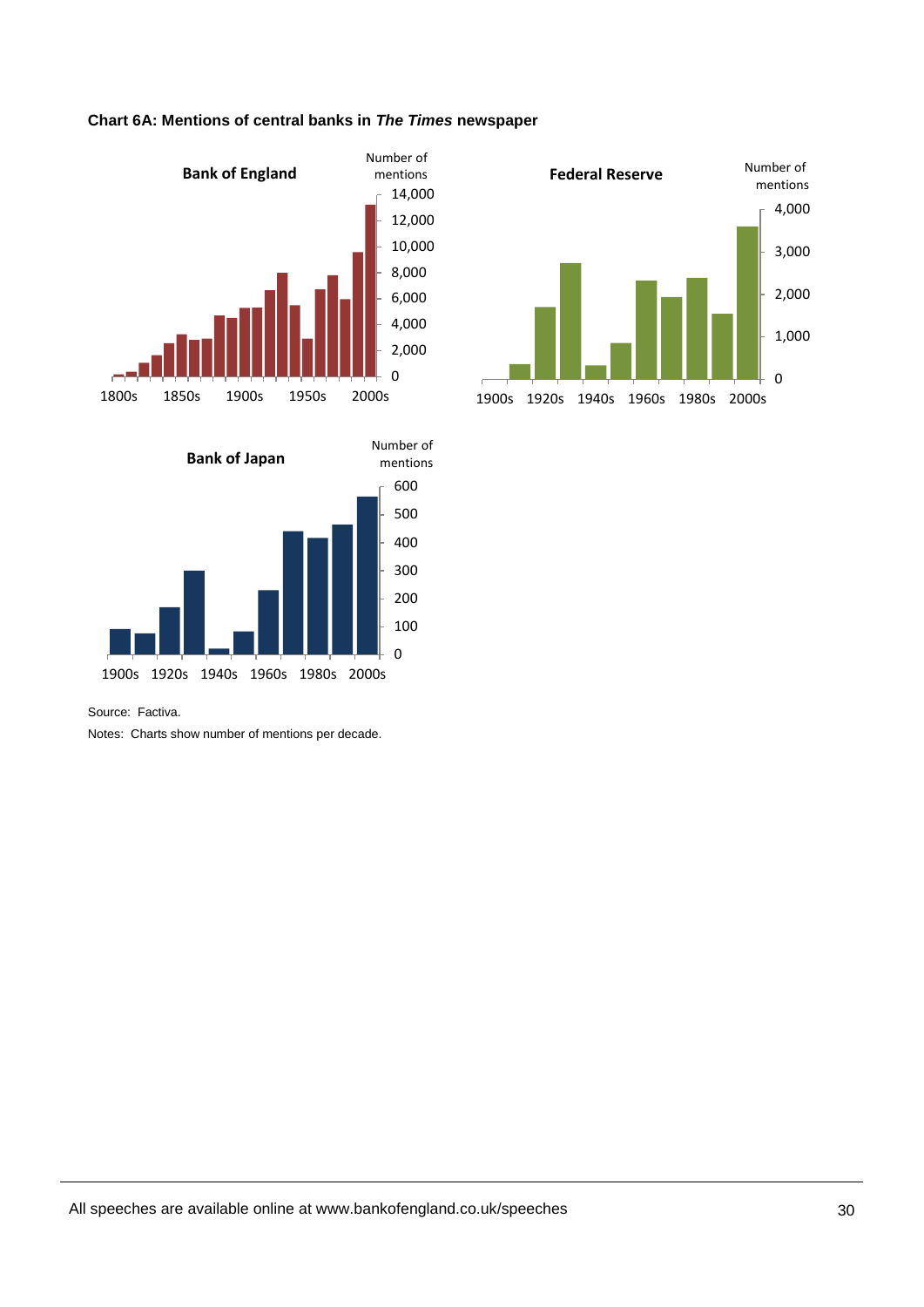

#### **Chart 6B: Mentions of central banks in** *The Financial Times* **newspaper**



 $\Omega$ 500 1,000 1,500 2,000 2,500 1900s 1920s 1940s 1960s 1980s 2000s

Source: Factiva.

Notes: Charts show number of mentions per decade





Source: Google Books Corpus, search o[f http://scholar.google.com](http://scholar.google.com/) on 23/03/2017. Notes: Based on the methodology of Hansen and McMahon (2016).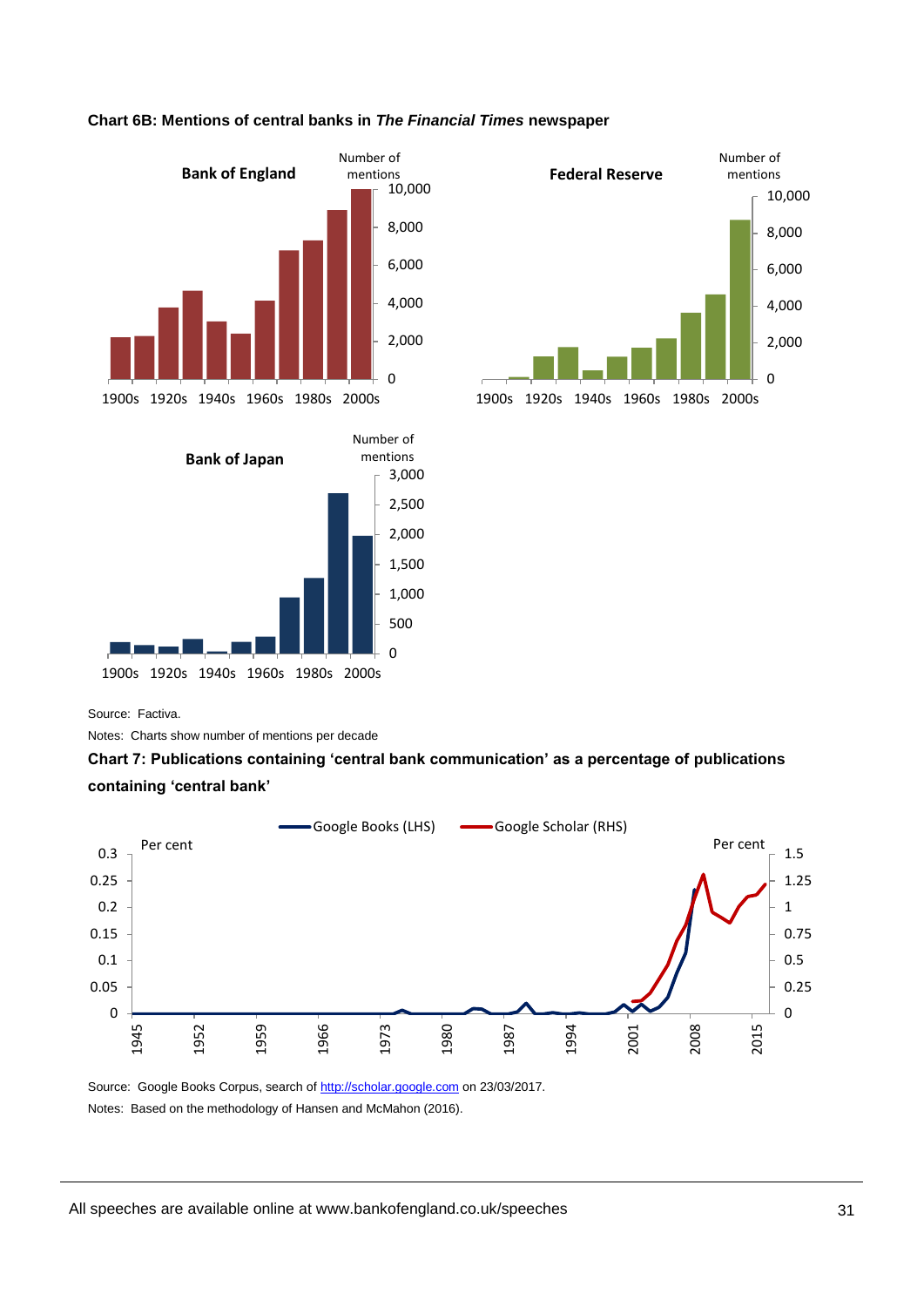# **Chart 8A: Word cloud for "labour market" topic in MPC minutes**

# **Chart 8B: Fraction of MPC minutes devoted to "labour market" topic**





Source: Bank of England calculations based on methodology of Hansen, McMahon and Prat (2014).

Notes: Each word cloud represents the probability distribution of words within a given topic; the size of the word indicates its probability of occurring within that topic.

# **Chart 9A: Word cloud for "recession" topic in FOMC transcripts**



Source: Hansen, McMahon and Prat (2014).

Notes: Each word cloud represents the probability distribution of words within a given topic; the size of the word indicates its probability of occurring within that topic.

Source: Bank of England calculations based on methodology of Hansen, McMahon and Prat (2014).

Notes: The procedure estimates the allocation of each month's MPC minutes to a topic which we label "labour market". The chart shows a three-month moving average.

# **Chart 9B: Fraction of speaking time devoted to "recession" topic in FOMC meeting, by speaker**



Source: Hansen, McMahon and Prat (2014).

Notes: The procedure estimates the allocation of each speaker's time in the FOMC transcripts to a topic which we label "recession". The chart shows a three-month moving average of the results for the first day of each FOMC meeting. The three lines show the proportion for the median FOMC member and the range around it. Shaded areas are NBER-dated recessions.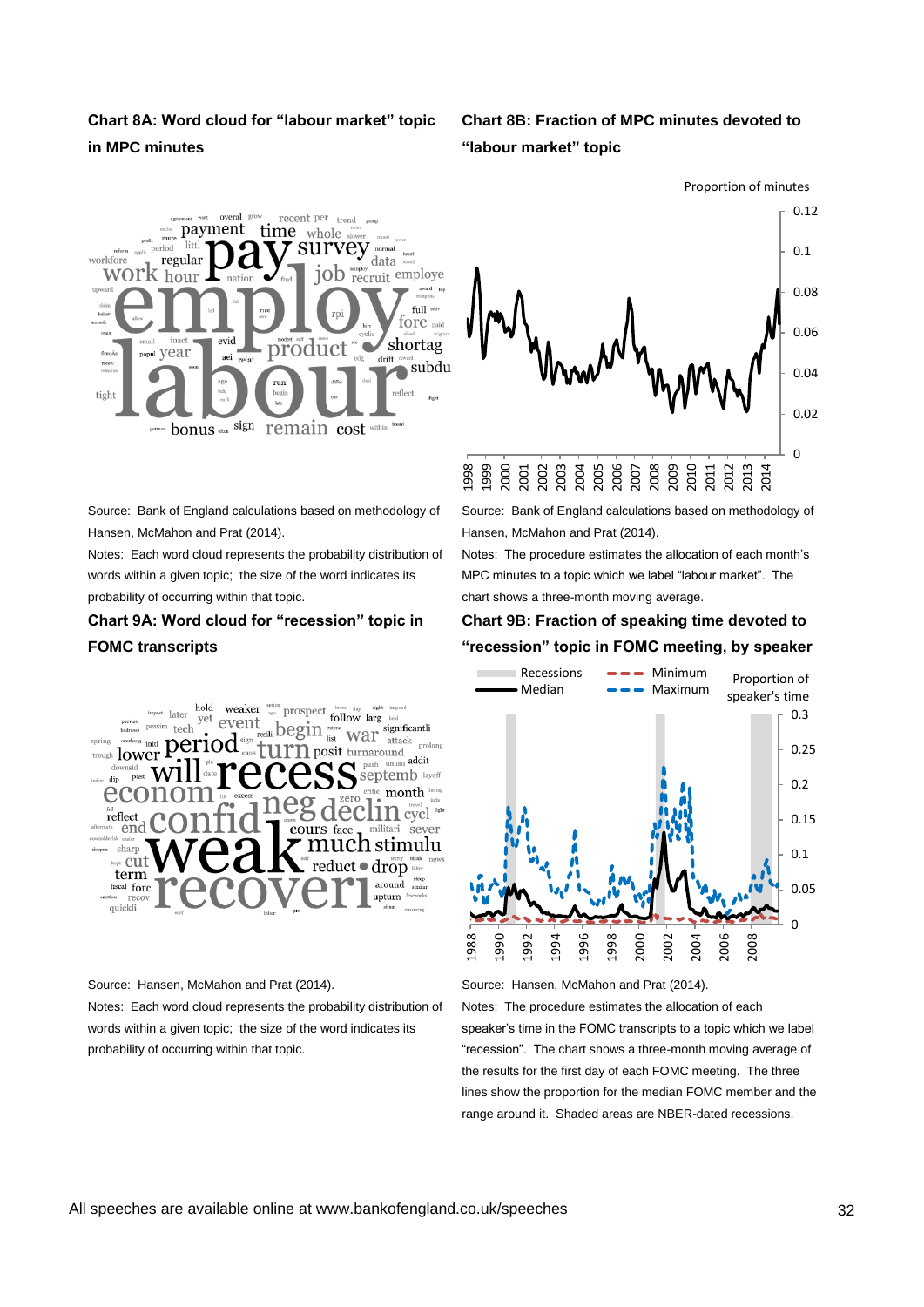**Chart 10: Trust in institutions in the UK Chart 11: Trust in professions in the UK**



Source: 2017 Q1 Edelman Trust Barometer.

Source: YouGov, February 2017.

Notes: Years refer to the date on which survey fieldwork commenced.





#### Sources: Bank of England, Eurobarometer, Gallup, Bank of Japan

Notes: The US Federal Reserve line shows a Gallup poll of confidence in the economic leadership of the US, the ECB line shows a Eurobarometer measure of trust in the ECB, the BoJ line shows an opinion survey of confidence in the Bank of Japan and the BoE line shows TNS Survey results on satisfaction with the Bank's performance.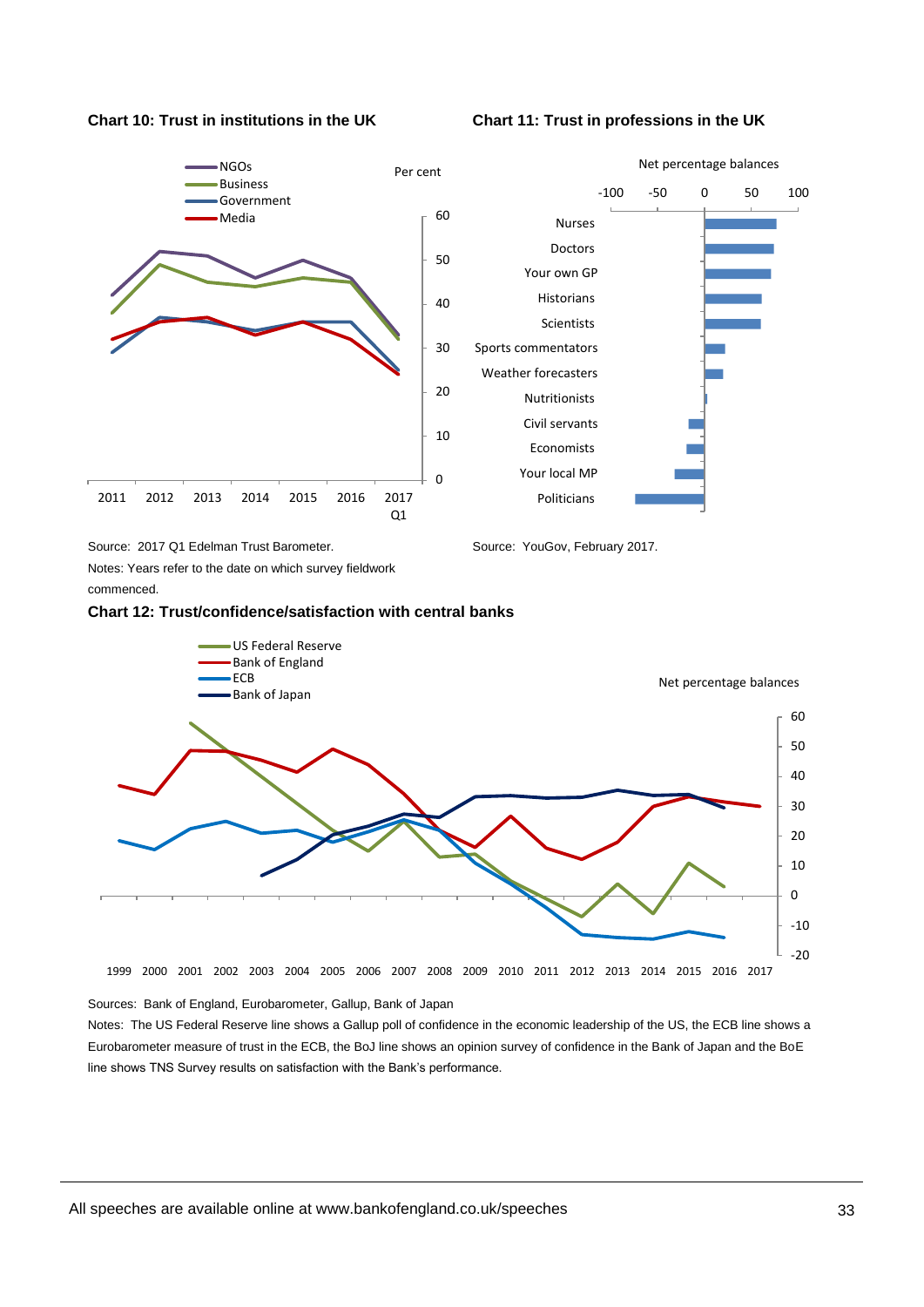

#### **Chart 13: How Americans of different ages got their news in 2016**

Source: Pew Research Centre (Barthel *et al*, 2016).

# **Chart 14: Flesch-Kincaid reading grade level of BoE publications**



Sources: Nexis, Bank of England calculations

Notes: Newspaper and journal content matches a search for 'monetary policy'.

# **Chart 15: Flesch-Kincaid reading grade level of US Fed publications**



Sources: Nexis, Bank of England calculations Notes: Newspaper and journal content matches a search for 'monetary policy'.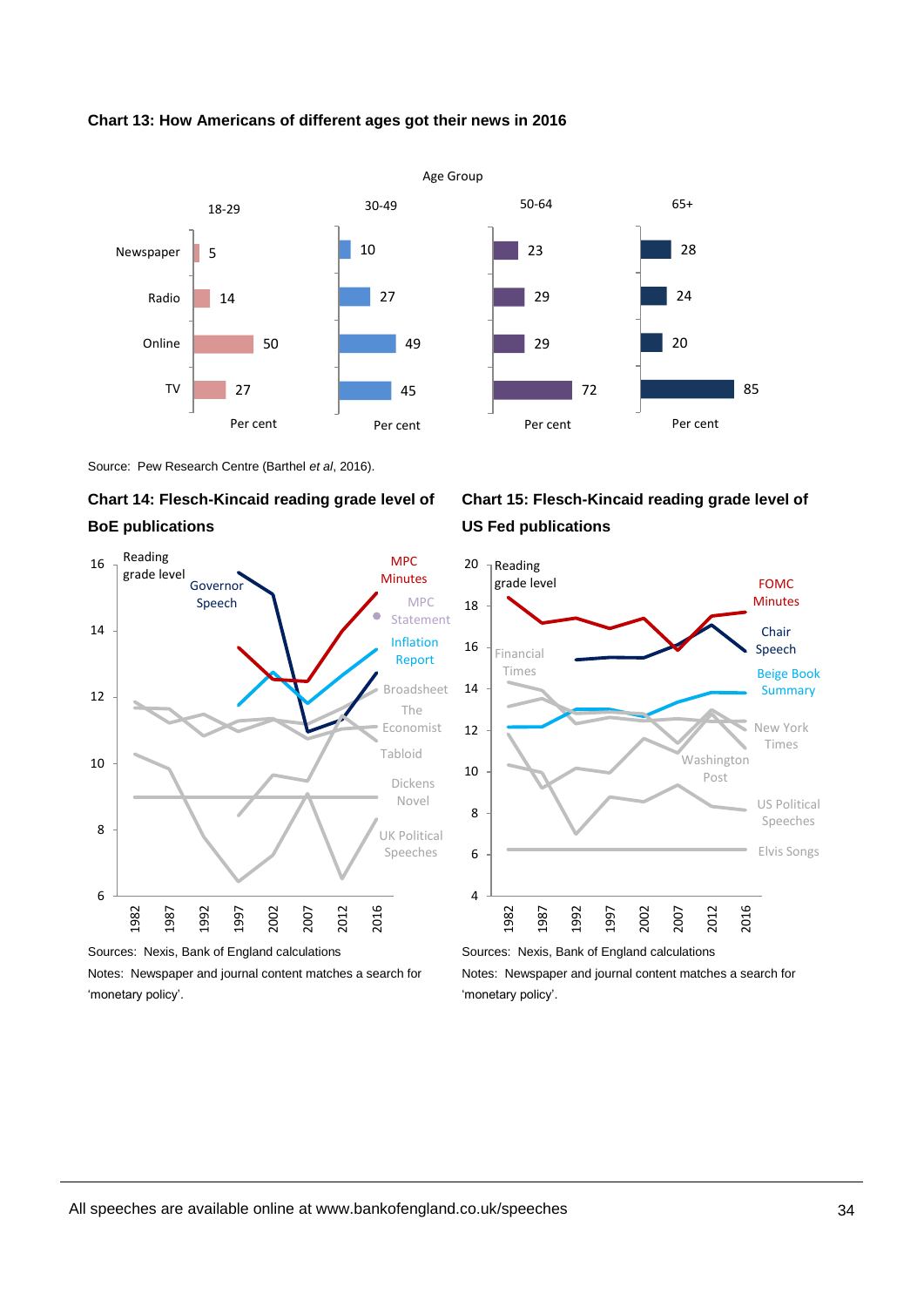

**Chart 17: Percentage of adult population for whom Elvis lyrics and 2016 communications are accessible**





Sources: Nexis, Bank of England calculations.

Source: Bank of England calculations.

Notes: Newspaper and journal content matches a search for 'monetary policy'.

# **Chart 18: Dispersion of Flesch-Kincaid reading grade for 2016 Bank of England publications (minimum, first quartile, median, third quartile and maximum)**



Source: Bank of England calculations.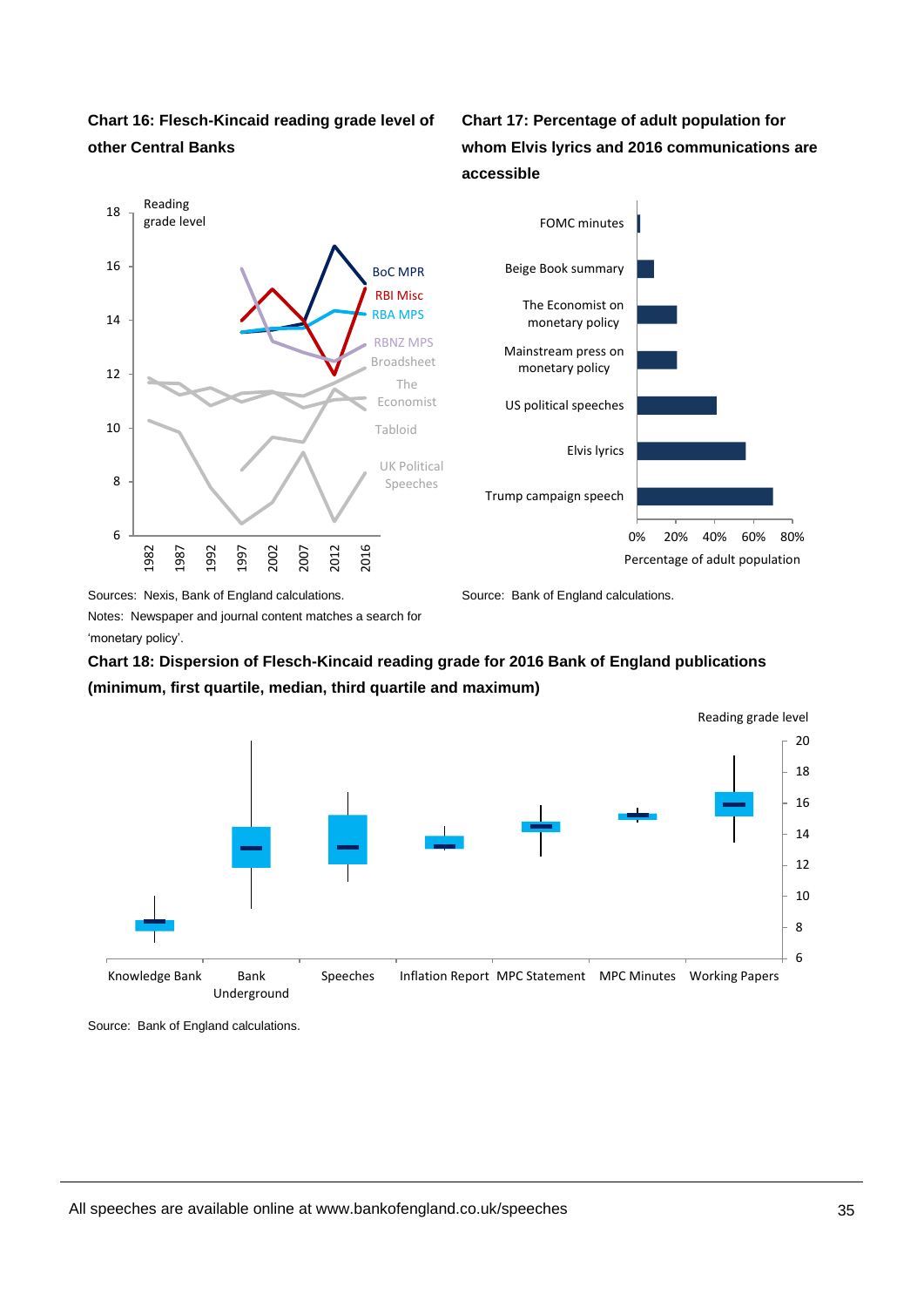# **Table 1: Timeline of selected communication and transparency innovations for major central banks**

|                                    | 1993                                                        | 1994                                                                    | 1995                                                                                | 1996                                                          | 1997                                                                           | 1998                                                                                                                | 1999                                                                                                                      | 2000                                                | 2001                                                                              | 2002                                                                    | 2003                                                      | 2004                               |
|------------------------------------|-------------------------------------------------------------|-------------------------------------------------------------------------|-------------------------------------------------------------------------------------|---------------------------------------------------------------|--------------------------------------------------------------------------------|---------------------------------------------------------------------------------------------------------------------|---------------------------------------------------------------------------------------------------------------------------|-----------------------------------------------------|-----------------------------------------------------------------------------------|-------------------------------------------------------------------------|-----------------------------------------------------------|------------------------------------|
| <b>Bank of</b><br>England          | Inflation<br>report<br>launched.<br>Quarterly<br>forecasts. | Publish<br>minutes of<br>Governor-<br>Chancellor<br>policy<br>meetings. |                                                                                     |                                                               | Operational<br>independence.<br>Minutes<br>published.<br>Press<br>conferences. | More timely<br>minutes.                                                                                             | Publish<br>analysis of<br>forecast<br>accuracy.                                                                           |                                                     |                                                                                   |                                                                         |                                                           |                                    |
| <b>Bank of</b><br>Japan            |                                                             |                                                                         |                                                                                     |                                                               |                                                                                | Regular<br>monetary<br>policy<br>meetings.<br>Announce<br>policy.<br>Publish<br>minutes.<br>Publish<br>transcripts. | Qualitative<br>forward<br>guidance.                                                                                       | Publish<br>forecasts.                               | State-<br>contingent<br>forward<br>guidance.                                      |                                                                         | Publish<br>more<br>timely<br>policy<br>rationale.         | Publish<br>policy<br>model.        |
| European<br>Central<br><b>Bank</b> |                                                             |                                                                         |                                                                                     |                                                               |                                                                                | Established<br>with formal<br>inflation<br>objective and<br>operational<br>independence.                            |                                                                                                                           | Publish<br>(staff)<br>semi-<br>annual<br>forecasts. | Publish<br>policy<br>model.                                                       |                                                                         |                                                           | Publish<br>quarterly<br>forecasts. |
| US<br>Federal<br>Reserve           | Publish<br>minutes.<br>Publish<br>past<br>transcripts.      | Announce<br>rate<br>changes.<br>Explain<br>rationale.                   | Publish<br>future<br>transcripts.                                                   | Quantitative<br>announce-<br>ment and<br>policy<br>rationale. |                                                                                |                                                                                                                     | Rationale<br>even when<br>no policy<br>change.                                                                            |                                                     |                                                                                   | Immediately<br>announce<br>individual<br>voting record.                 | Qualitative<br>forward<br>guidance.                       | More<br>timely<br>minutes.         |
|                                    | 2005                                                        | 2006<br>2007                                                            | 2008                                                                                | 2009                                                          | 2010                                                                           | 2011                                                                                                                | 2012                                                                                                                      | 2013                                                | 2014                                                                              | 2015                                                                    | 2016                                                      | 2017                               |
| <b>Bank of</b><br>England          |                                                             |                                                                         |                                                                                     |                                                               |                                                                                |                                                                                                                     |                                                                                                                           | State-<br>contingent<br>forward<br>guidance.        | Publish more<br>detail about<br>forecast.<br>Independent<br>evaluation<br>office. | Publish<br>transcripts.<br>Publish<br>minutes on<br>day of<br>decision. |                                                           |                                    |
| <b>Bank of</b><br>Japan            |                                                             |                                                                         | Policy<br>rationale<br>even when<br>policy<br>unchanged.<br>More timely<br>minutes. | Publish<br>quarterly<br>forecasts.                            |                                                                                |                                                                                                                     |                                                                                                                           | Formal<br>inflation<br>objective.                   |                                                                                   | Publish<br>individual<br>forecasts and<br>risk<br>assessments.          | Publish more<br>detailed<br>backgrounds<br>for forecasts. |                                    |
| European<br>Central<br><b>Bank</b> |                                                             |                                                                         |                                                                                     |                                                               |                                                                                |                                                                                                                     |                                                                                                                           | Qualitative<br>forward<br>guidance.                 | Publish more<br>detail about<br>forecast.                                         | Publish<br>minutes.                                                     |                                                           |                                    |
| US<br>Federal<br>Reserve           |                                                             | Publish<br>quarterly<br>forecasts.                                      |                                                                                     |                                                               |                                                                                | Press<br>conferences.<br>Time-based<br>forward<br>guidance.                                                         | Formal inflation<br>objective.<br>Individual<br>interest rate<br>projections.<br>State-contingent<br>forward<br>guidance. |                                                     |                                                                                   |                                                                         |                                                           | Publish<br>fan<br>charts.          |

Sources: Danker and Luecke (2005), Eijffinger and Geraats (2006), Plosser (2011), Warsh (2014), Cordemans (2015), Blinder *et al* (2017), Praet (2017), Bank of Japan.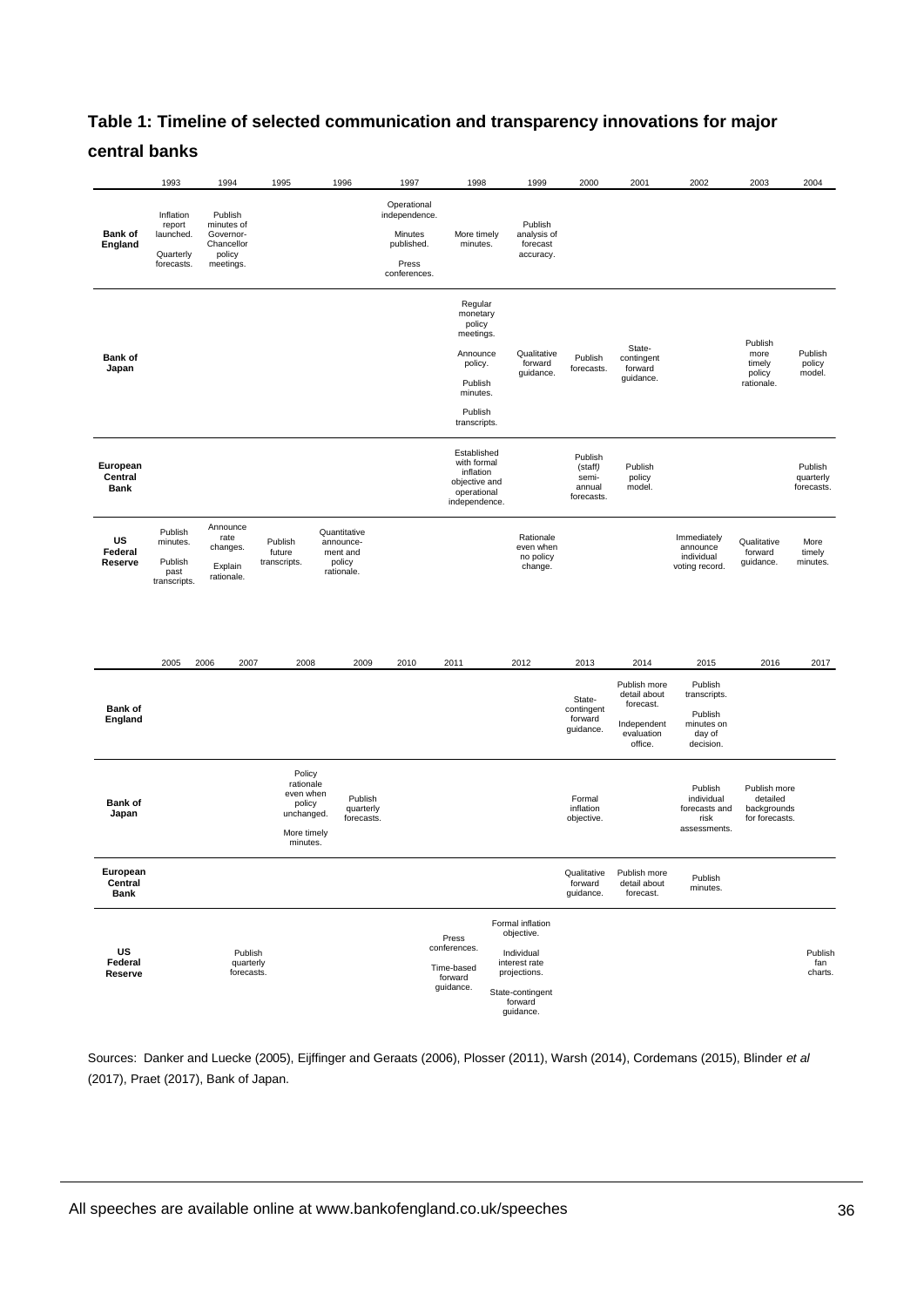# **Table 2: 2013 forward guidance survey results**

|                                                                     | Effect on expectations for the next change in Bank Rate |                               |                     |                                               |                           |               |  |  |  |
|---------------------------------------------------------------------|---------------------------------------------------------|-------------------------------|---------------------|-----------------------------------------------|---------------------------|---------------|--|--|--|
|                                                                     | Remain low for<br>longer than<br>previously<br>expected |                               | No.<br>change       | Rise sooner<br>than<br>previously<br>expected | Don't know                |               |  |  |  |
| Percentages of<br>households                                        | 23                                                      |                               | 43                  | 13                                            | 22                        |               |  |  |  |
| Percentages of<br>companies, survey by<br>Markit (Bank's<br>agents) | 45 (47)                                                 |                               | 34 (31)             | 14 (19)                                       | 7 (4)                     |               |  |  |  |
|                                                                     | <b>Effect on confidence</b>                             |                               |                     |                                               |                           |               |  |  |  |
|                                                                     | Much<br>more<br>confident                               | Slightly<br>more<br>confident | <b>No</b><br>change | Slightly<br>less<br>confident                 | Much<br>less<br>confident | Don't<br>know |  |  |  |
| Percentages of<br>households                                        | 1                                                       | 14                            | 56                  | 12                                            | 4                         | 13            |  |  |  |
| Percentages of<br>companies, survey by<br>Markit (Bank's<br>agents) | 7 (12)                                                  | 51 (62)                       | 39 (24)             | 3(1)                                          | 0(0)                      | 0(0)          |  |  |  |

Sources: Bank/GfK NOP survey and Markit. See February 2014 *Inflation Report* for more detail on the survey questions.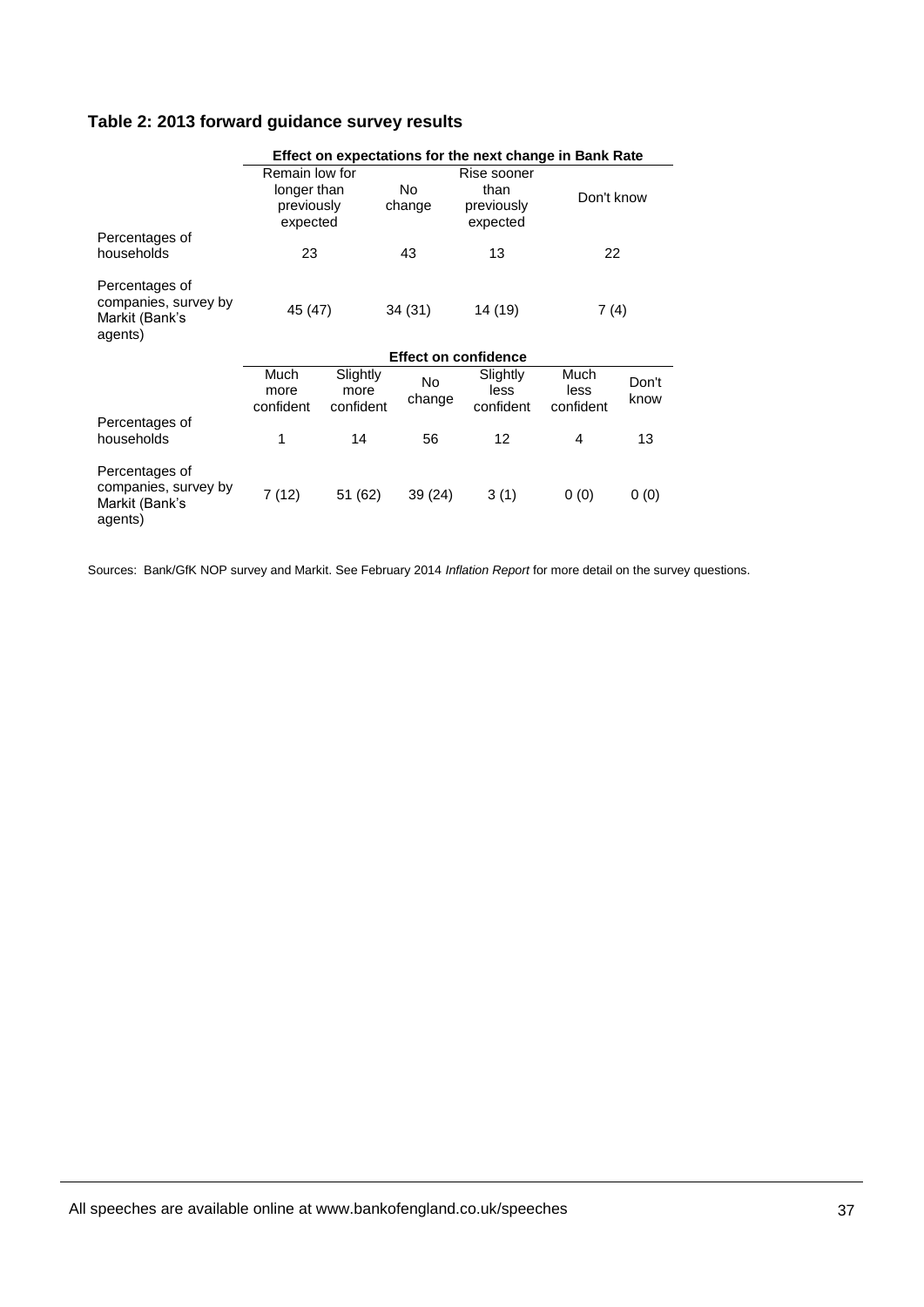#### **References**

**Acemoglu, D and Robinson, J (2012)**, *Why Nations Fail: The Origins of Power, Prosperity and Poverty*, Random House Inc.

**Adams, P and Hunt, S (2013)**, 'Encouraging consumers to claim redress: evidence from a field trial', Financial Conduct Authority, *Occasional Paper*, No.2.

**Akerlof, G and Shiller, R (2009)**, Animal *Spirits: How Human Psychology Drives the Economy and Why this Matters for Global Capitalism*, Princeton University Press.

**Arnone, M, Laurens, B and Segalotto, J-F (2006)**, 'The Measurement of Central Bank Autonomy: Survey of Models, Indicators, and Empirical Evidence', *IMF Working Paper*, No. 06/227.

**Barthel, M, Gottfried, J, Mitchell, A and Shearer, E (2016)**, 'The Modern News Consumer, News attitudes and practices in the digital era', Pew Research Center.

**Bank of England (2014)**, 'Transparency and accountability at the Bank of England', available at www.bankofengland.co.uk/publications/Documents/news/2014/warshresponse.pdf

**Barber, B (1983)**, *The Logic and Limits of Trust*, Rutgers University Press.

**Berger, H, Ehrmann, M and Fratzscher M (2011)**, 'Monetary Policy in the Media', *Journal of Money, Credit and Banking*, Vol. 43, No. 4, p. 689-709.

**Bholat, D, Hansen, S, Santos, P and Schonhardt-Bailey, C (2015)**, 'Text mining for central banks', *CCBS Handbook*, No. 33.

**BIS (2009)**, 'Roles and objectives of modern central banks, Chapter 2 in *Issues in the Governance of Central Banks*, available at http://www.bis.org/publ/othp04\_2.pdf

**Binkley, M (1997)**, 'Adult Literacy: An International Perspective', U. S. Department of Education, *Office of Educational Research and Improvement Working paper*, No. 97-33.

**Blinder, A, Ehrmann, M, Fratzscher, M, de Haan, J and Jansen, D (2008)**, 'Central Bank Communication and Monetary Policy: A Survey of Theory and Evidence,' *Journal of Economic Literature*, American Economic Association, Vol. 46(4), p. 910-945.

**Blinder, A, Ehrmann, M, de Haan, J and Jansen, D (2017)**, 'Necessity as the mother of invention: Monetary policy after the crisis', *Economic Policy*, forthcoming.

**Bodea, C and Hicks, R (2015)**, 'Price Stability and Central Bank Independence: Discipline, Credibility, and Democratic Institutions', *International Organization*, Vol. 59, No. 1, p. 35-61.

**Botsman, R (2016)**, 'We've stopped trusting institutions and started trusting strangers', available at ted.com

**Briault, C, Haldane, A and King, M (1997)**, 'Independence and Accountability', *Towards More Effective Monetary Policy*, Palgrave Macmillan UK, p. 299-340.

**Brunner, K (1981)**, 'The Art of Central Banking', *Centre for Research in Government Policy and Business Working Paper*, No. 81-6.

**Capie, F, Goodhard, C, Fischer, S and Schnadt, N (1994)**, *The Future of Central Banking – The Tercentenary Symposium of the Bank of England*, Cambridge University Press.

**Capie, F (2010)**, *The Bank of England 1950s to 1979*, Cambridge University Press.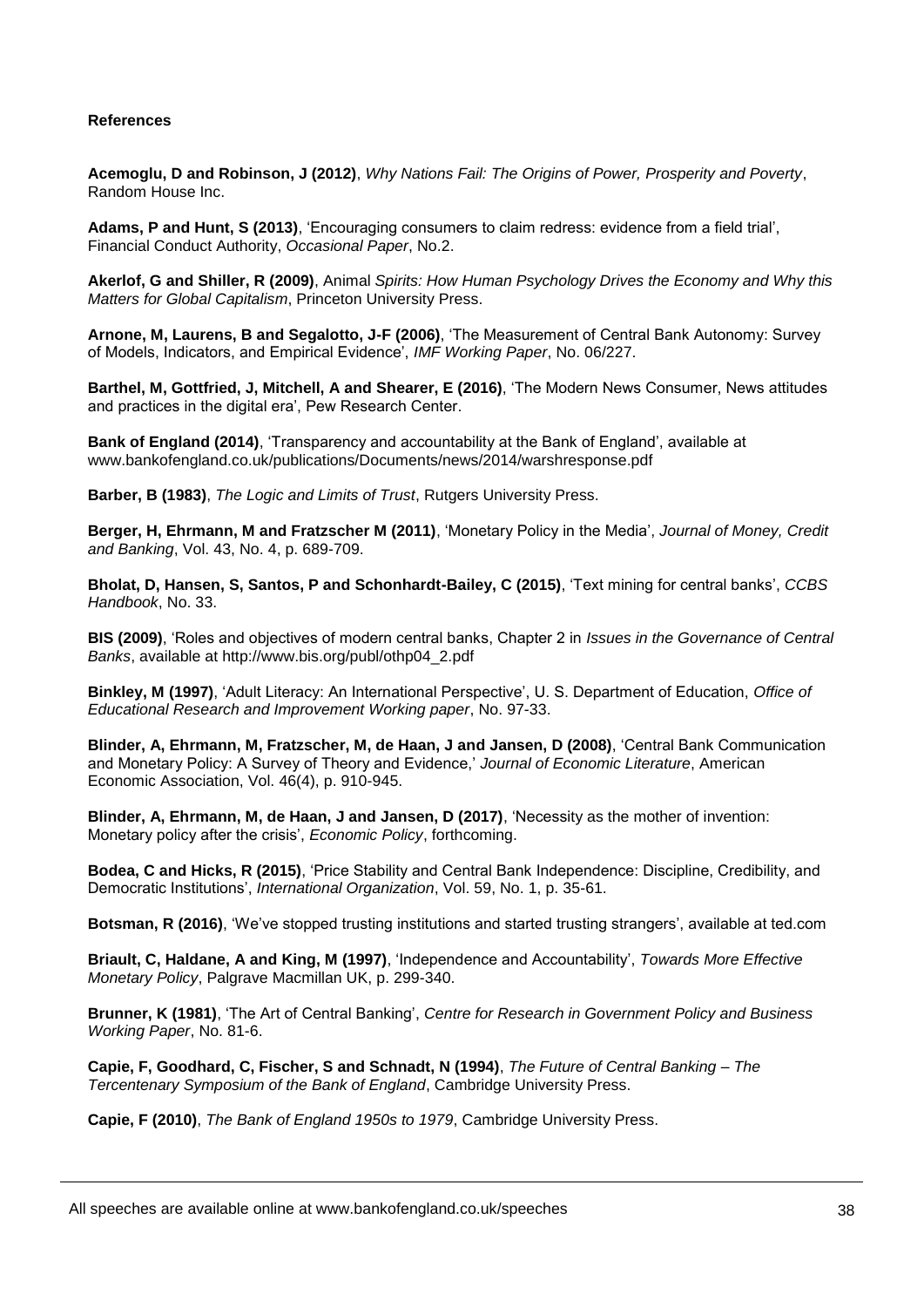**Carney (2016)**, 'The Spectre of Monetarism', speech available at www.bankofengland.co.uk/publications/Documents/speeches/2016/speech946.pdf

**Carvalho, C and Nechio, F (2014)**, 'Do people understand monetary policy?', *Journal of Monetary Economics*, Vol. 66(C), p. 108-123.

**Claessens, S, Laeven, L and Cerutti, E (2016)**, 'The use and effectiveness of macroprudential policies, *Journey of Financial Stability*, forthcoming.

**Communic@tions Management Inc. (2013)**, 'Can daily newspaper "brands" survive the decline (and likely disappearance) of the printed product?', Discussion Paper.

**Cordemans, N (2015)**, 'Monetary policy communication in the wake of the great recession', *National Bank of Belgium Economic Review*, December 83-101.

**Crowe, C and Meade, E (2007)**, 'The Evolution of Central Bank Governance around the World', *Journal of Economic Perspectives*, Vol. 21, No. 4, p. 69-90.

**Crowe, C (2010)**, 'Testing the transparency benefits of inflation targeting: Evidence from private sector forecasts', *Journal of Monetary Economics*, Vol. 57, No. 2, p. 226-232.

**Cukierman, A, Webb, S and Neyapti, B (1992)**, 'Measuring the Independence of Central Banks and Its Effect on Policy Outcomes', *The World Bank Economic Review*, Vol. 6, No. 3, p. 353-398.

**Danker, D and Luecke, M (2005)**, 'Background on FOMC Meeting Minutes', *Federal Reserve Bulletin*, Spring, p. 175-179.

**den Haan, W, Ellison, M, Ilzetzki, E, McMahon, M and Reis, R (2017)**, 'The future of central bank independence: Results of the CFM–CEPR Survey', article on *VoxEU*.

**Dincer, N and Eichengreen, B (2014)**, 'Central Bank Transparency and Independence: Updates and New Measures', *International Journal of Central Banking,* Vol. 10, No. 1, p. 189-259.

**Dincer, N and Eichengreen, B (2015)**, 'Central Bank Transparency Data for 1998-2014', available at http://eml.berkeley.edu/~eichengr/data.shtml

**Dräger, L, Lamla, M and Pfajfar, D (2016)**, 'Are survey expectations theory-consistent? The role of central bank communication and news', *European Economic Review*, Vol. 85(C), p. 84-111.

**DuBay, W (2004)**, *The Principles of Readability*, Costa Mesa, CA: Impact Information.

**Earle, J, Moran, C and Ward-Perkins, Z (2016)**, *The Econocracy: The perils of leaving economics to the experts*, Manchester University Press.

**Ehrmann, M and Fratzscher, M (2007)**, 'Communication by Central Bank Committee Members: Different Strategies, Same Effectiveness?', *Journal of Money, Credit and Banking*, Vol. 39, No. 2/3, p.509-541.

**Eijffinger, S and Geraats, P (2006)**, 'How transparent are central banks?', *European Journal of Political Economy*, Vol. 22, No. 1, p. 1-21.

**El-Erian, M (2016)**, *The Only Game in Town: Central Banks, Instability and Avoiding the Next Collapse*, Random House, USA.

**Eusepi, S and Preston, B (2010)**, 'Central Bank Communication and Expectations Stabilization'*, American Economic Journal: Macroeconomics*, Vol. 2, No. 3, p. 235-271.

**Federal Reserve Bank of Atlanta Decision Maker Survey (2017)**, available at www.frbatlanta.org/research/surveys/decision-maker/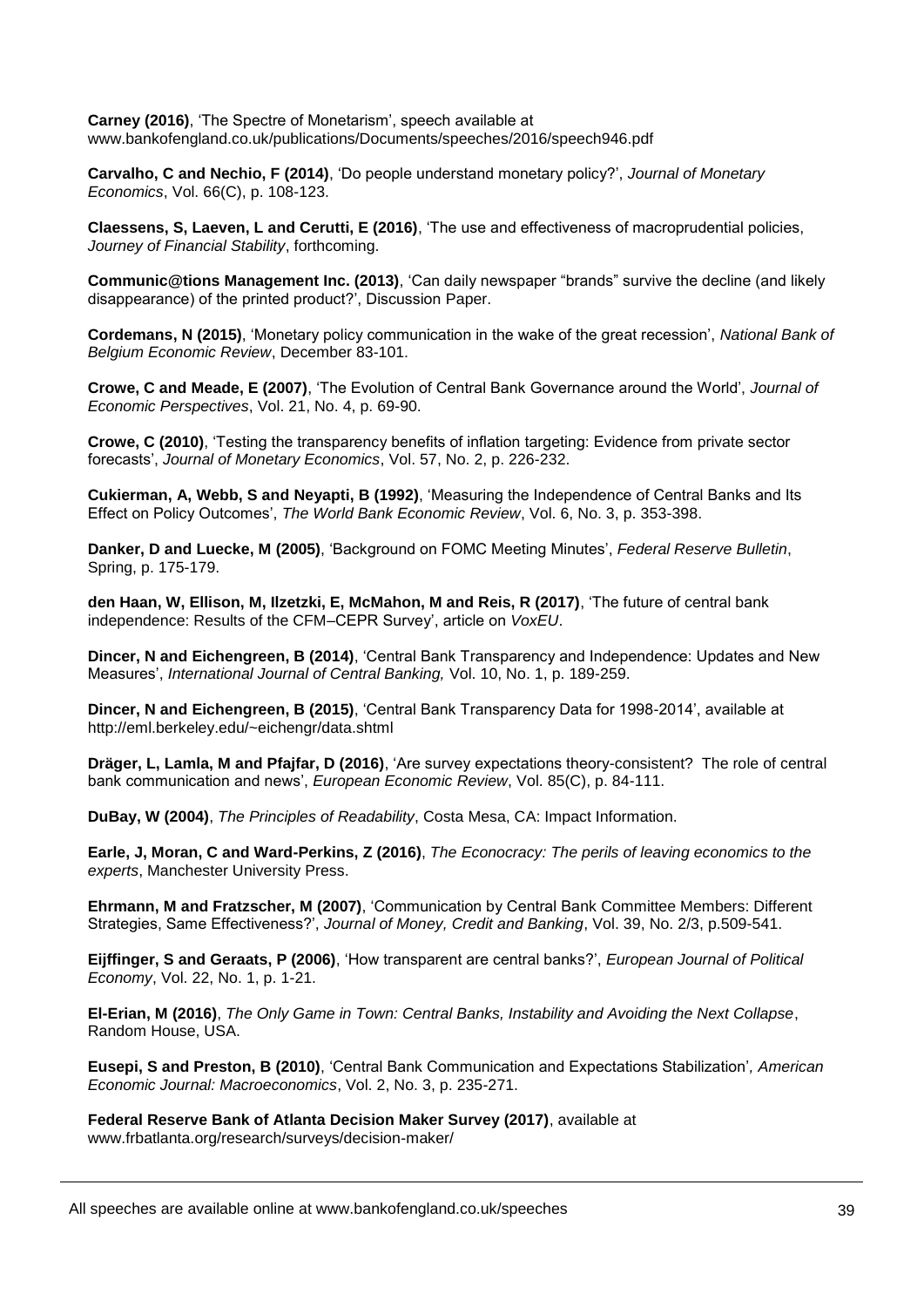**Garriga, A (2016)**, 'Central Bank Independence in the World: A New Data Set', *International Interactions*, Vol. 42, No. 5, p. 849-868.

**Geraats, P (2002)**, 'Central Bank Transparency', *Economic Journal*, Vol. 112, p. 532–565.

**Goodfriend M (1986)**, 'Monetary Mystique: Secrecy and Central Banking', *Journal of Monetary Economics*, Vol. 17, p. 63-97.

**Govier, T (1997)**, *Social Trust and Human Communities*, Montreal: McGill-Queen's University Press.

**Graham, C (2017)**, *Happiness for All? Unequal Hopes and Lives in Pursuit of the American Dream*, Princeton University Press.

**Grilli, V, Masciandaro, D and Tabellini, G (1991)**, 'Political and Monetary Institutions and Public Financial Policies in the Industrial Countries', *Economic Policy*, Vol. 6, No. 13, p. 341-392.

**Gürkaynak, R, Sack, B and Swanson, E (2005)**, 'Do Actions Speak Louder Than Words? The Response of Asset Prices to Monetary Policy Actions and Statements', *International Journal of Central Banking*, Vol. 1, No.1, p. 55-93.

**Gürkaynak, R, Levin, A and Swanson, E (2010)**, 'Does Inflation Targeting Anchor Long-Run Inflation Expectations? Evidence from the U.S., UK and Sweden', *Journal of the European Economic Association*, Vol. 8, No. 6, p. 1208-1242.

**Haldane, A (2016)**, 'The Great Divide', speech at New City Agenda Annual Dinner, available at: www.bankofengland.co.uk/publications/Documents/speeches/2016/speech908.pdf

**Haldane, A and Radia, A (2016)**, 'The need for discretion and rules: a commentary on John Taylor's lecture', Policy Stability and Economic Growth: Lessons from the Great Recession, *Readings in Political Economy,* Vol. 5.

**Halpern, D (2015)**, *Inside the Nudge Unit: How small changes can make a big difference*, WH Allen.

**Halpern, D (2016)**, 'It's time to bring more realistic models of human behaviour into economic policy and regulation', *Bank Underground*, available at https://bankunderground.co.uk/2016/08/23/its-time-to-bringmore-realistic-models-of-human-behaviour-into-economic-policy-and-regulation/

**Hansen, S and McMahon, M (2016)**, 'The nature and effectiveness of central-bank communication', article on *VoxEU*.

**Hansen S, McMahon, M and Prat, A (2014)**, 'Transparency and deliberation within the FOMC: a computational linguistics approach', *CEPR*, Discussion Paper 9994.

**Hayo, B, Kutan, A and Neuenkirch, M (2010)**, 'The impact of U.S. central bank communication on European and pacific equity markets, *Economic Letters*, Vol. 108, No. 2, p. 172-174

**Hendry, S and Madeley, A (2010)**, 'Text Mining and the Information Content of Bank of Canada Communications', *Bank of Canada Staff Working Paper*, No. 2010-31.

**Hubert, P (2015)**, 'Do Central Bank Forecasts Influence Private Agents? Forecasting Performance versus Signals', *Journal of Money, Credit and Banking*, Vol. 47, No. 4, p. 771–789.

**Joyce, M, Lildholdt, P and Sorensen, S (2010)**, 'Extracting inflation expectations and inflation risk premia from the term structure: A joint model of UK nominal and real yield curves', *Journal of Banking & Finance*, Vol. 34, No. 2, p. 281-294.

**Jung K, Shavitt S, Viswanathan, M and Hilbe, J (2014)**, 'Female hurricanes are deadlier than male hurricanes', *Proceedings of the National Academy of Sciences*, Vol. 111.24, p. 8782-8787.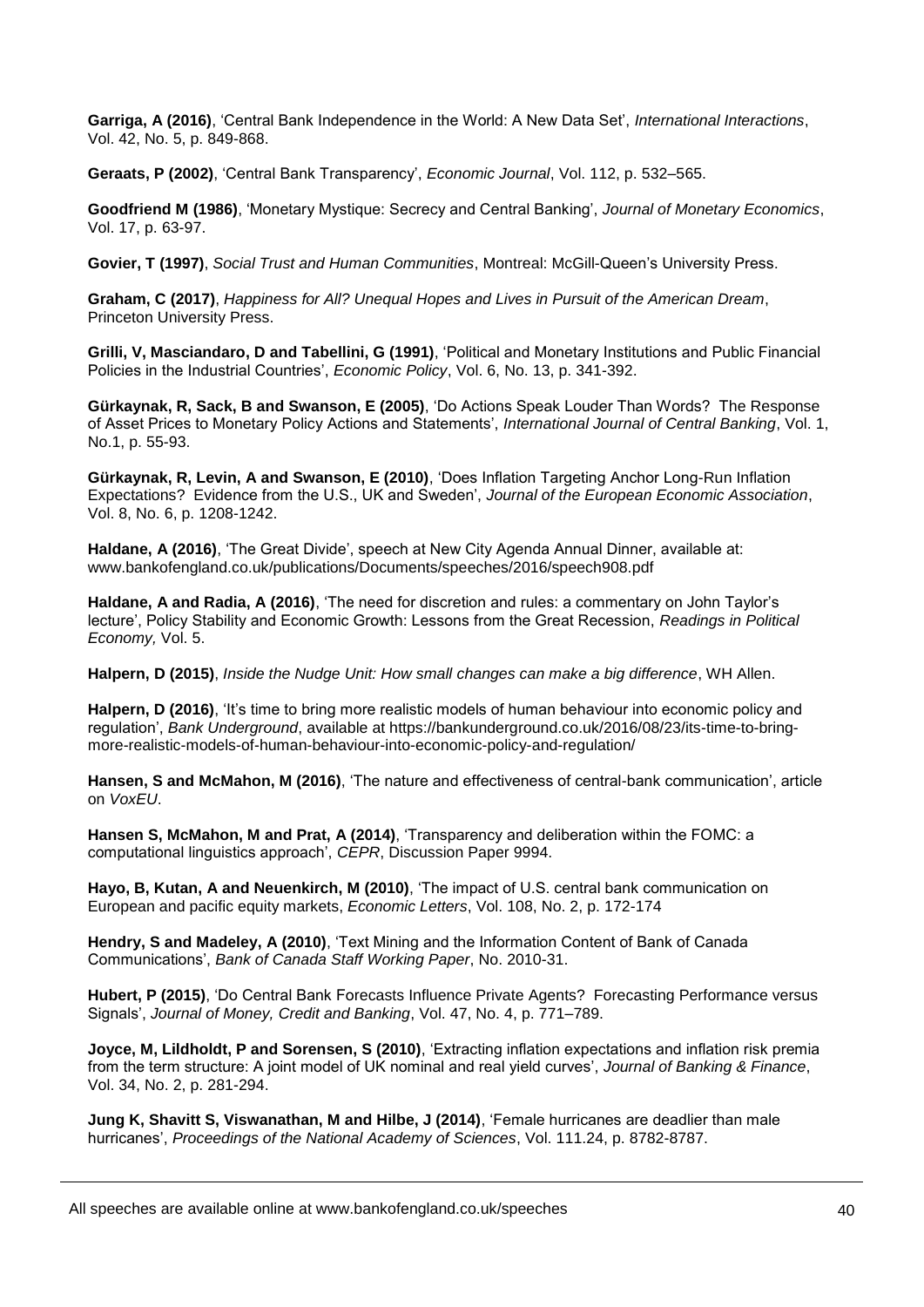**Kahneman, D (2011)**, *Thinking Fast and Slow*, Farrar, Straus & Giroux.

**Kincaid, J, Fishburne, R, Rogers, R and Chissom, B (1975)**, 'Derivation of New Readability Formulas (Automated Readability Index, Fog Count and Flesch Reading Ease Formula for Navy Enlisted Personnel', *Research Branch Report*, No. 8-75.

**King, M (2000)**, 'Monetary Policy: Theory in Practice', speech.

**Kirsch I, Jungeblut, A, Jenkins, L and Kolstad, A (1993)**, 'Adult Literacy in America: A First Look At The Findings of the National Adult Literacy Survey', *U.S. Department of Education*, NCES 1993–275.

**Kool, C, Middeldorp, M and Rosenkranz, S (2011)**, 'Central Bank Transparency and the Crowding Out of Private Information in Financial Markets', *Journal of Money, Credit and Banking*, Vol. 43, No. 4, p. 765-774.

**Lamla, M and Lein, S (2014)**, 'The role of media for consumers' inflation expectation formation', *Journal of Economic Behavior & Organization*, Vol. 106(C), p. 62-77.

**Liisberg, S, Pedersen, E and Dalsgård, A (eds.) (2015)**, *Anthropology & Philosophy, Dialogues on Trust and Hope*, Berghahn Books.

**Mackay, C (1841)**, *Memoirs of Extraordinary Popular Delusions*, London: Richard Bentley.

**Mandelbrot, B and Hudson, R (2004)**, *The (Mis)Behavior of Markets: A Fractal View of Financial Turbulence*, Basic Books.

**Meltzer A (2009),** *A History of the Federal Reserve, Volume 2*, University of Chicago Press.

**McKeown, J and Paterson, L (2014)**, 'Enhancing the transparency of the Bank of England's *Inflation Report*', article on *VoxEU*.

**Monetary Policy Committee (2013)**, 'Monetary policy trade-offs and forward guidance', available at www.bankofengland.co.uk/publications/Documents/inflationreport/2013/ir13augforwardguidance.pdf

**Morris, H and Shin, S (2002)**, 'Social value of public information', *American Economic Review*, Vol. 92, No. 5, p. 1521-1534.

**Nyman, R, Gregory, D, Kapadia, S, Ormerod, P, Tuckett, D and Smith, R (2016)**, 'News and narratives in financial systems: exploiting big data for systemic risk assessment', mimeo.

**O'Neill, O (2002),** 'A Question of Trust', *BBC Reith Lectures*.

**O'Neill, O (2014)**, 'Trust, Trustworthiness, and Accountability', in Morris, N and Vines, D (ed.): *Capital Failure: Rebuilding Trust in Financial Services.*

**Praet, P (2017)**, 'Have unconventional policies overstretched central bank independence? Challenges for accountability and transparency in the wake of the crisis', speech.

**Plosser, C (2011)**, 'Toward Clarity in Monetary Policy', available at www.philadelphiafed.org/publications/annual-report/2011/toward-clarity-in-monetary-policy

**Ranaldo, A and Rossi, E (2010)**, 'The reaction of asset markets to Swiss National Bank communication, *Journal of International Money and Finance*, Vol. 29, No. 3, p. 489-503.

**Reis, R (2013)**, 'Central Bank Design', *Journal of Economic Perspectives*, Vol. 27, No. 4, p. 17-44.

**Roy, H, Pocock, M, Preston, C, Roy, D, Savage, J, Tweddle, J, Robinson, L (2012)**, 'Understanding Citizen Science & Environmental Monitoring. Final Report on behalf of UK Environmental Observation Framework'.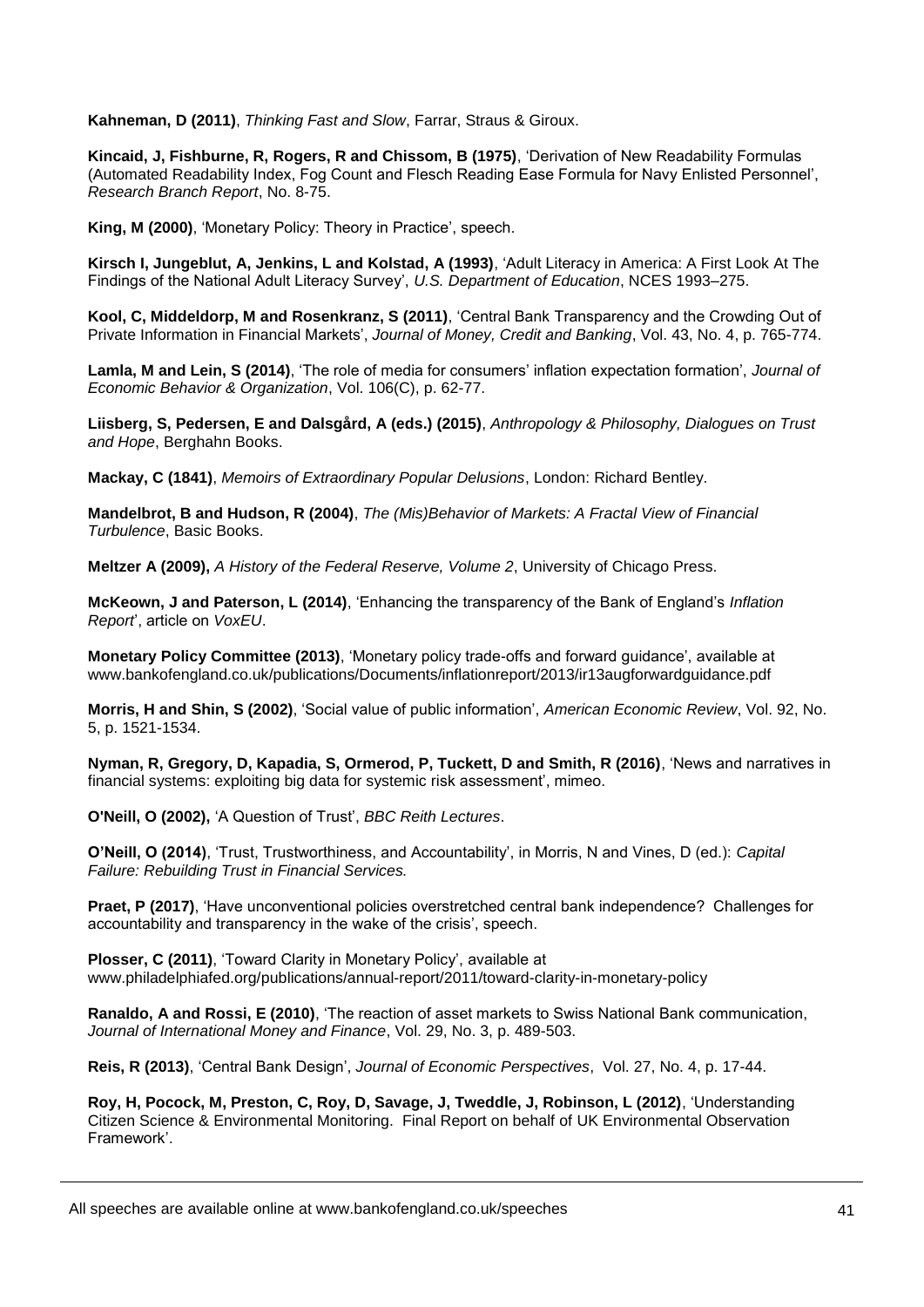**Reuters Institute for the Study of Journalism (2016)**, *Reuters Institute Digital News Report 2016*.

**Sapienza, P and Zingales, L (2013)**, 'Economic Experts versus Average Americans', *American Economic Review*, Vol. 103, No. 3, p. 636-642.

**Sentance (2015)**, 'We expect too much of the new masters of the universe', article in the *Financial Times*.

**Shafik, M (2017)**, 'In experts we trust?', *speech* available at <http://www.bankofengland.co.uk/publications/Documents/speeches/2017/speech964.pdf>

**Shannon, C (1948)**, 'A Mathematical Theory of Communication', *Bell System Technical Journal*, 27 (3)

**Shiller, R (1997)**, 'Why Do People Dislike Inflation?', *Reducing Inflation: Motivation and Strategy*, NBER, p. 13-70.

**Shiller, R (2017)**, 'Narrative Economics', *NBER Working Paper*, No. 23075.

**Smart, L (2016)**, 'Full disclosure: a round-up of FCA experimental research into giving information', Financial Conduct Authority, Occasional Paper 23.

**Stockton, D (2012),** 'Review of the Monetary Policy Committee's Forecasting Capability', available at www.bankofengland.co.uk/publications/Documents/news/2012/cr3stockton.pdf

**Strunk, W and White, E (1979)**, *The Elements of Style*, Idg Books (3rd edition).

**Sturm, J and de Haan, J (2009)**, 'Does Central Bank Communication really Lead to better Forecasts of Policy Decisions? New Evidence Based on a Taylor Rule Model for the ECB', *CESifo Working Paper Series*, No. 2760.

**Taylor, J (2011)**, 'Legislating a Rule for Monetary Policy', *Cato Journal*, vol. 31(3), p. 407-415.

**Taylor, J (2012)**, 'Monetary Policy Rules Work and Discretion Doesn't: A Tale of Two Eras', *Journal of Money, Credit and Banking*, 44: 1017–1032.

**Tetlock, P and Gardner, D (2016)**, Superforecasting: The Art and Science of Prediction, Broadway Books.

**Thaler, R and Sunstein, C (2008)**, *Nudge: Improving decisions about health, wealth, and happiness*, Yale University Press.

**Thompson (2016)**, *Enough Said: What's gone wrong with the language of politics?*, Bodley Head.

**US Congress (2015)**, 'Fed Oversight Reform and Modernization Act of 2015', H.R. 3189, 114 Cong. (2015).

**van der Cruijsen, C, Jansen, D-J and de Haan, J (2015)** 'How much does the public know about the ECB's monetary policy? Evidence from a survey of Dutch households', *International Journal of Central Banking*, Vol. 11, No. 5, p. 169-218.

**Warsh, K (2014),** 'Transparency and the Bank of England's Monetary Policy Committee', available at www.bankofengland.co.uk/publications/Documents/news/2014/warsh.pdf

**Williams, J (2014)**, 'Policy rules in practice', *Journal of Economic Dynamics and Control*, vol. 49(C), p. 151- 153.

**Williams, J (2015)**, **'**Monetary policy and the independence dilemma', *FRBSF Economic Letter,* Federal Reserve Bank of San Francisco.

**Williams (2016a)**, 'The Heath of Nations', presentation to the National Interagency Community Reinvestment Conference